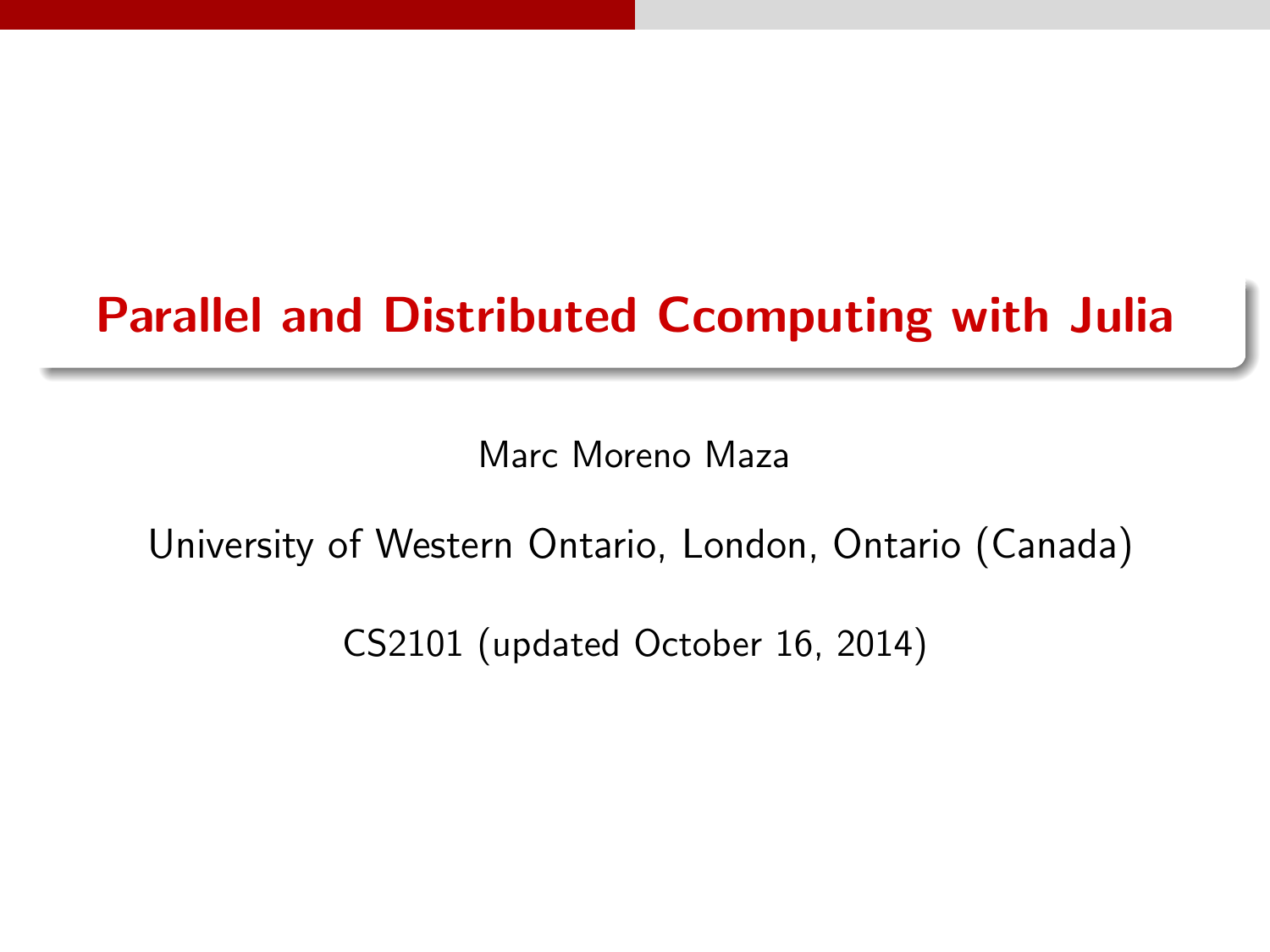## Plan

- [Tasks: Concurrent Function Calls](#page-2-0)
- [Julia's Prnciples for Parallel Computing](#page-8-0)
- [Tips on Moving Code and Data](#page-14-0)
- [Around the Parallel Julia Code for Fibonacci](#page-24-0)
- [Parallel Maps and Reductions](#page-29-0)
	- [Distributed Computing with Arrays: First Examples](#page-36-0)
	- [Distributed Arrays](#page-42-0)
- [Map Reduce](#page-50-0)
- [Shared Arrays](#page-55-0)
- [Matrix Multiplication Using Shared Arrays](#page-62-0)
- [Synchronization](#page-68-0)
- [A Simple Simulation Using Distributed Arrays](#page-73-0)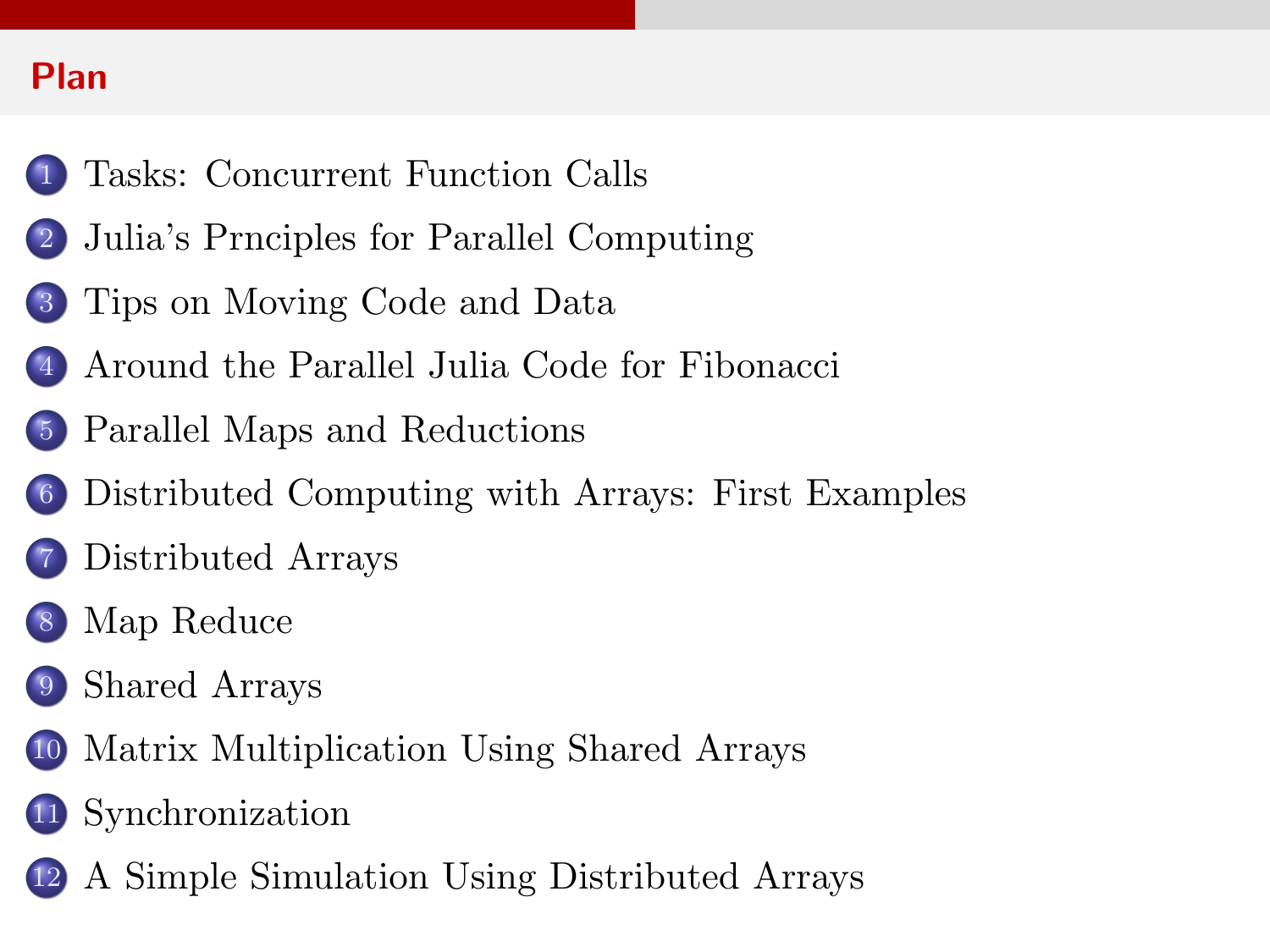## Plan



# [Tasks: Concurrent Function Calls](#page-2-0)

- [Julia's Prnciples for Parallel Computing](#page-8-0)
- [Tips on Moving Code and Data](#page-14-0)
- [Around the Parallel Julia Code for Fibonacci](#page-24-0)
- [Parallel Maps and Reductions](#page-29-0)
- [Distributed Computing with Arrays: First Examples](#page-36-0)
- [Distributed Arrays](#page-42-0)
- [Map Reduce](#page-50-0)
- [Shared Arrays](#page-55-0)
- [Matrix Multiplication Using Shared Arrays](#page-62-0)
- **[Synchronization](#page-68-0)**
- <span id="page-2-0"></span>[A Simple Simulation Using Distributed Arrays](#page-73-0)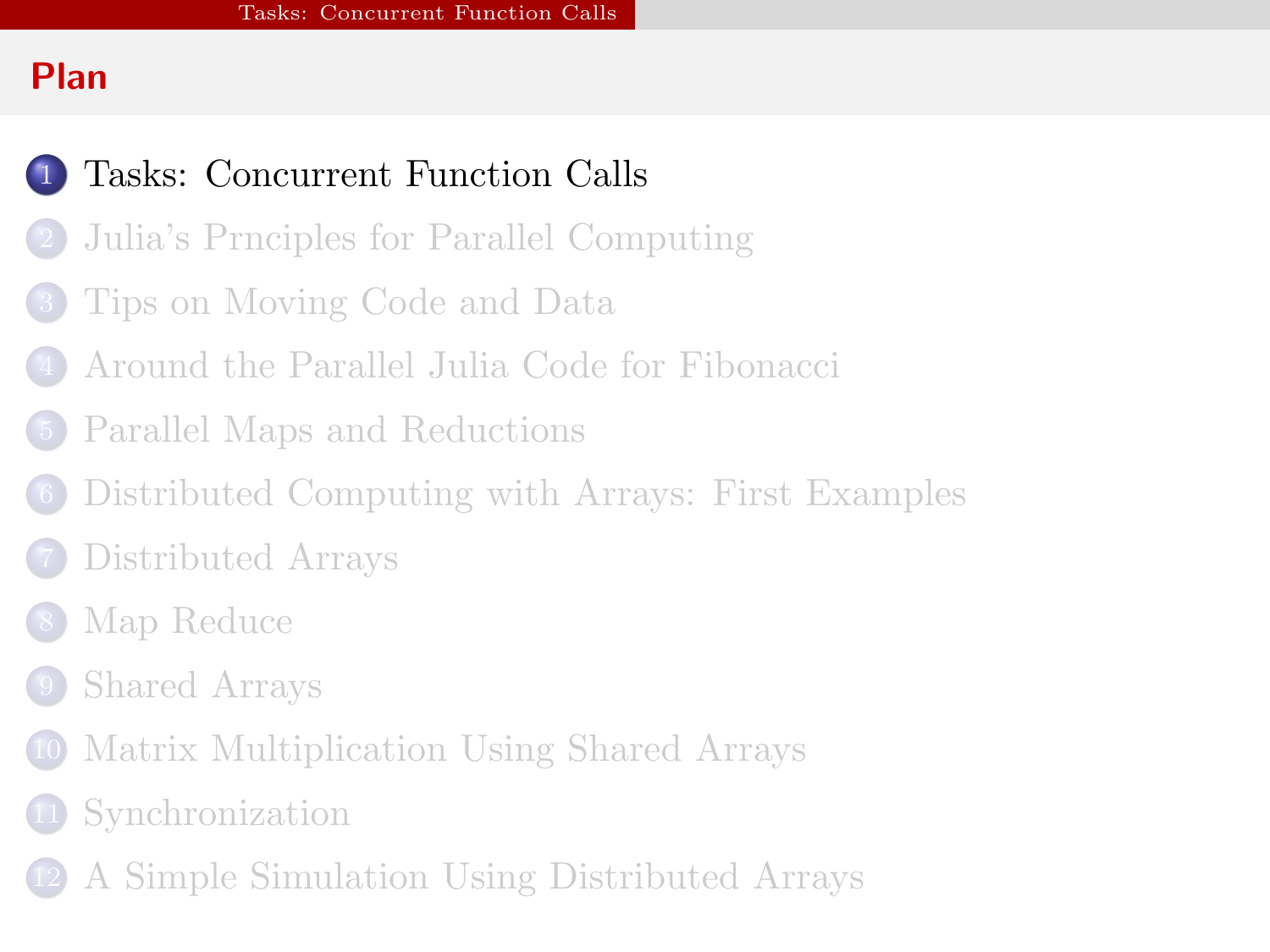## Tasks (aka Coroutines)

# Tasks

- Tasks are a control flow feature that allows computations to be suspended and resumed in a flexible manner
- This feature is sometimes called by other names, such as symmetric coroutines, lightweight threads, cooperative multitasking, or one-shot continuations.
- When a piece of computing work (in practice, executing a particular function) is designated as a Task, it becomes possible to interrupt it by switching to another Task.
- <span id="page-3-0"></span>The original Task can later be resumed, at which point it will pick up right where it left off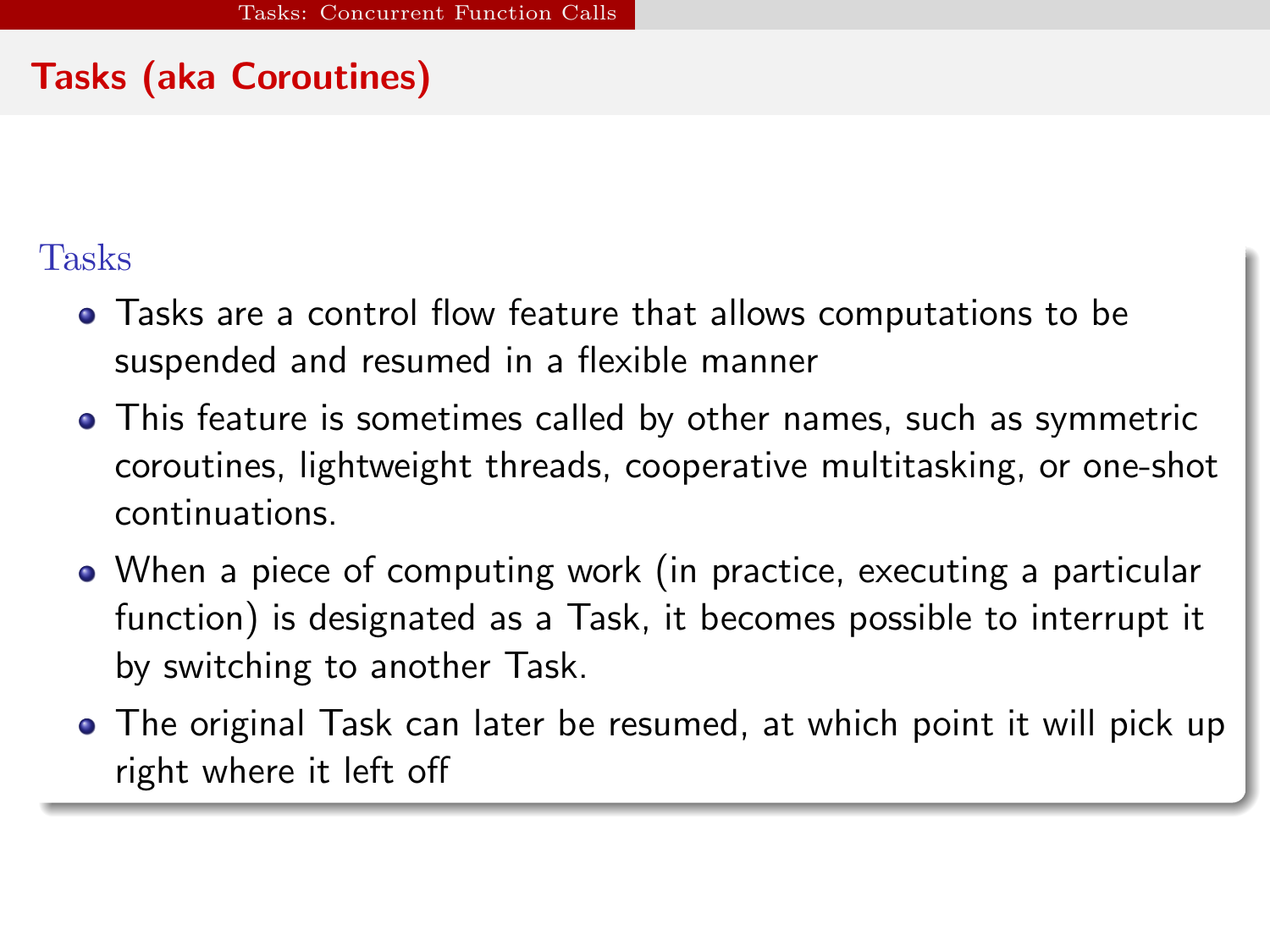### Producer-consumer scheme

#### The producer-consumer scheme

- One complex procedure is generating values and another complex procedure is consuming them.
- The consumer cannot simply call a producer function to get a value, because the producer may have more values to generate and so might not yet be ready to return.
- With tasks, the producer and consumer can both run as long as they need to, passing values back and forth as necessary.
- <span id="page-4-0"></span>• Julia provides the functions produce and consume for implementing this scheme.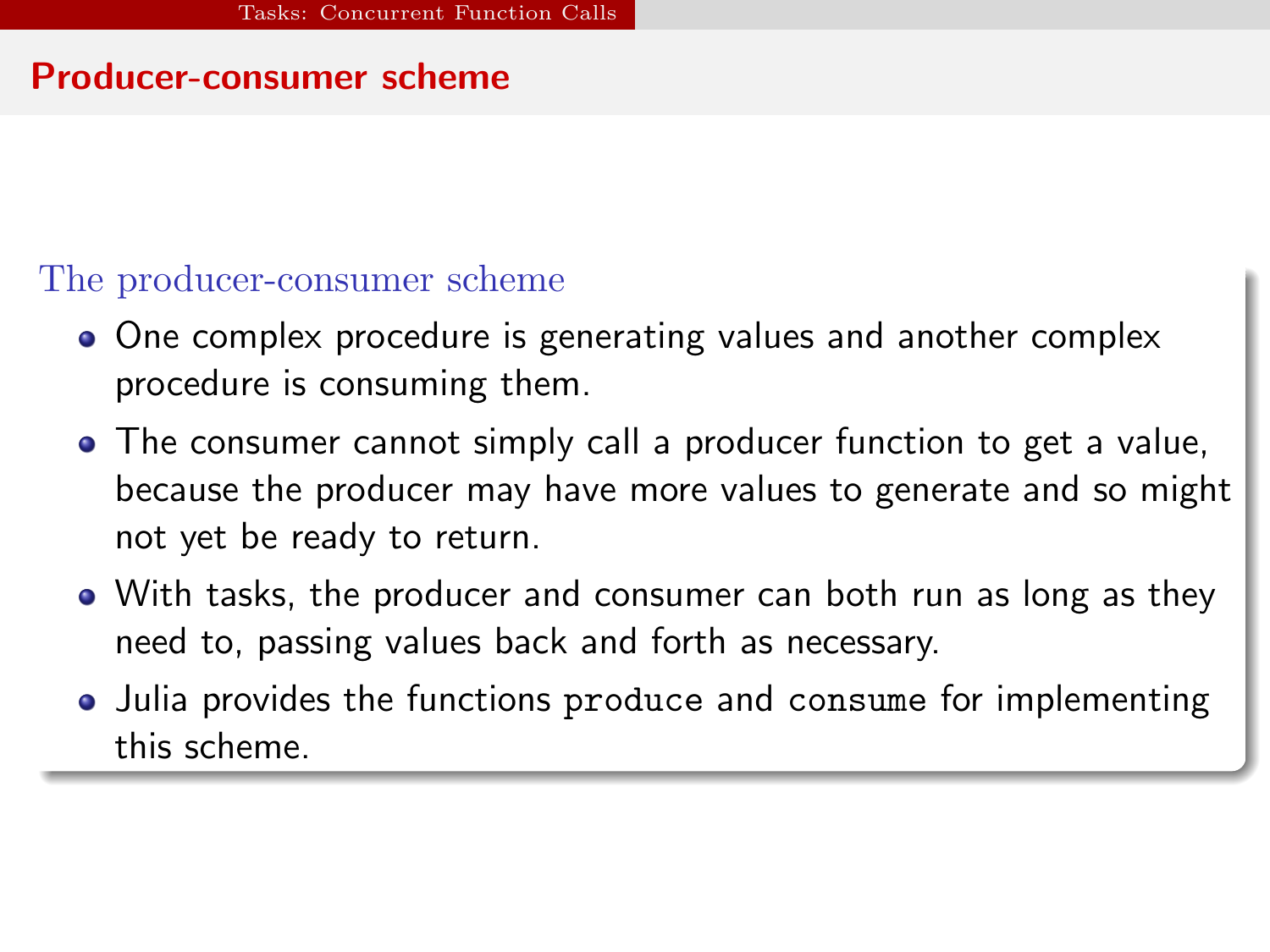## Producer-consumer scheme example

```
function producer()
 produce("start")
 for n=1:2
    produce(2n)
 end
 produce("stop")
end
```
To consume values, first the producer is wrapped in a Task, then consume is called repeatedly on that object:

```
ulia> p = Task(producer)
Task
julia> consume(p)
"start"
julia> consume(p)
\mathfrak{D}julia> consume(p)
4
julia> consume(p)
"stop"
```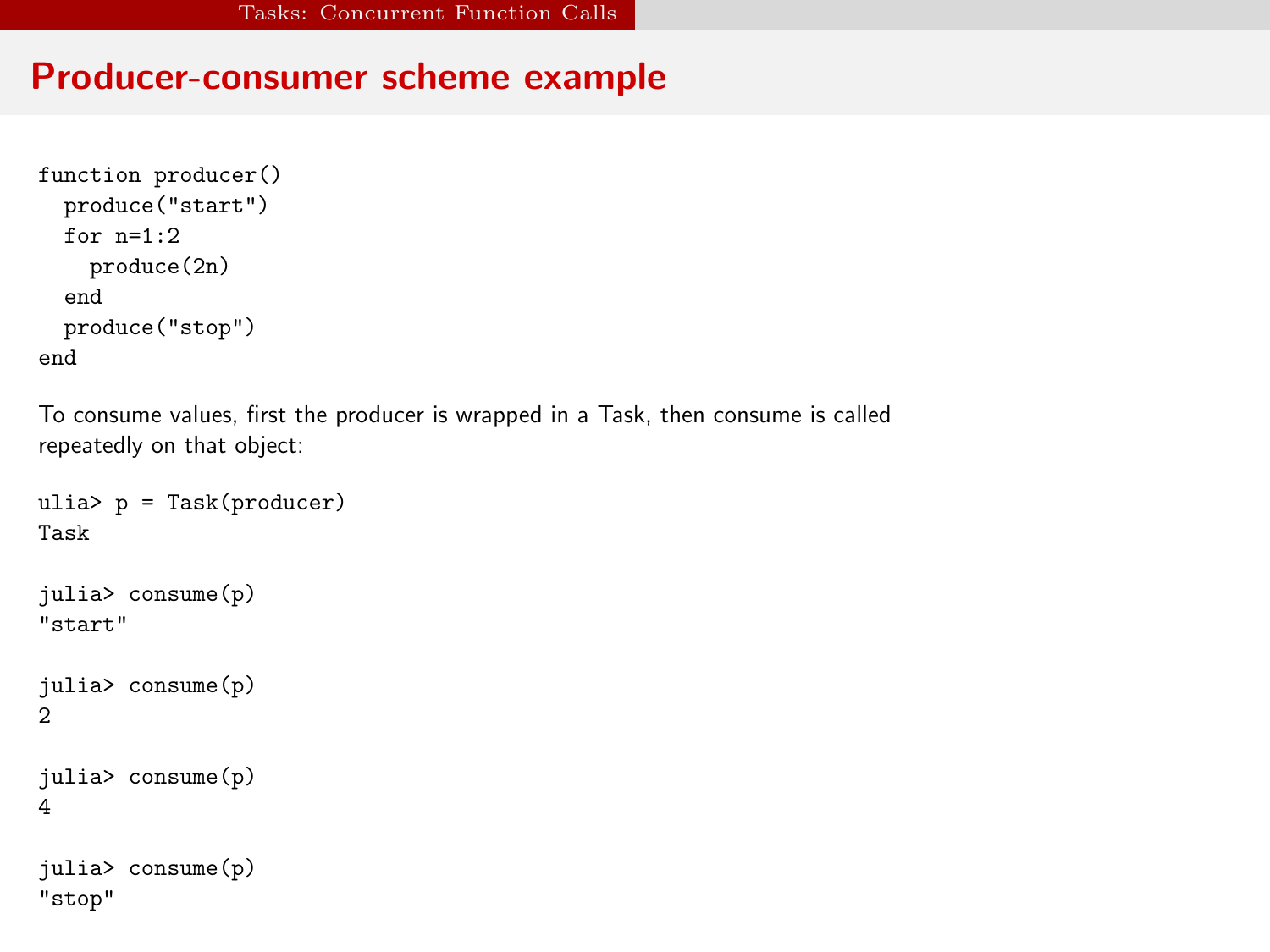#### Tasks as iterators

A Task can be used as an iterable object in a for loop, in which case the loop variable takes on all the produced values:

```
julia> for x in Task(producer)
         println(x)
       end
start
2
4
stop
```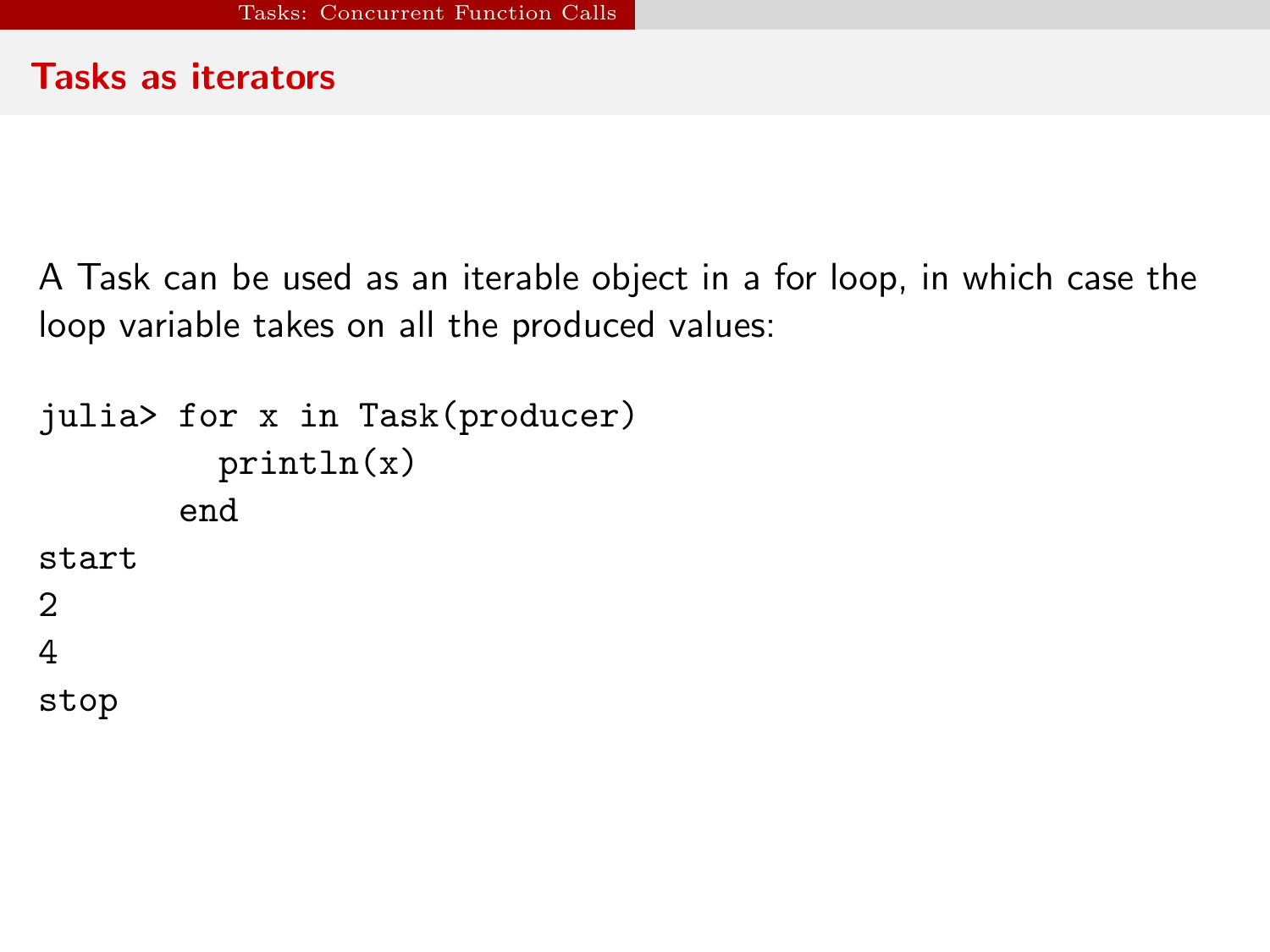#### More about tasks

```
julia> for x in [1,2,4] println(x) end
1
2
4
julia> t = 0task { for x in [1,2,4] println(x) end }
Task (runnable) @0x00000000045c62e0
julia> istaskdone(t)
false
julia> current_task()
Task (waiting) @0x00000000041473b0
julia> consume(t)
1
2
4
1-element Array{Any,1}:
nothing
```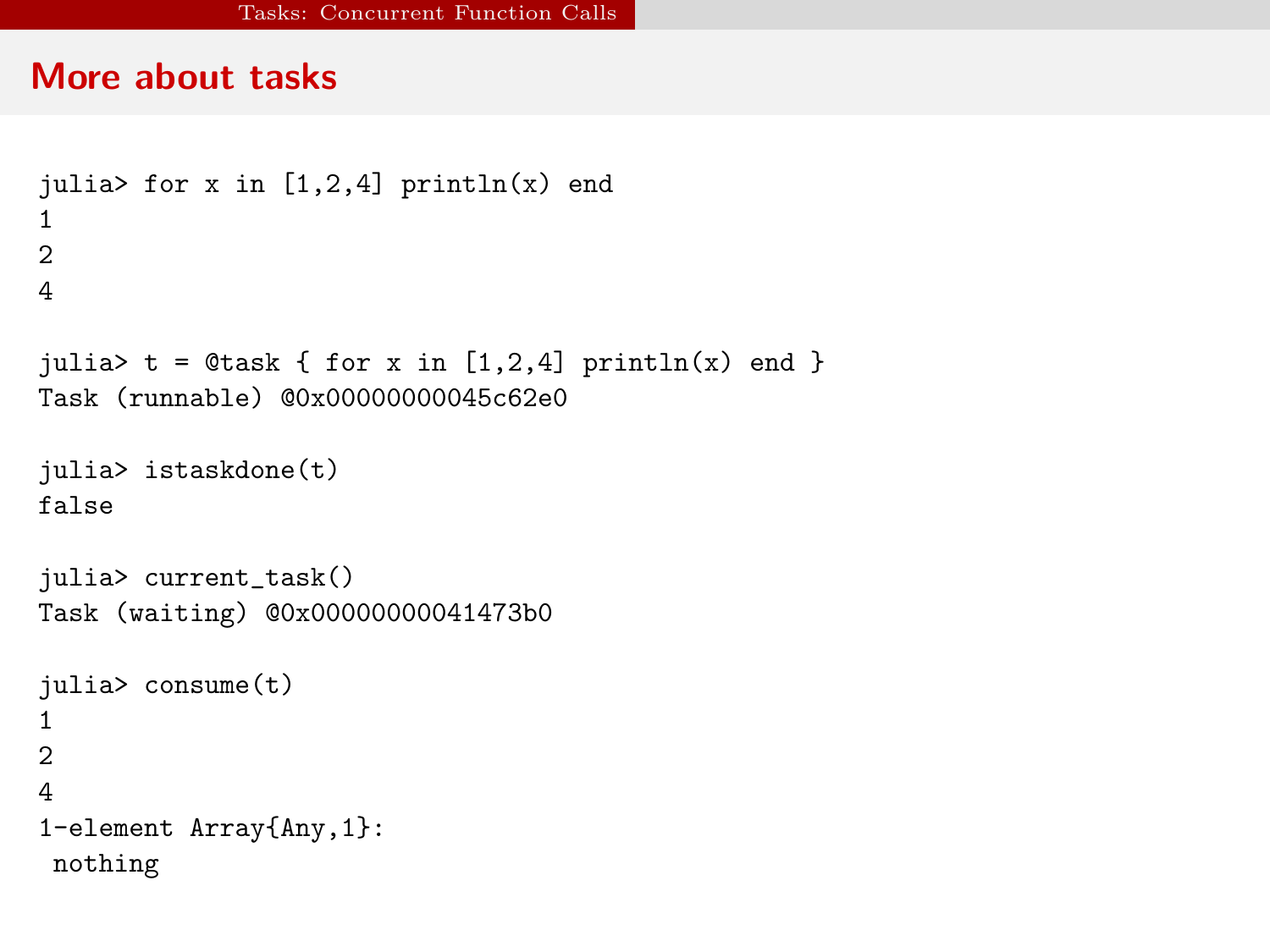## Plan

- [Tasks: Concurrent Function Calls](#page-2-0)
- [Julia's Prnciples for Parallel Computing](#page-8-0)
	- [Tips on Moving Code and Data](#page-14-0)
- [Around the Parallel Julia Code for Fibonacci](#page-24-0)
- [Parallel Maps and Reductions](#page-29-0)
- [Distributed Computing with Arrays: First Examples](#page-36-0)
- [Distributed Arrays](#page-42-0)
- [Map Reduce](#page-50-0)
- [Shared Arrays](#page-55-0)
- [Matrix Multiplication Using Shared Arrays](#page-62-0)
- **[Synchronization](#page-68-0)**
- <span id="page-8-0"></span>[A Simple Simulation Using Distributed Arrays](#page-73-0)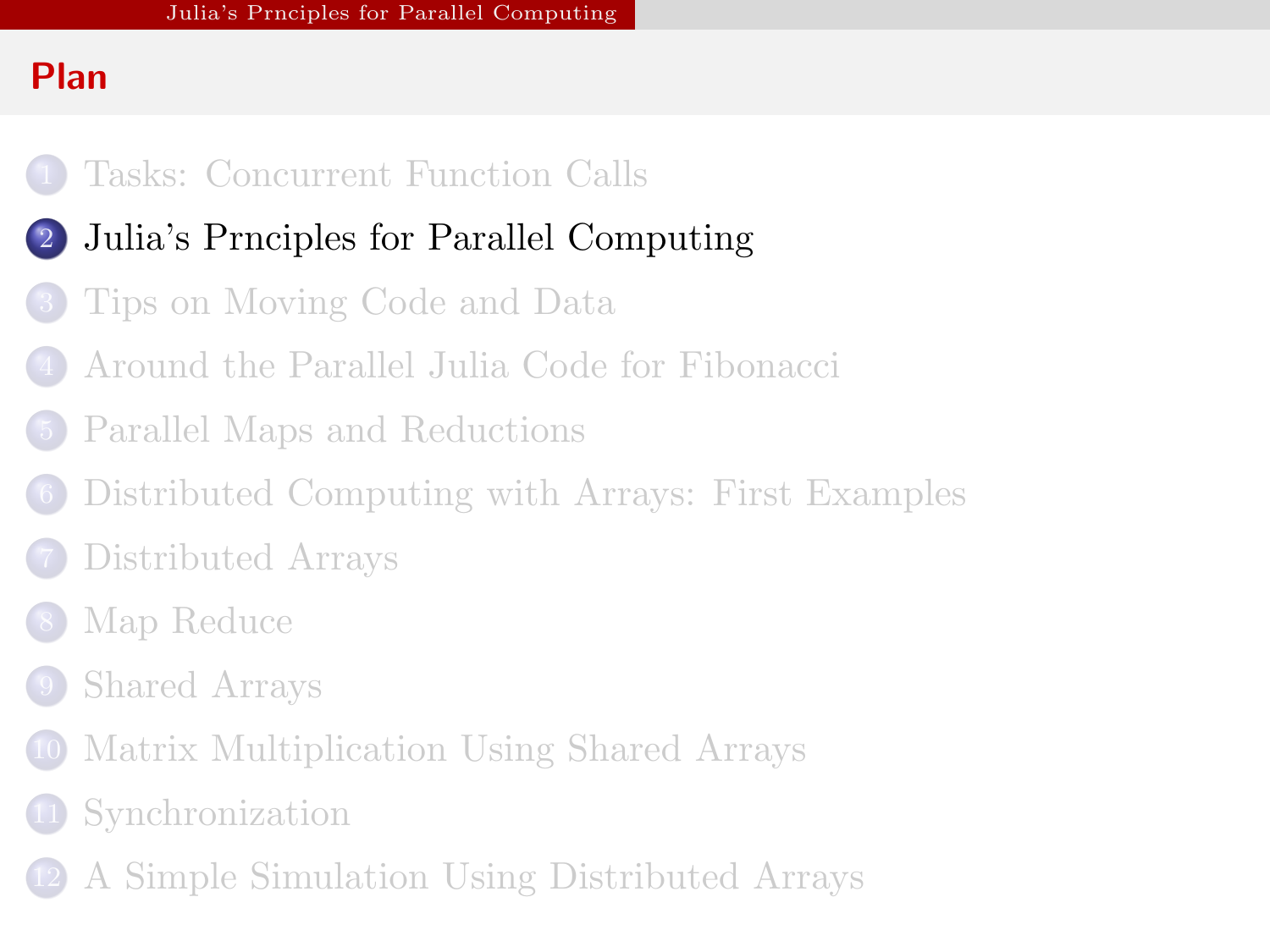## Julia's message passing principle

## Julia's message passing

- Julia provides a multiprocessing environment based on message passing to allow programs to run on multiple processors in shared or distributed memory.
- <span id="page-9-0"></span>• Julias implementation of message passing is one-sided:
	- the programmer needs to explicitly manage only one processor in a two-processor operation
	- these operations typically do not look like message send and message receive but rather resemble higher-level operations like calls to user functions.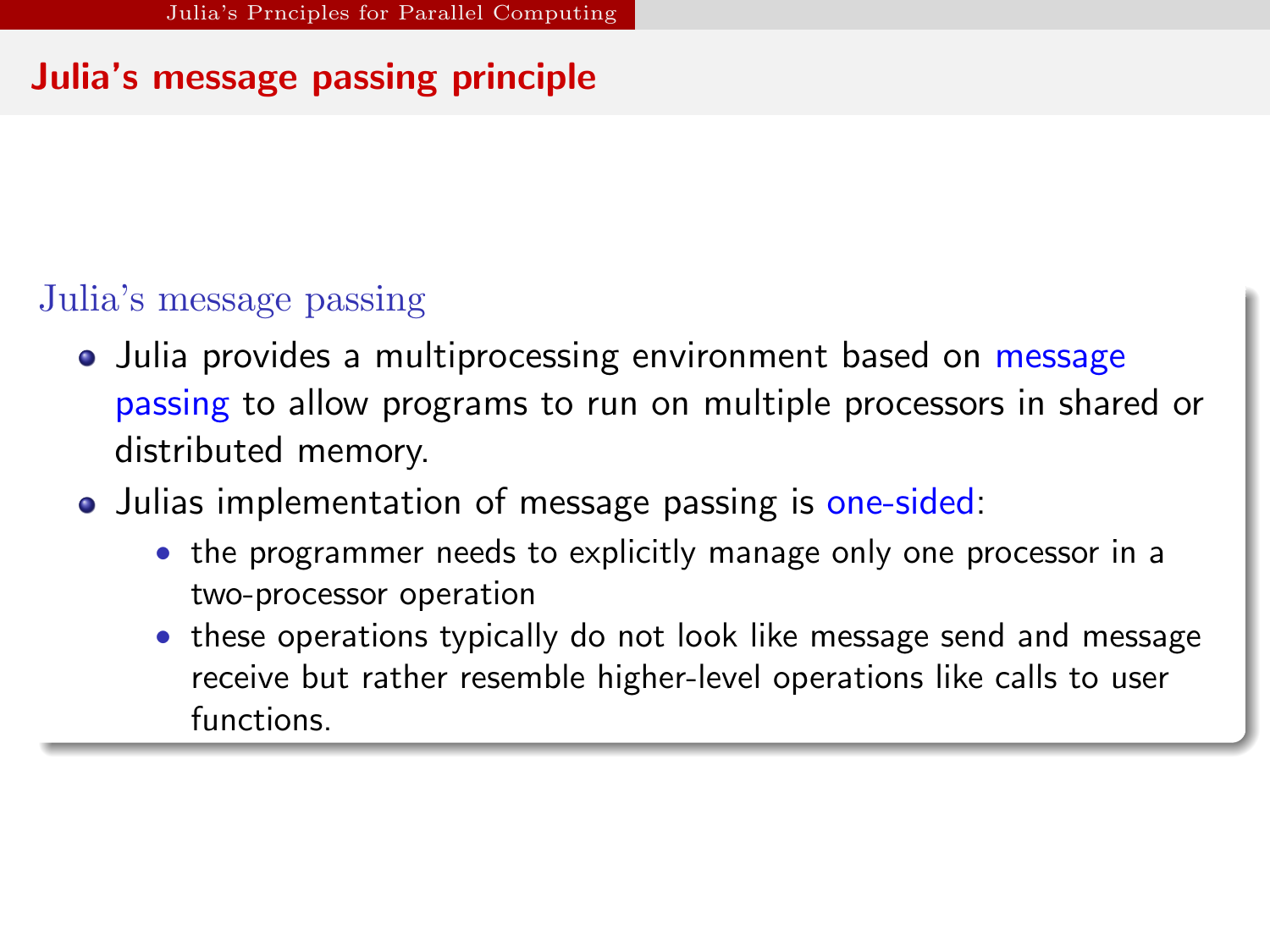### Remote references and remote calls

#### Two key notions: remote references and remote calls

- A remote reference is an object that can be used from any processor to refer to an object stored on a particular processor.
- A remote call is a request by one processor to call a certain function on certain arguments on another (possibly the same) processor. A remote call returns a remote reference.

#### How remote calls are handled in the program flow

- Remote calls return immediately: the processor that made the call can then proceeds to its next operation while the remote call happens somewhere else.
- <span id="page-10-0"></span>• You can wait for a remote call to finish by calling wait on its remote reference, and you can obtain the full value of the result using fetch.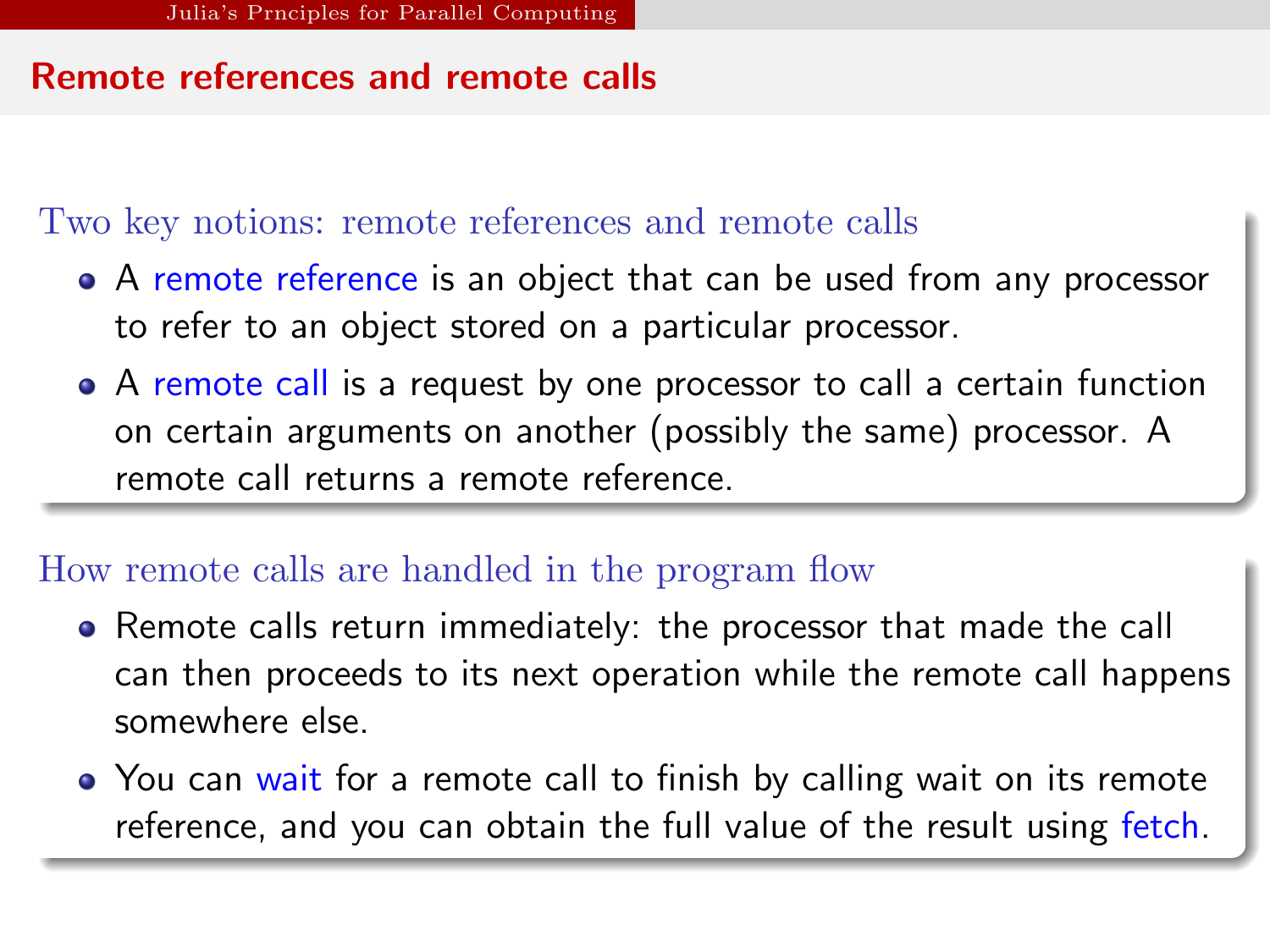#### Remote references and remote calls: example

```
moreno@gorgosaurus:~$ julia -p 4
julia> r = remotecall(2, rand, 2, 2)
RemoteRef(2,1,6)
julia> fetch(r)
2x2 Array{Float64,2}:
 0.675311 0.735236
 0.682474 0.569424
julia> s = 0spawnat 2 1+fetch(r)RemoteRef(2,1,8)
julia> fetch(s)
2x2 Array{Float64,2}:
 1.67531 1.73524
 1.68247 1.56942
```
#### Commnets on the example

- Starting with julia -p n provides n processors on the local machine.
- The first argument to remote call is the index of the processor that will do the work.
- The first line we asked processor 2 to construct a 2-by-2 random matrix, and in the third line we asked it to add 1 to it.
- <span id="page-11-0"></span>The @spawnat macro evaluates the expression in the second argument on the processor specified by the first argument.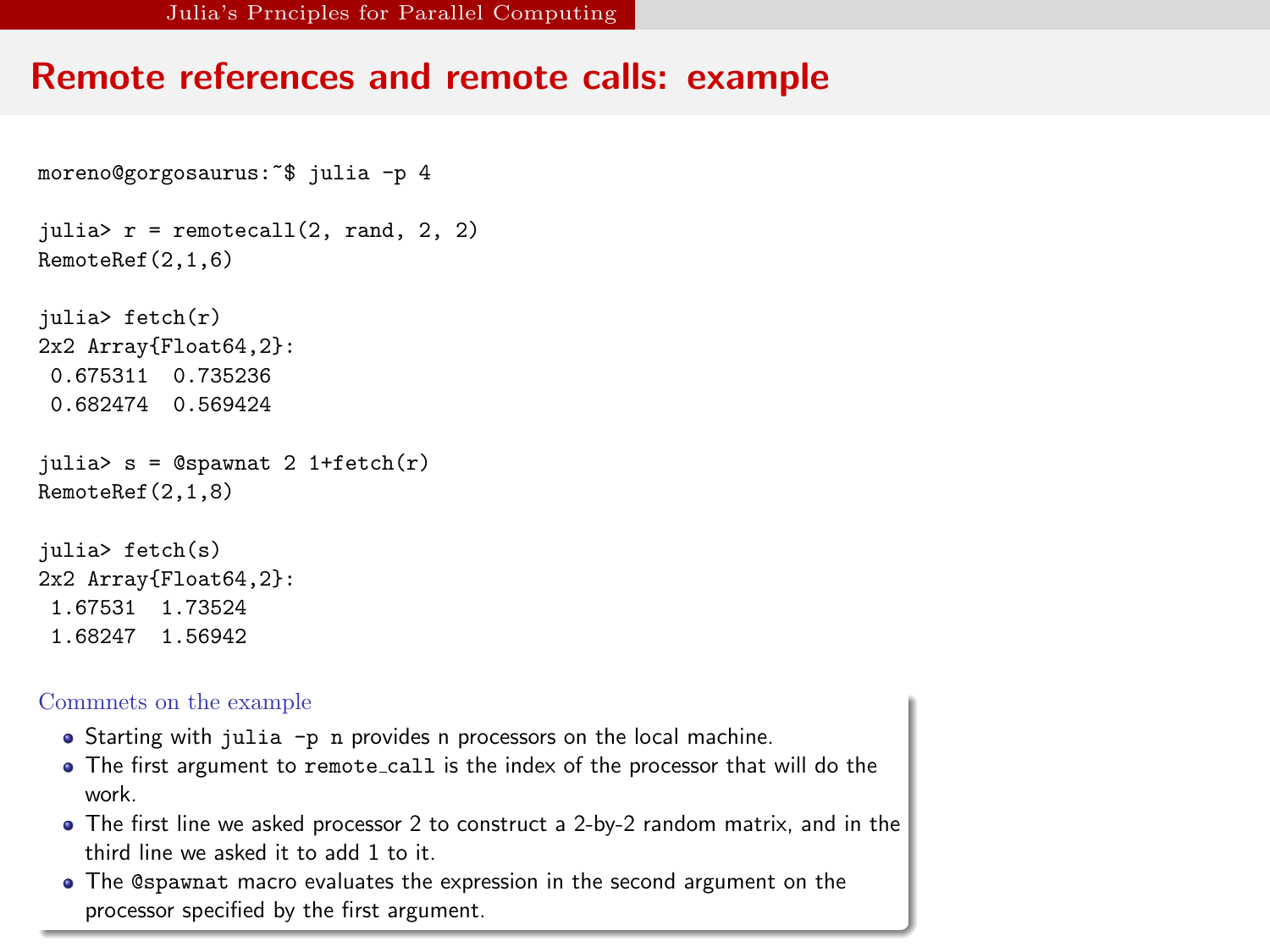#### More on remote references

```
julia> remotecall_fetch(2, getindex, r, 1, 1)
0.675311345332873
```
#### remote call fetch

- Occasionally you might want a remotely-computed value immediately.
- The function remotecall fetch exists for this purpose.
- $\bullet$  It is equivalent to fetch(remotecall(...)) but is more efficient.
- <span id="page-12-0"></span>• Note that getindex $(r,1,1)$  is equivalent to  $r[1,1]$ , so this call fetches the first element of the remote reference r.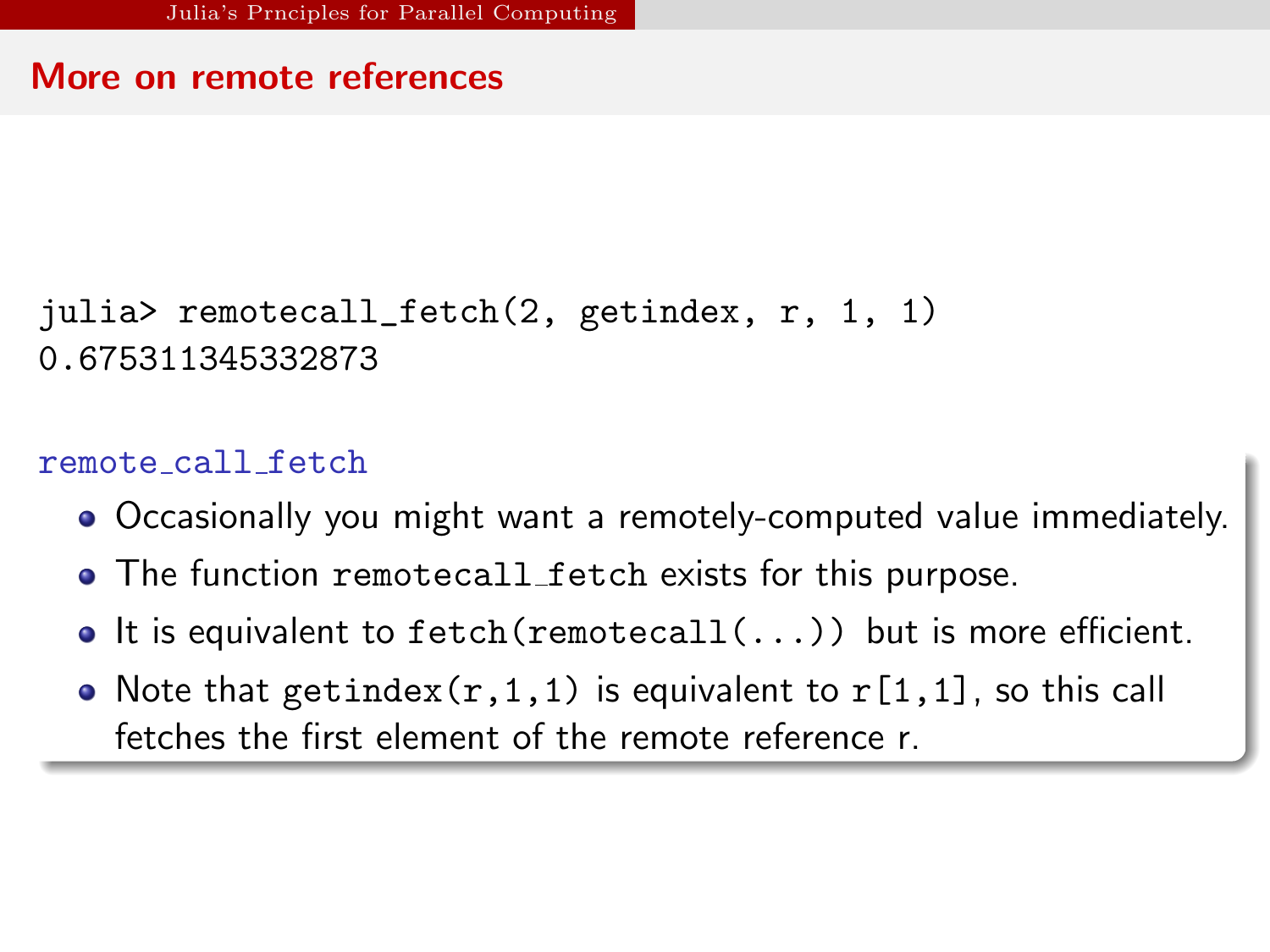#### The macro @spawn

#### The macro @spawn

- The syntax of remote call is not especially convenient.
- **•** The macro @spawn makes things easier:
	- It operates on an expression rather than a function, and
	- chooses the processor where to do the operation for you

```
julia> r = 0spawn rand(2,2)RemoteRef(3,1,12)
julia> s = 0spawn 1+fetch(r)
RemoteRef(3,1,13)
julia> fetch(s)
2x2 Array{Float64, 2:<br>1.6117 1.20542
 1.6117
 1.12406 1.51088
```
Remarks on the example

- Note that we used  $1+fetch(r)$  instead of  $1+r$ . This is because we do not know where the code will run, so in general a fetch might be required to move  $r$  to the processor doing the addition.
- <span id="page-13-0"></span>In this case, @spawn is smart enough to perform the computation on the processor that owns <sup>r</sup>, so the fetch will be a no-op.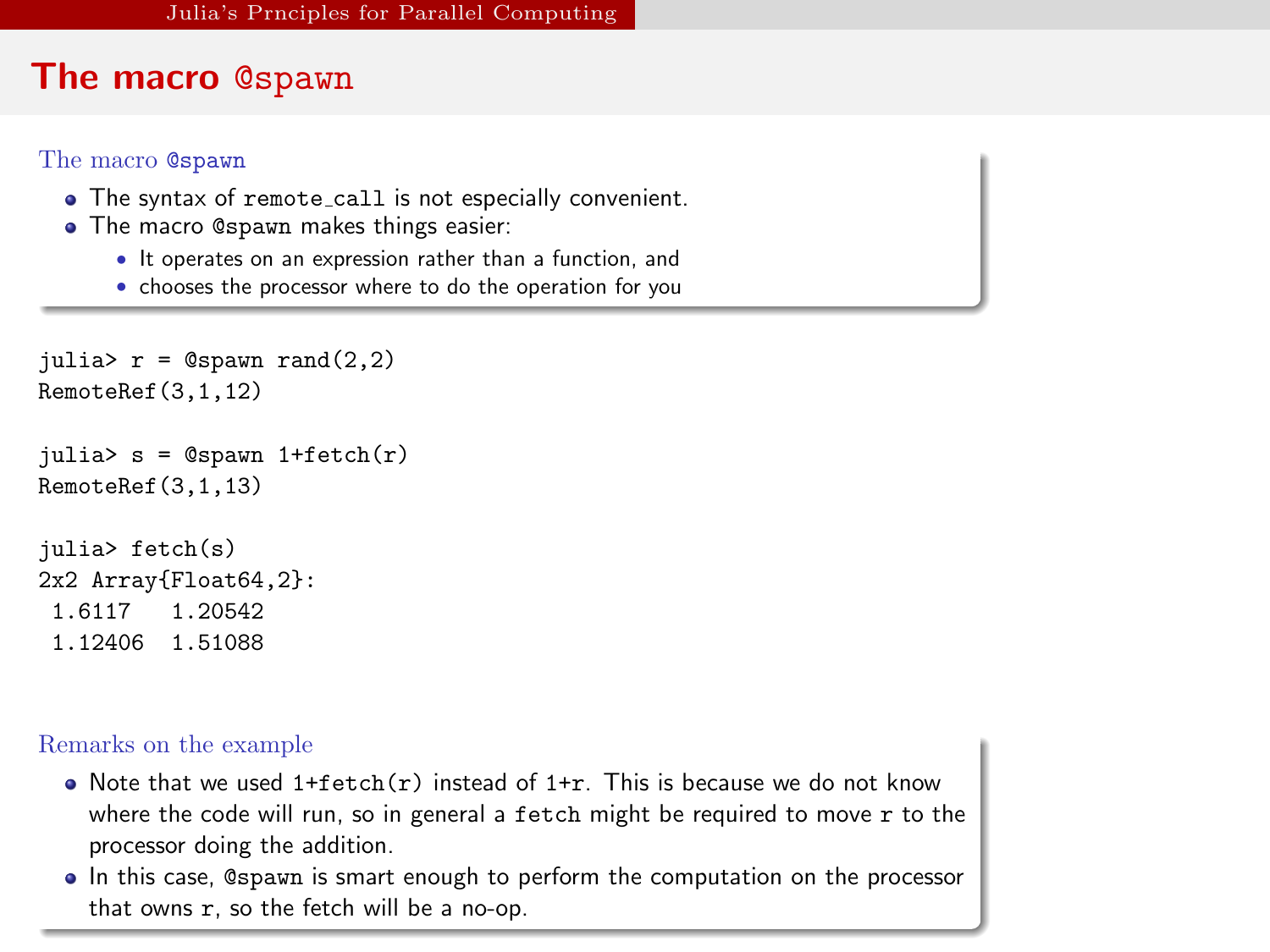## Plan

- [Tasks: Concurrent Function Calls](#page-2-0)
- [Julia's Prnciples for Parallel Computing](#page-8-0)

# [Tips on Moving Code and Data](#page-14-0)

- [Around the Parallel Julia Code for Fibonacci](#page-24-0)
- [Parallel Maps and Reductions](#page-29-0)
- [Distributed Computing with Arrays: First Examples](#page-36-0)
- [Distributed Arrays](#page-42-0)
- [Map Reduce](#page-50-0)
- [Shared Arrays](#page-55-0)
- [Matrix Multiplication Using Shared Arrays](#page-62-0)
- **[Synchronization](#page-68-0)**
- <span id="page-14-0"></span>[A Simple Simulation Using Distributed Arrays](#page-73-0)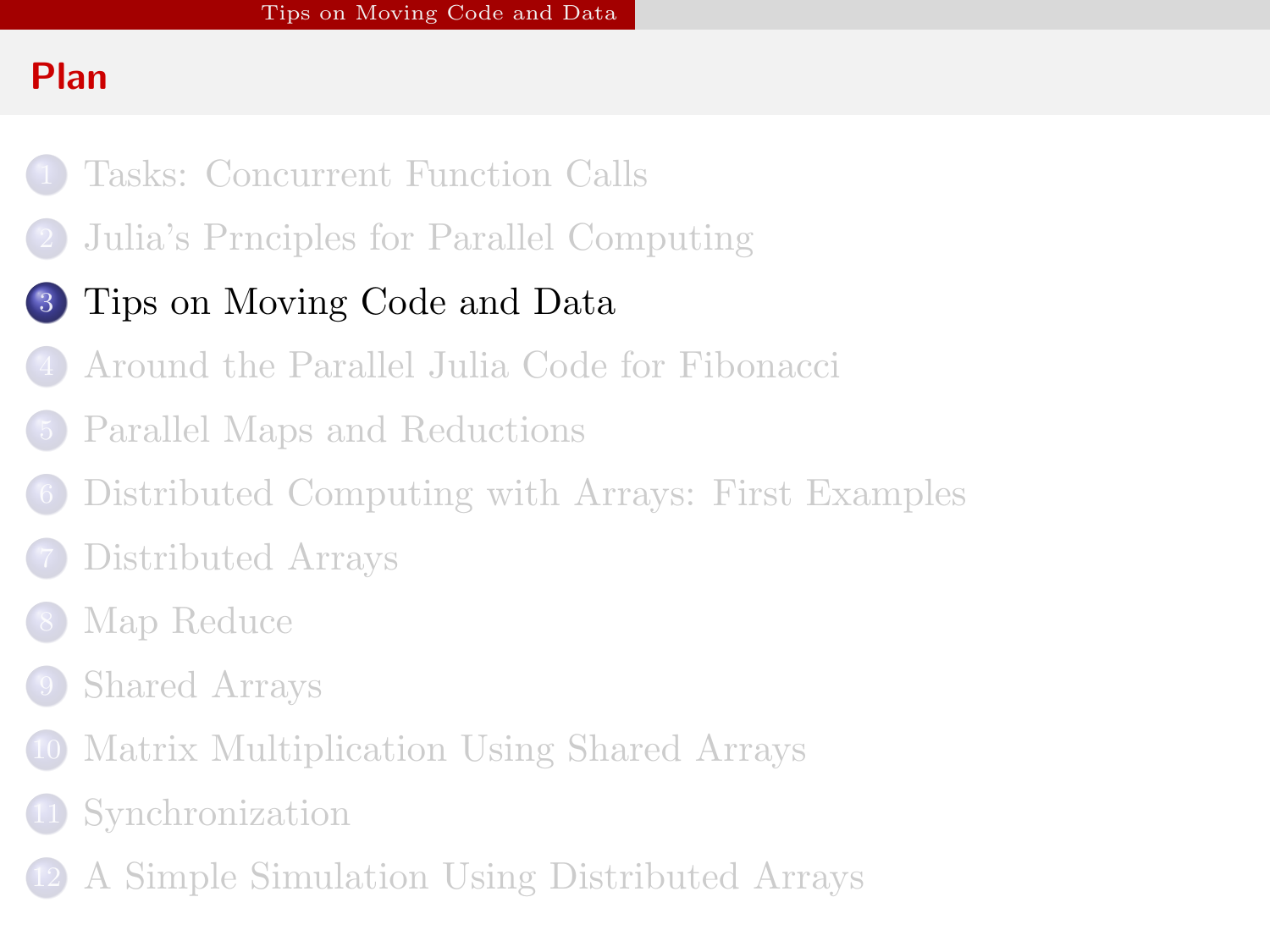## Availability of a function to processors  $(1/3)$

One important point is that your code must be available on any processor that runs it. For example, type the following into the julia prompt

```
julia> function rand2(dims...)
         return 2*rand(dims...)
       end
julia> rand2(2,2)
2x2 Float64 Array:
0.153756 0.368514
 1.15119 0.918912
julia> @spawn rand2(2,2)
RemoteRef(1,1,1)
```

```
julia> @spawn rand2(2,2)
RemoteRef(2,1,2)
```
<span id="page-15-0"></span>julia> exception on 2: in anonymous: rand2 not defined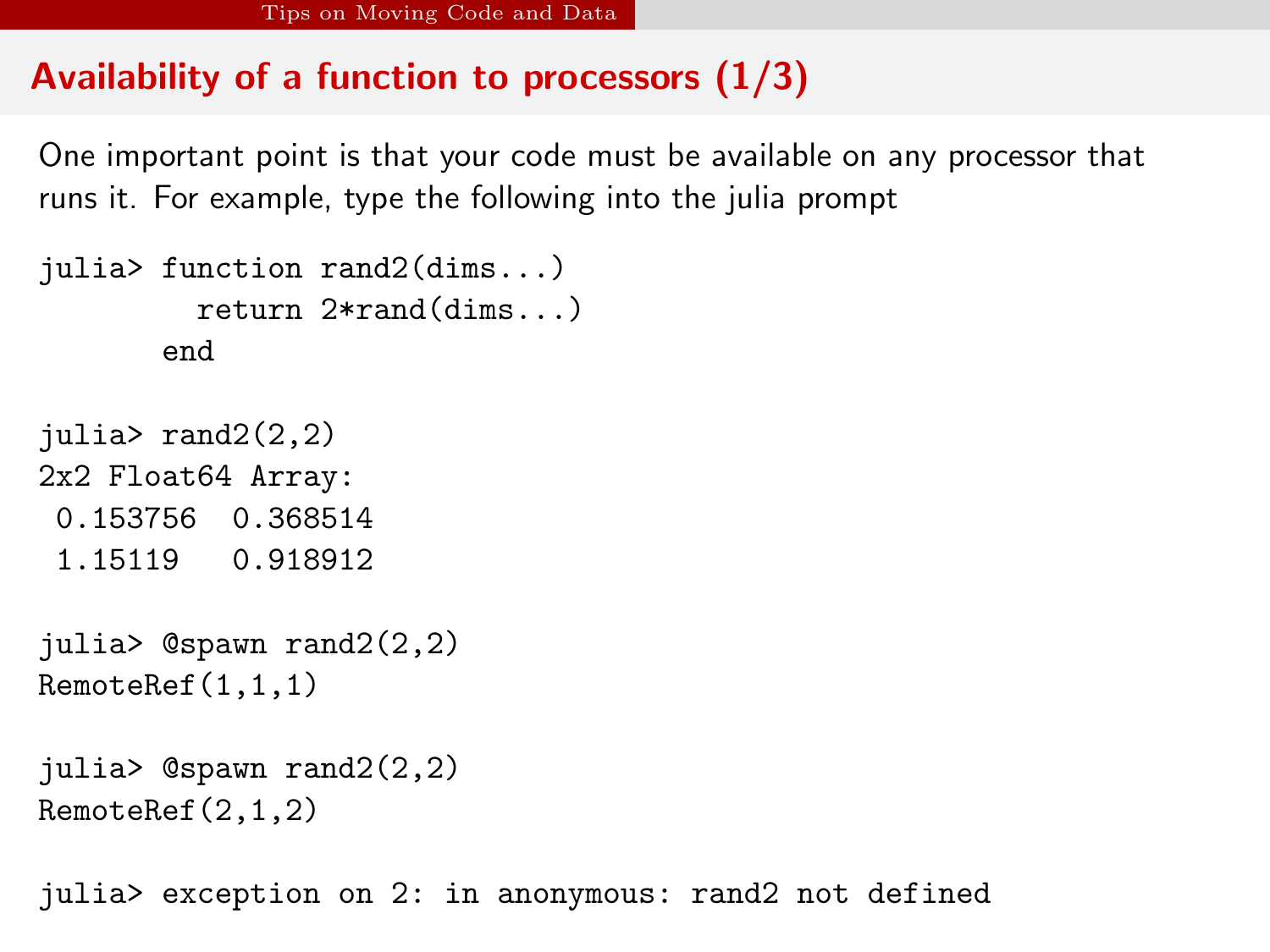## Availability of a function to processors (2/3)

In the previous example, Processor 1 knew about the function rand2, but processor 2 did not. To make your code available to all processors, the require function will automatically load a source file on all currently available processors:

```
julia> require("myfile")
```
<span id="page-16-0"></span>In a cluster, the contents of the file (and any files loaded recursively) will be sent over the network.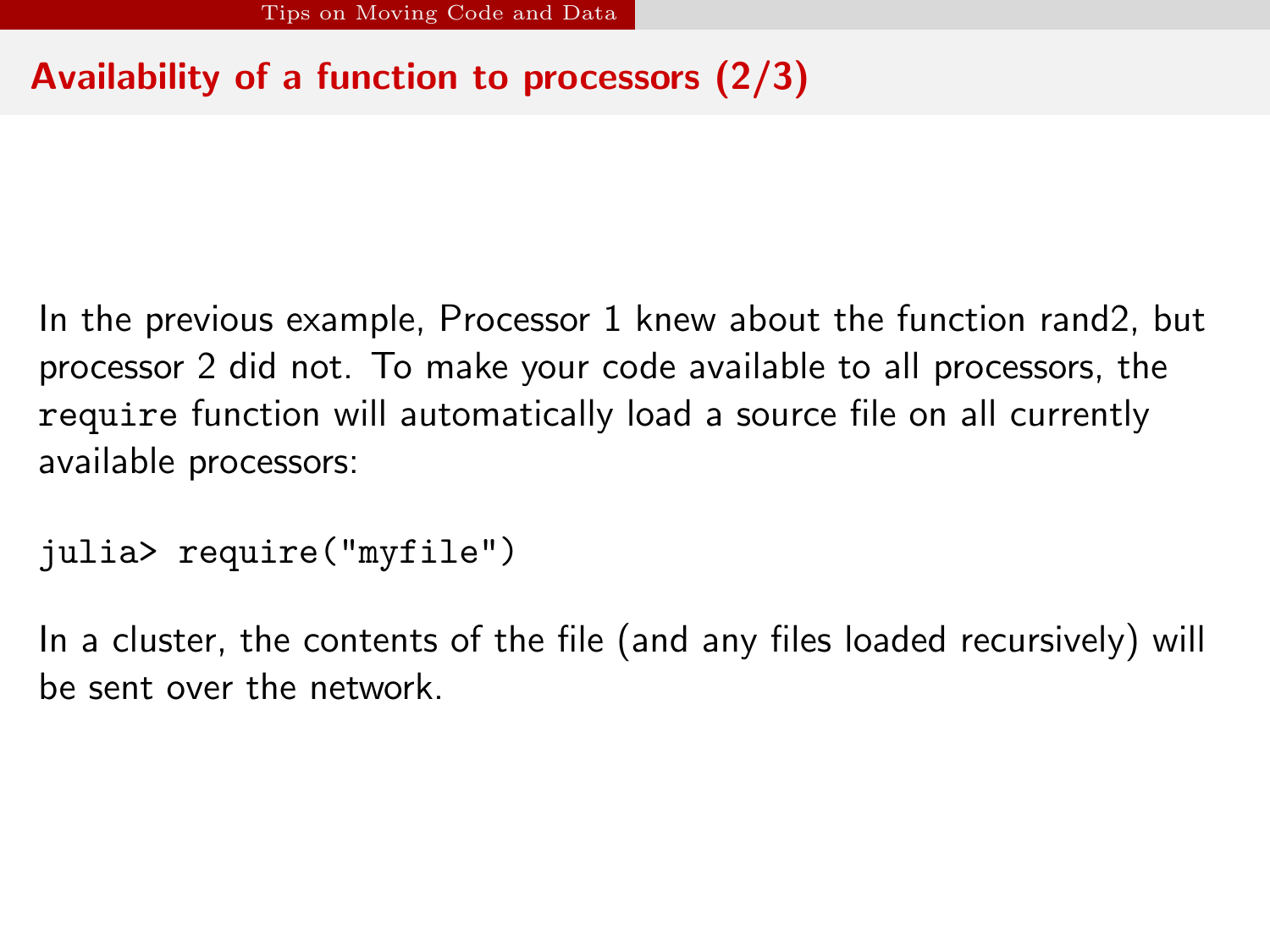## Availability of a function to processors (3/3)

```
julia> @everywhere id = myid()
julia> remotecall_fetch(2, ()->id)
2
julia> workers()
4-element Array{Int64,1}:
2
3
4
5
```
<span id="page-17-0"></span>The @everywhere macro executes a statement on all processes.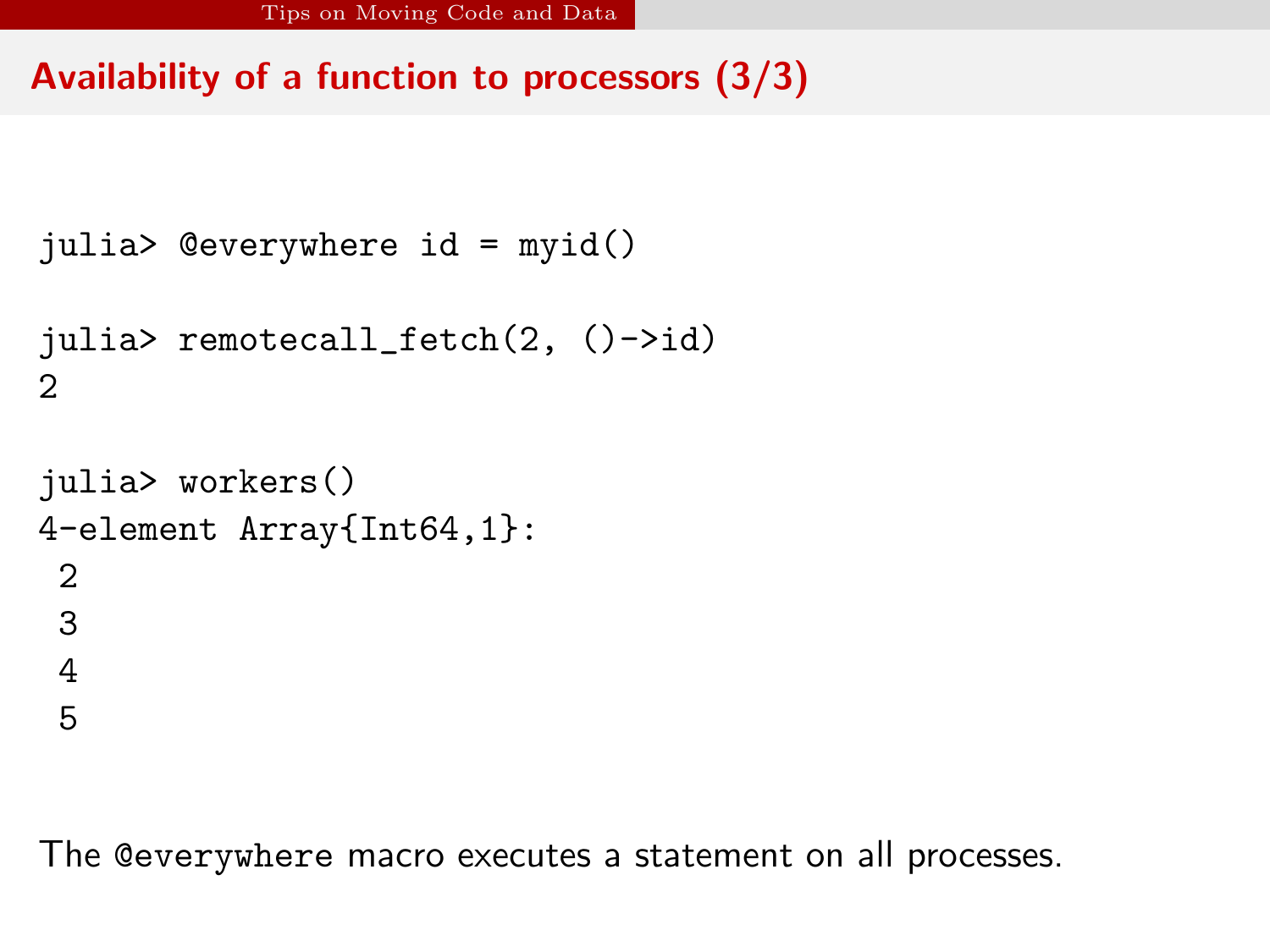### Running Julia with several proocesses or several machines

- Each process has an associated identifier.
- The process providing the interactive julia prompt always has an id equal to 1, as would the julia process running the driver script in the example above.
- The processes used by default for parallel operations are referred to as workers. When there is only one process, process 1 is considered a worker.
- <span id="page-18-0"></span>Otherwise, workers are considered to be all processes other than process 1.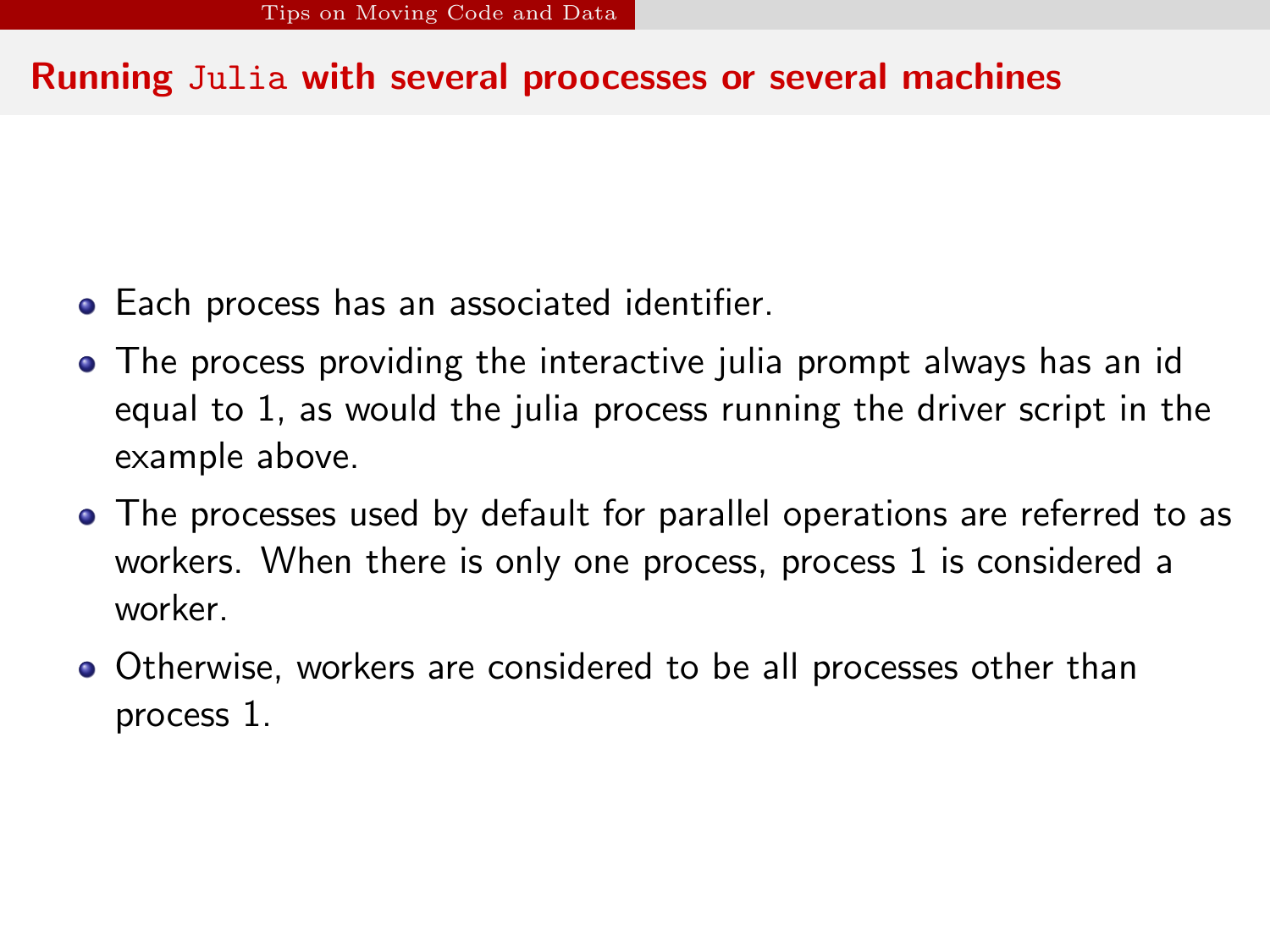### Running Julia with several proocesses or several machines

- The base Julia installation has in-built support for two types of clusters:
	- A local cluster specified with the -p option as shown above.
	- A cluster spanning machines using the –machinefile option. This uses a passwordless ssh login to start julia worker processes (from the same path as the current host) on the specified machines.
- <span id="page-19-0"></span>Functions addprocs, rmprocs, workers, and others are available as a programmatic means of adding, removing and querying the processes in a cluster.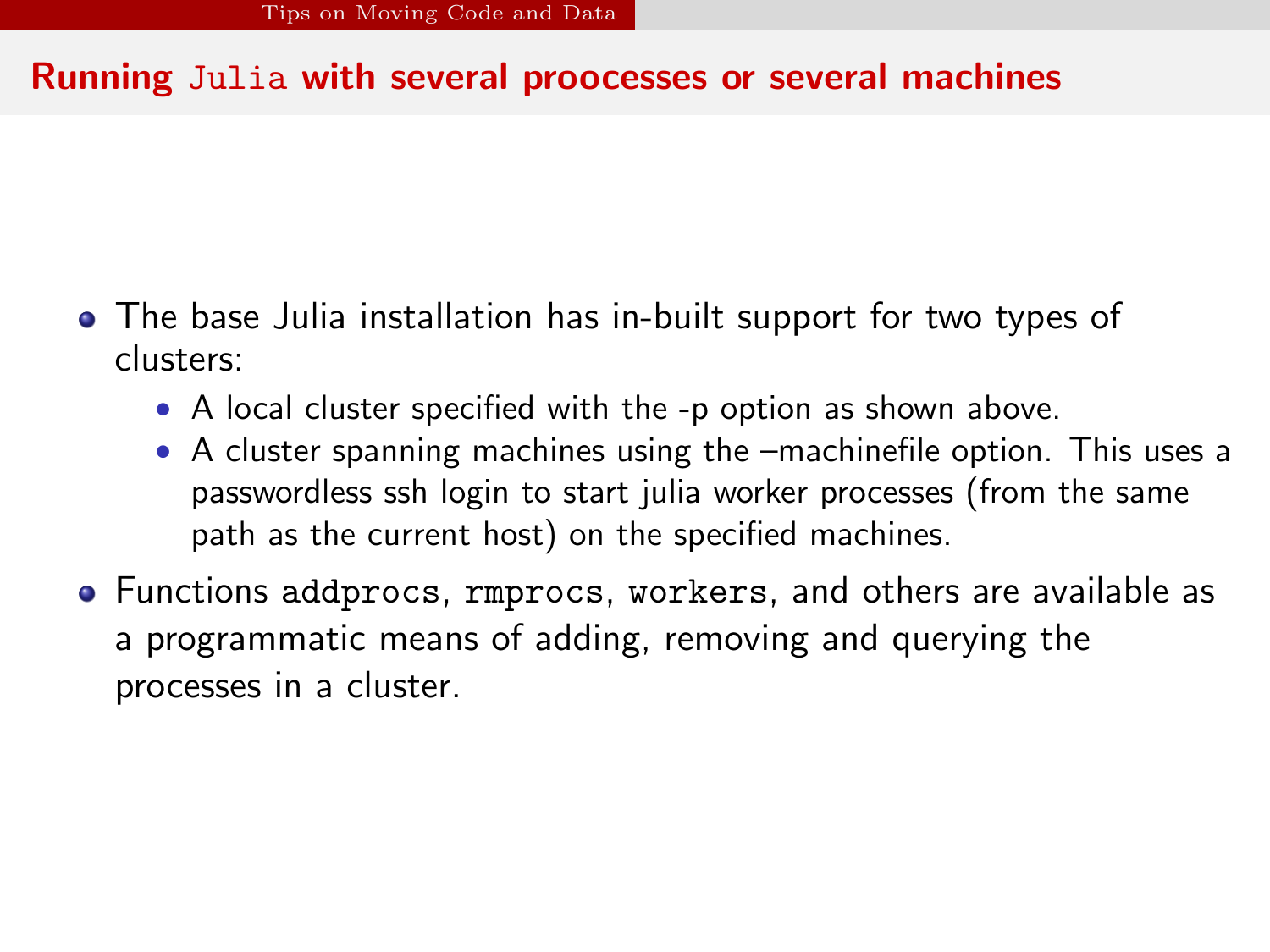## Data Movement (1/4)

## Motivation

- Sending messages and moving data constitute most of the overhead in a parallel program.
- Reducing the number of messages and the amount of data sent is critical to achieving performance and scalability.
- <span id="page-20-0"></span>To this end, it is important to understand the data movement performed by Julias various parallel programming constructs.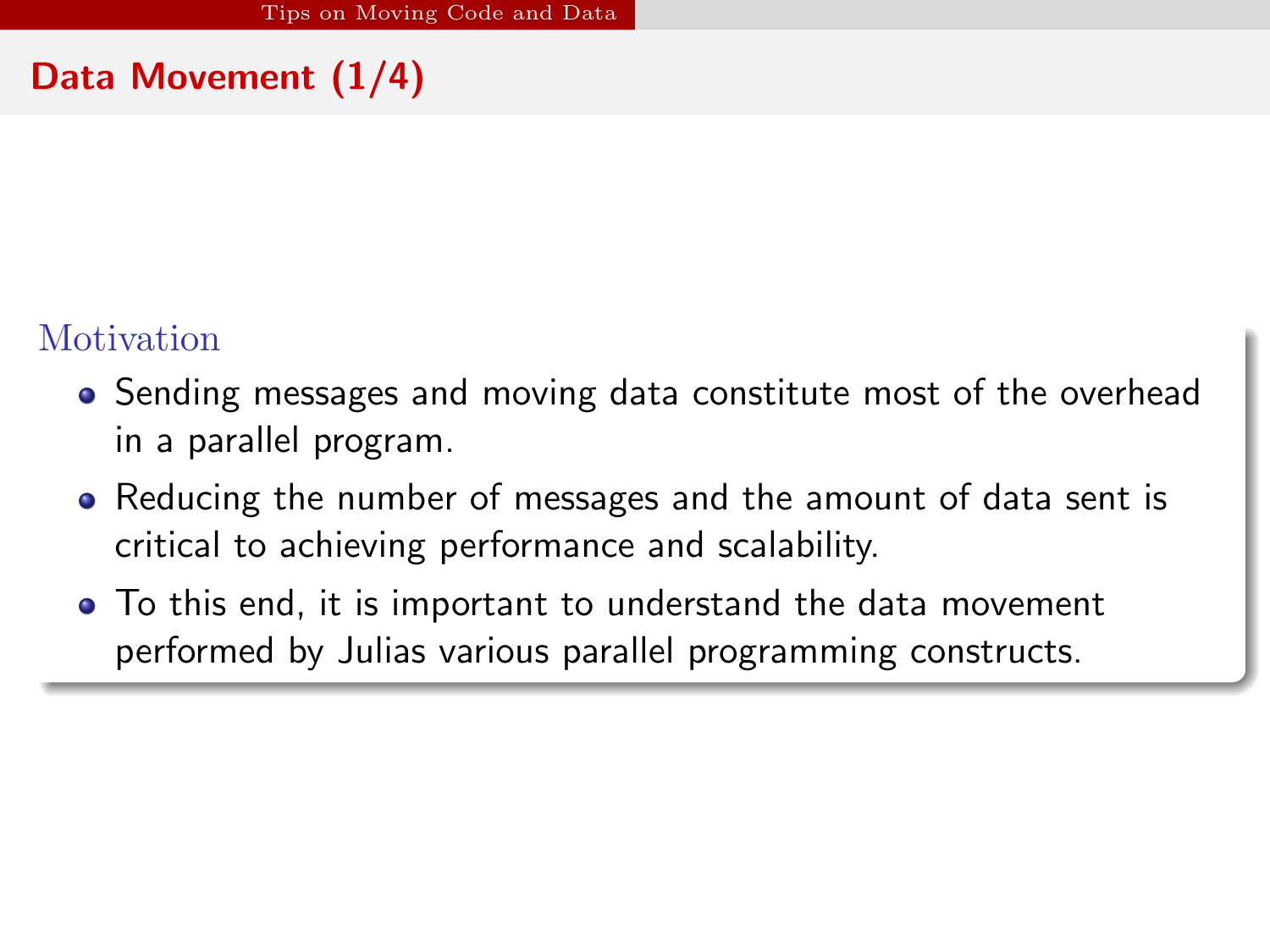## Data Movement (2/4)

#### fetch and @spawn

- **•** fetch can be considered an explicit data movement operation, since it directly asks that an object be moved to the local machine.
- @spawn (and a few related constructs) also moves data, but this is not as obvious, hence it can be called an *implicit* data movement operation.
- Consider these two approaches to constructing and squaring a random matrix
- Which one is the most efficient?

```
# method 1
A = \text{rand}(1000, 1000)Bref = @spawn A^2...
fetch(Bref)
# method 2
Bref = @spawn rand(1000, 1000)^{\text{-}}2...
fetch(Bref)
```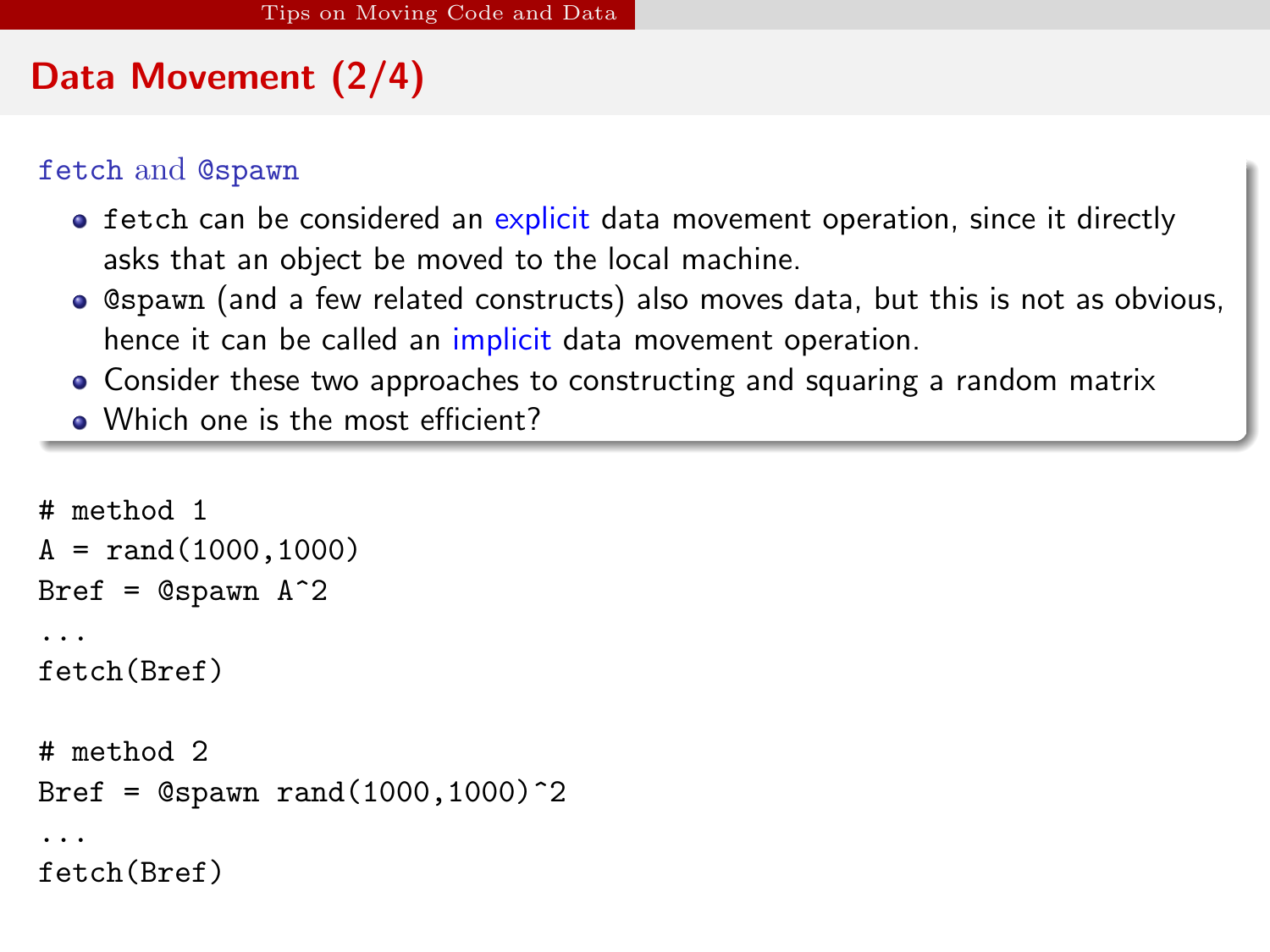## Data Movement (3/4)

```
# method 1
A = \text{rand}(1000, 1000)Bref = @spawn A^2...
fetch(Bref)
# method 2
Bref = @spam rand(1000, 1000)^2...
fetch(Bref)
```
#### Answer to the question

- The difference seems trivial, but in fact is quite significant due to the behavior of @spawn.
- In the first method, a random matrix is constructed locally, then sent to another processor where it is squared.
- In the second method, a random matrix is both constructed and squared on another processor.
- <span id="page-22-0"></span>**•** Therefore the second method sends much less data than the first.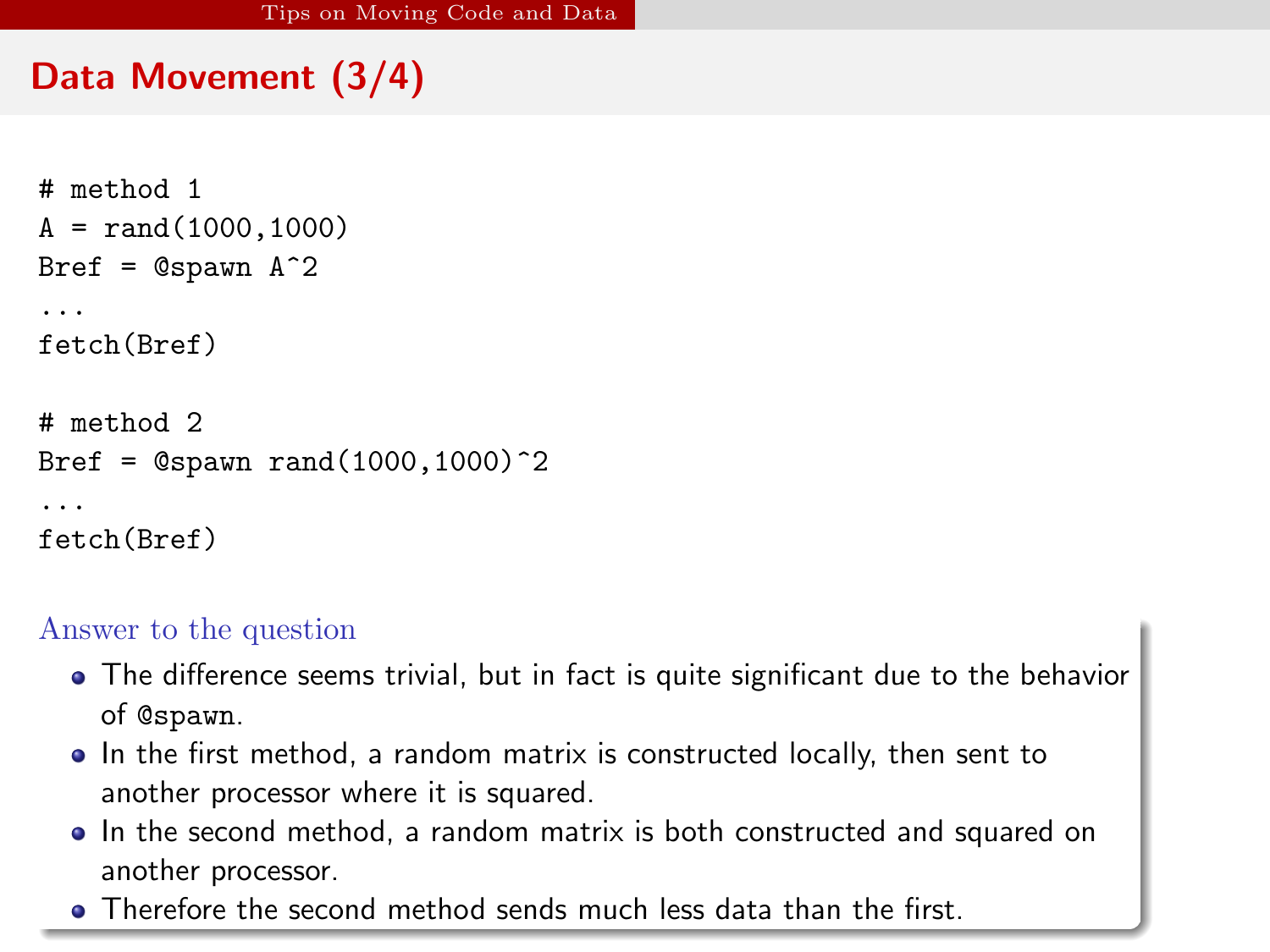## Data Movement (4/4)

#### Remarks on the previous example

- In the previous toy example, the two methods are easy to distinguish and choose from.
- However, in a real program designing data movement might require more thought and very likely some measurement.
- For example, if the first processor needs matrix A then the first method might be better.
- Or, if processing A is expensive but only the current processor has it, then moving it to another processor might be unavoidable.
- Or, if the current processor has very little to do between the @spawn and fetch(Bref) then it might be better to eliminate the parallelism altogether.
- <span id="page-23-0"></span>• Or imagine rand (1000, 1000) is replaced with a more expensive operation. Then it might make sense to add another @spawn statement just for this step.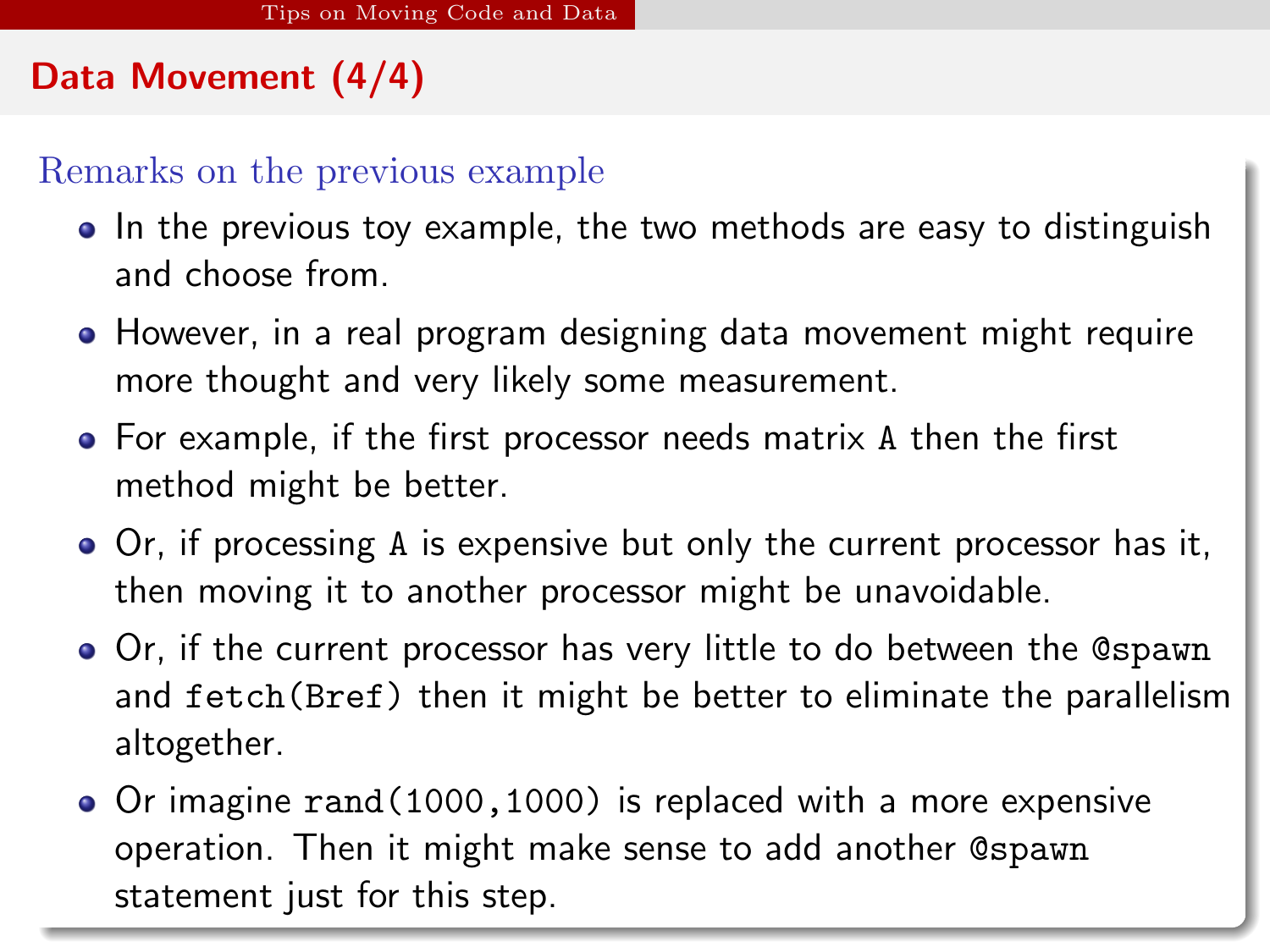## Plan

- [Tasks: Concurrent Function Calls](#page-2-0)
- [Julia's Prnciples for Parallel Computing](#page-8-0)
- [Tips on Moving Code and Data](#page-14-0)
- [Around the Parallel Julia Code for Fibonacci](#page-24-0)
	- [Parallel Maps and Reductions](#page-29-0)
- [Distributed Computing with Arrays: First Examples](#page-36-0)
- [Distributed Arrays](#page-42-0)
- [Map Reduce](#page-50-0)
- [Shared Arrays](#page-55-0)
- [Matrix Multiplication Using Shared Arrays](#page-62-0)
- **[Synchronization](#page-68-0)**
- <span id="page-24-0"></span>[A Simple Simulation Using Distributed Arrays](#page-73-0)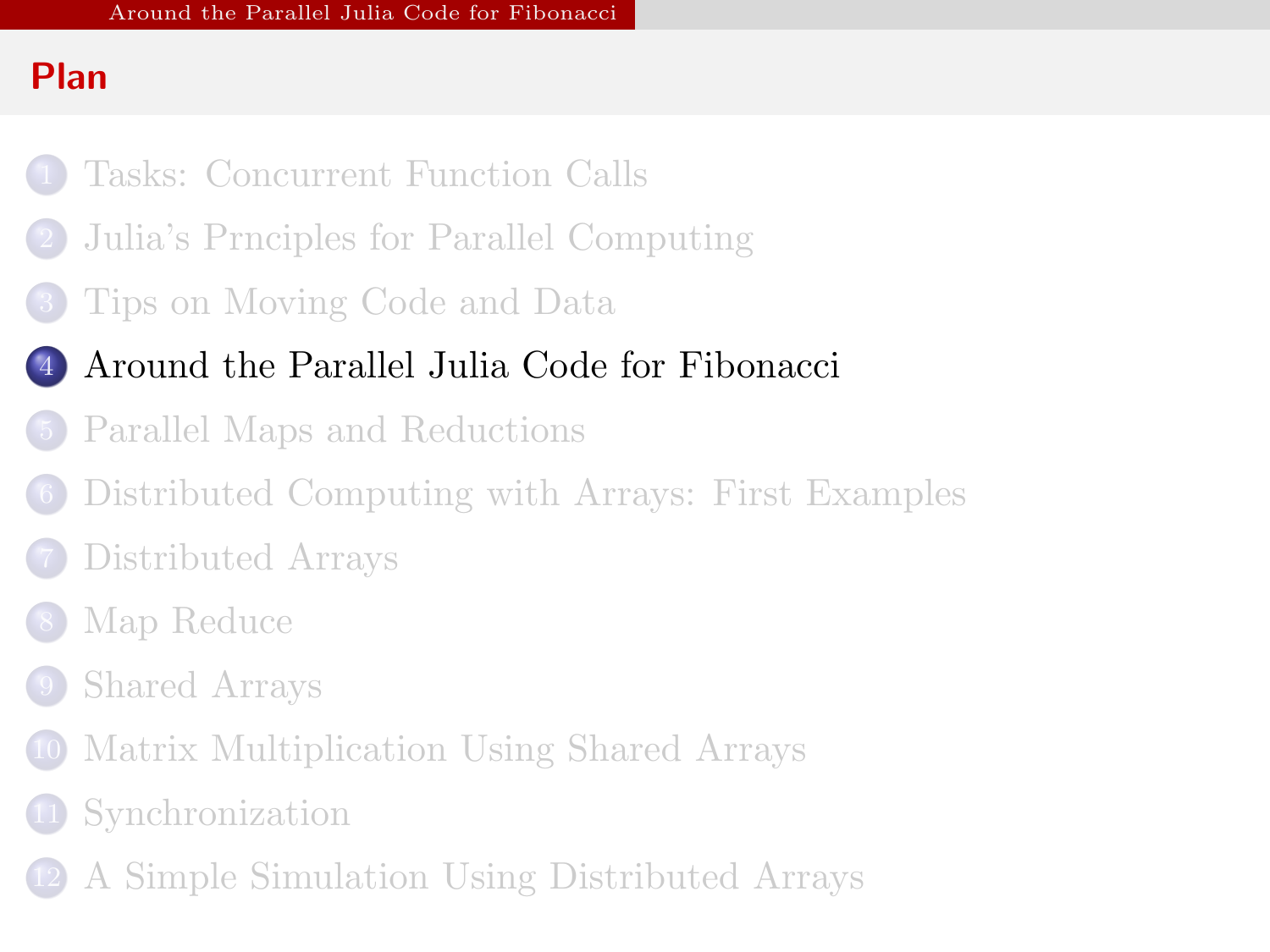# Fibonacci (1/4)

```
| | | | | | |/ _' | |
|__/ | x86_64-redhat-linux
```

```
\begin{bmatrix} 2 \\ -1 \end{bmatrix} | A fresh approach to technical computing
(_) | (_) (_) | Documentation: http://docs.julialang.org<br>
- - | | - - - | Type "help()" to list help topics
                             | Type "help()" to list help topics
```
| | |\_| | | | (\_| | | Version 0.2.0-prerelease+3622 Commit c9bb96c 2013-09-04 15:34:41 UTC

```
ulia> addprocs(3)
3-element Array{Any,1}:
2
3
4
julia> @everywhere function fib(n)
                 if (n < 2) then
                     return n
                 else return fib(n-1) + fib(n-2)end
              end
```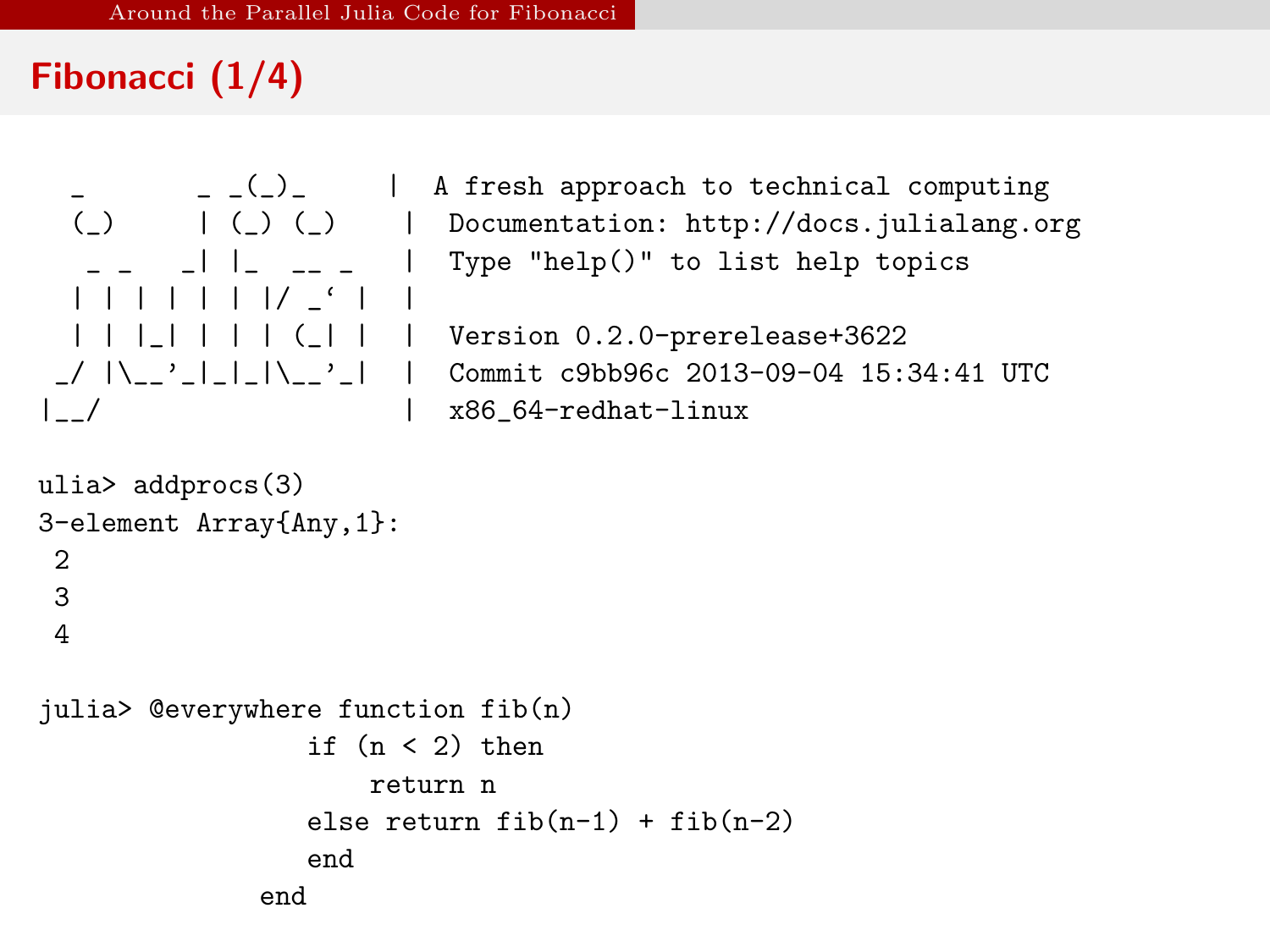## Fibonacci (2/4)

```
julia> z = 0spawn fib(10)RemoteRef(3,1,8)
```

```
julia> fetch(z)
55
```
<span id="page-26-0"></span>Otime  $[fib(i) for i=1:45]$ ; elapsed time: 27.646200328 seconds (416 bytes allocated)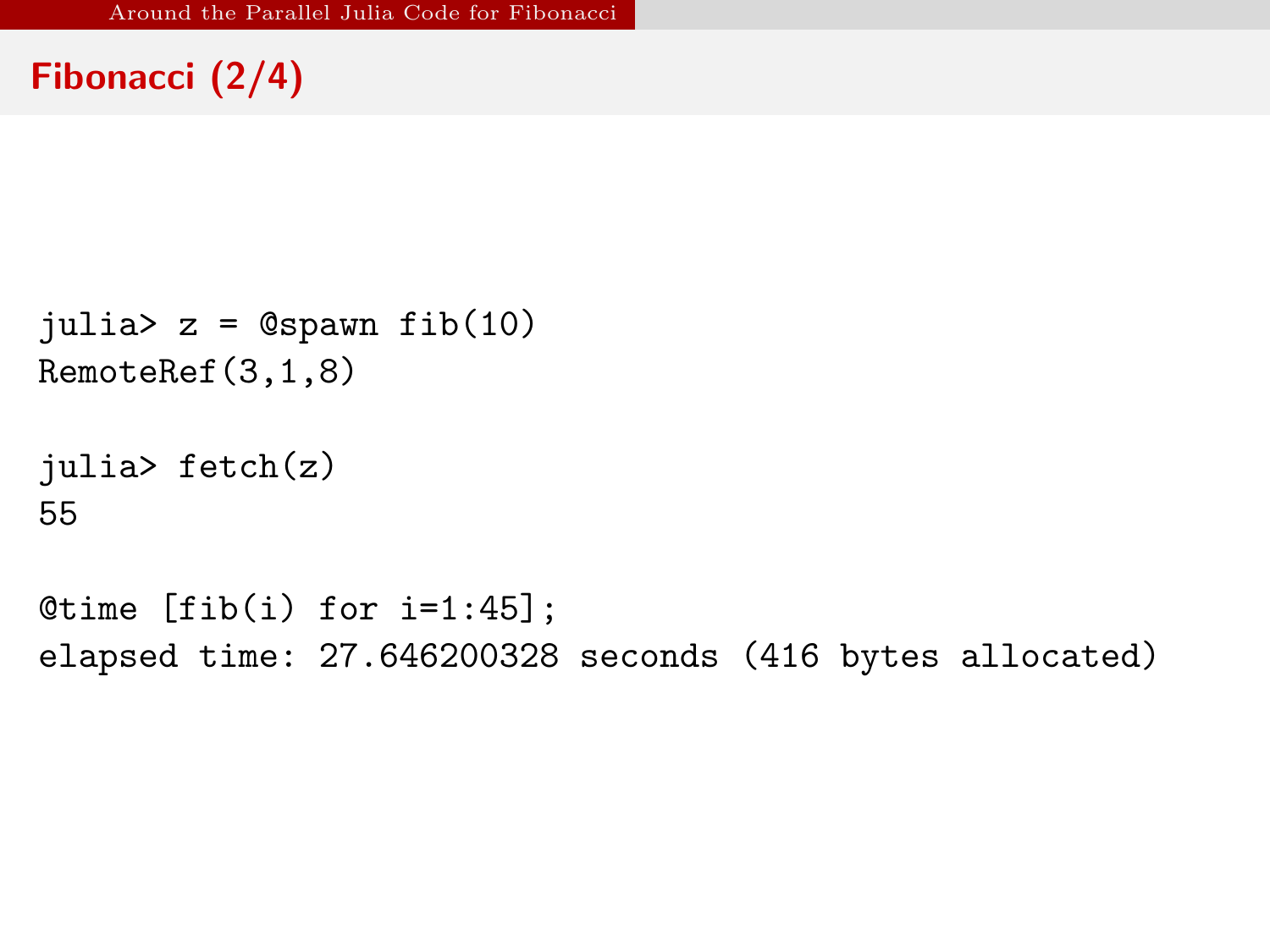## Fibonacci (3/4)

```
julia> @everywhere function fib_parallel(n)
          if (n < 40) then
              return fib(n)
          else
              x = Cspawn fib_parallel(n-1)
              y = fib\_parallel(n-2)return fetch(x) + yend
       end
```
julia>

```
@time [fib_parallel(i) for i=1:45];
elapsed time: 12.315891358 seconds (62472 bytes allocated)
```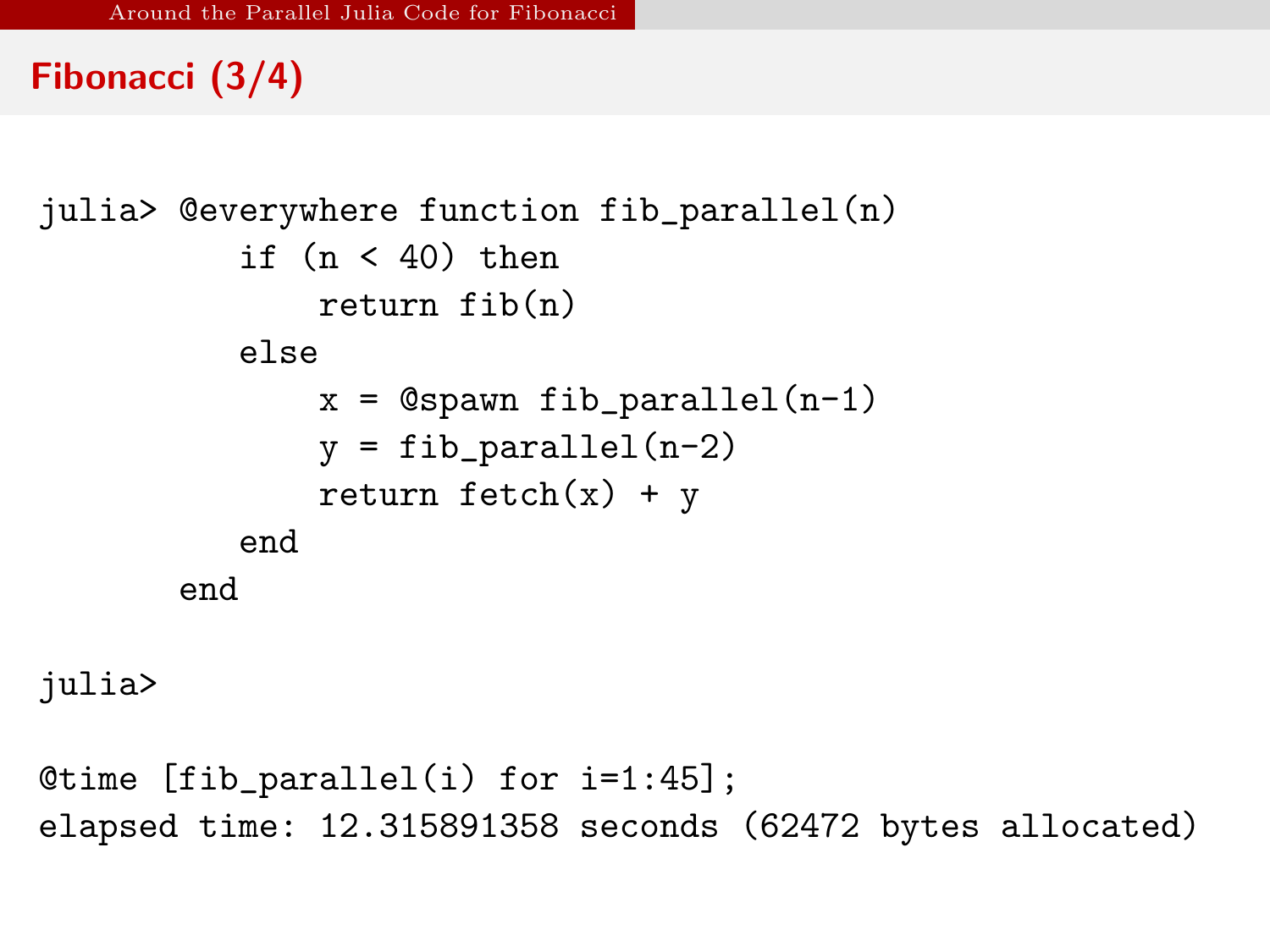## Fibonacci (4/4)

```
julia> @time @parallel [fib(45) for i=1:4]
elapsed time: 11.186433545 seconds (74564 bytes allocated)
4-element DArray{Int64,1,Array{Int64,1}}:
 1134903170
 1134903170
 1134903170
 1134903170
```
<span id="page-28-0"></span>julia> @time [fib(45) for i=1:4] elapsed time: 42.185831168 seconds (80 bytes allocated) 4-element Array{Int64,1}: 1134903170 1134903170 1134903170 1134903170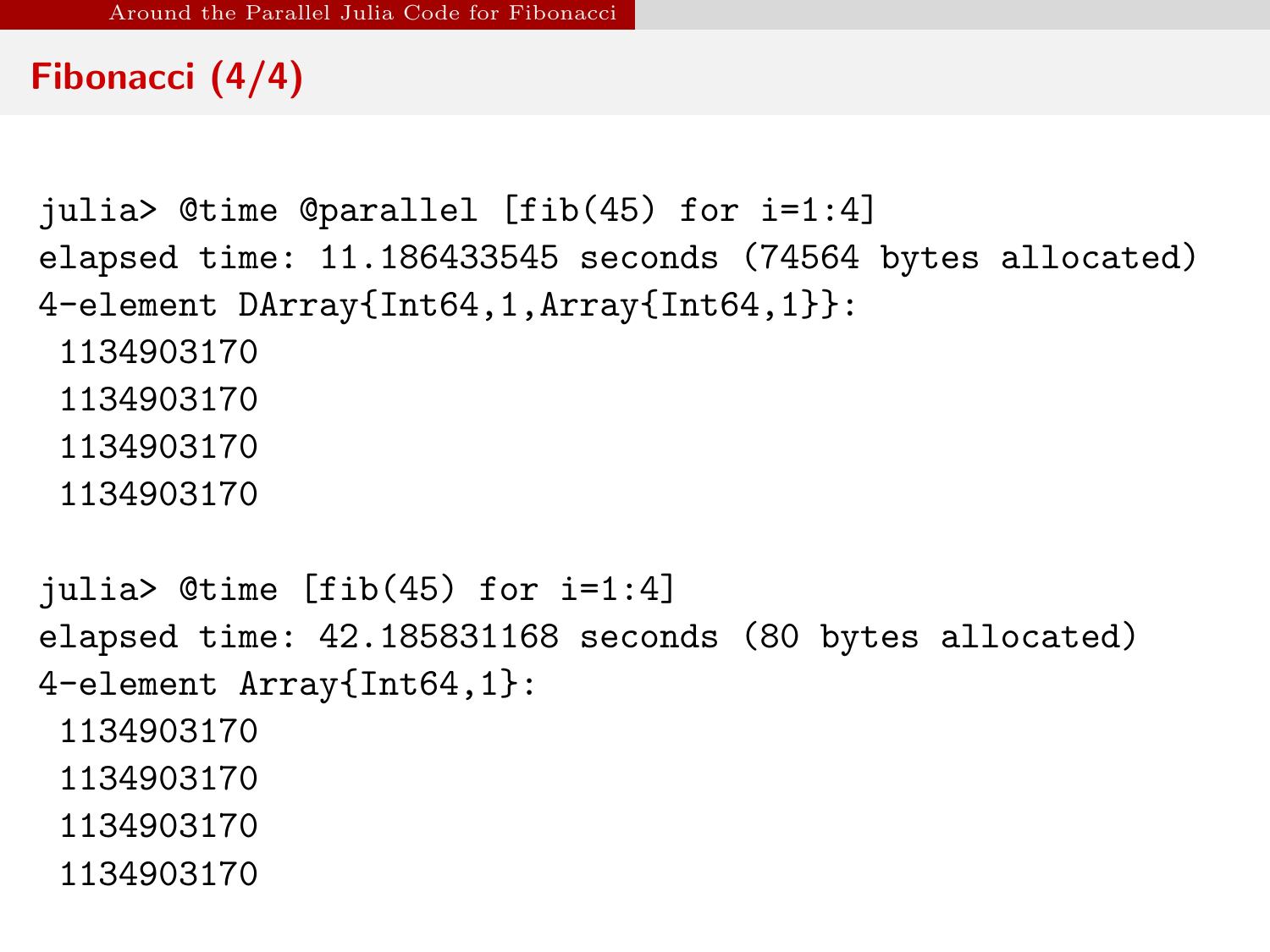## Plan

- [Tasks: Concurrent Function Calls](#page-2-0)
- [Julia's Prnciples for Parallel Computing](#page-8-0)
- [Tips on Moving Code and Data](#page-14-0)
- [Around the Parallel Julia Code for Fibonacci](#page-24-0)
- [Parallel Maps and Reductions](#page-29-0)
	- [Distributed Computing with Arrays: First Examples](#page-36-0)
	- [Distributed Arrays](#page-42-0)
- [Map Reduce](#page-50-0)
- [Shared Arrays](#page-55-0)
- [Matrix Multiplication Using Shared Arrays](#page-62-0)
- **[Synchronization](#page-68-0)**
- <span id="page-29-0"></span>[A Simple Simulation Using Distributed Arrays](#page-73-0)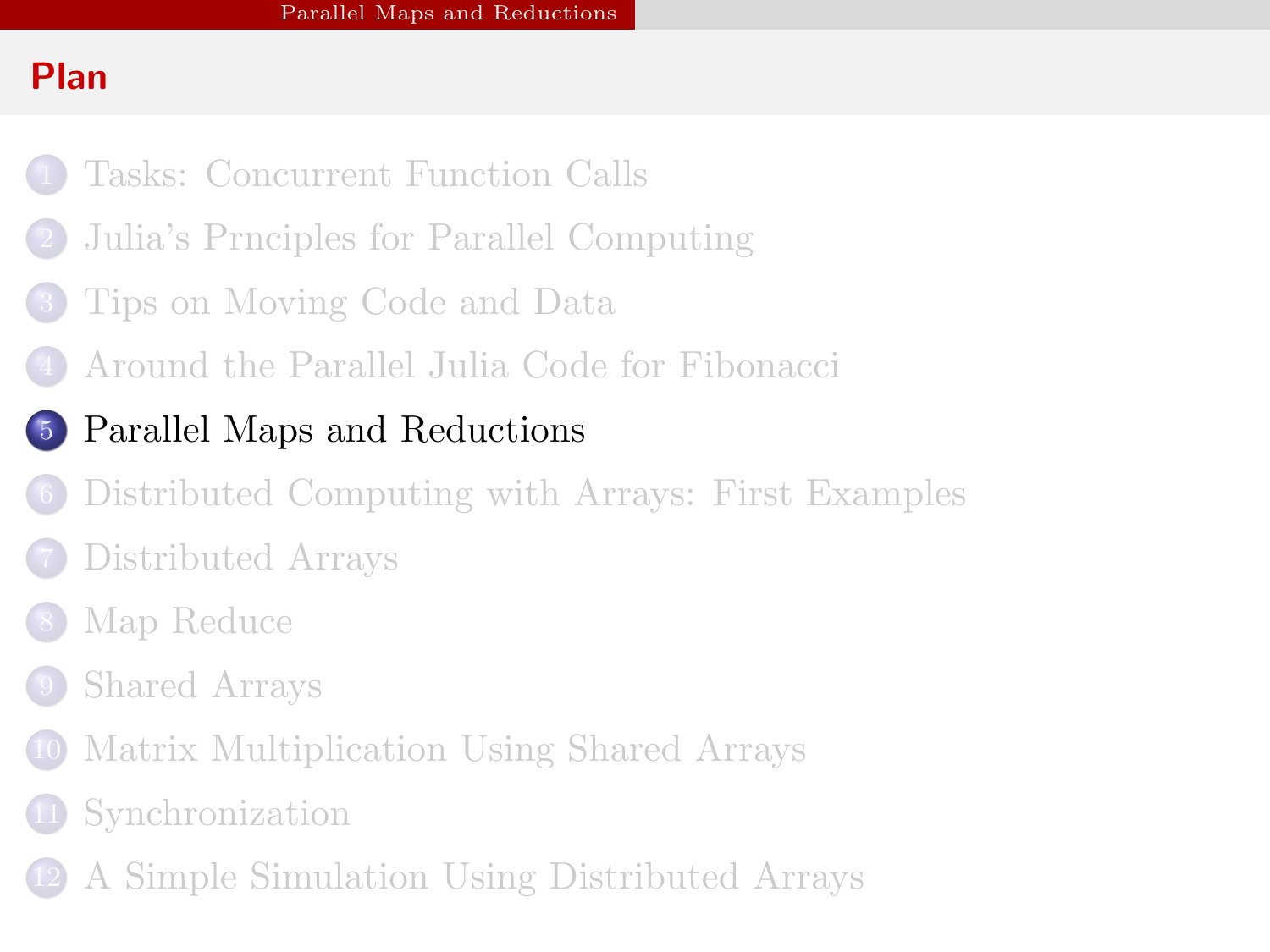## A first example of parallel reduction

```
julia> @everywhere function count_heads(n)
           c \cdotTnt = 0
           for i=1:nc \neq randbool()
           end
           c
       end
julia> a = @spawn count_heads(100000000)
RemoteRef(7,1,31)
julia> b = @spawn count_heads(100000000)
RemoteRef(2,1,32)
```

```
julia> fetch(a)+fetch(b)
99993168
```
- This simple example demonstrates a powerful and often-used parallel programming pattern: reductuon.
- <span id="page-30-0"></span>Many iterations run independently over several processors, and then their results are combined using some function.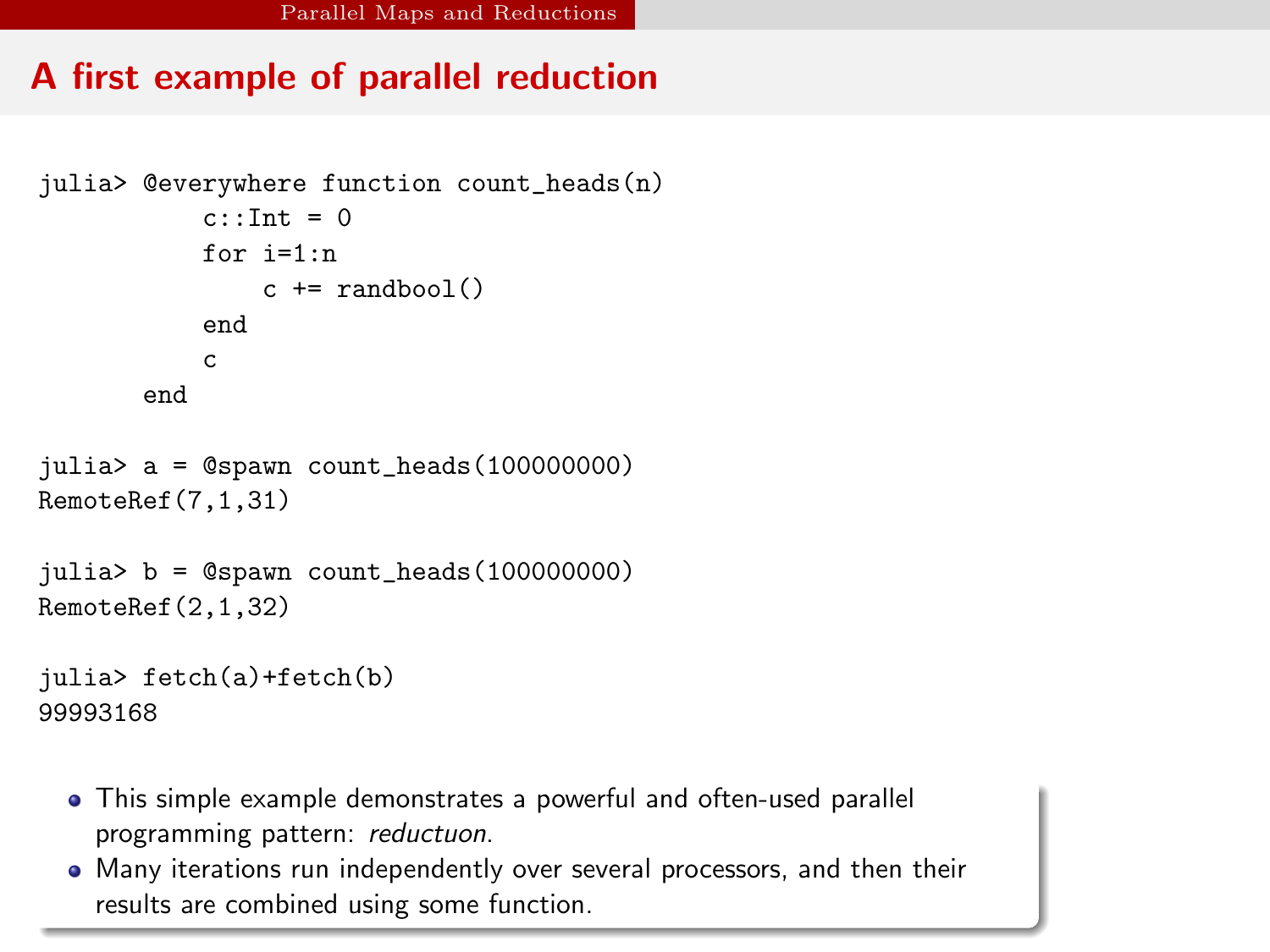## Parallel reduction using @parallel (1/4)

#### Usage of parallel for loops

- In the previous example, we use two explicit @spawn statements, which limits the parallelism to two processors.
- To run on any number of processors, we can use a parallel for loop, which can be written in Julia like this:

```
nheads = @parallel (+) for i=1:200000000randbool()
end
```
#### **Comments**

- This construct implements the pattern of
	- assigning iterations to multiple processors, and
	- combining them with a specified reduction (in this case  $(+)$ ).
- Notice that the reduction operator can be omitted if it is not needed
- <span id="page-31-0"></span>• However, the semantics of such a parallel for-loop can be dramatically different from its serial elision. As we shall see on the example of the next slide.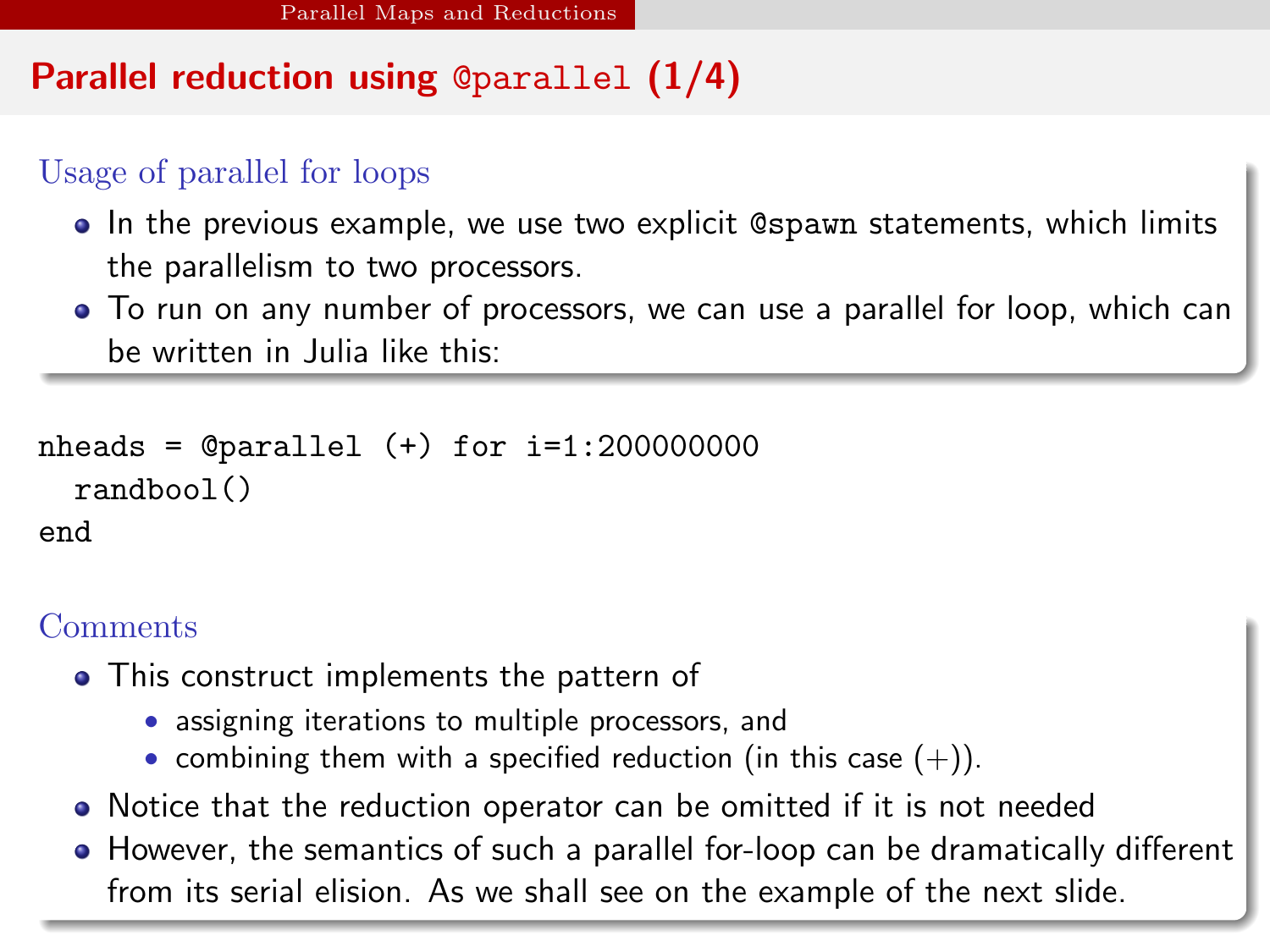### Parallel reduction using @parallel (2/4)

```
julia> a = zeros(4)4-element Array{Float64,1}:
0.0
0.0
0.0
0.0
julia> @parallel for i=1:4
              a[i] = iend
julia> a
4-element Array{Float64,1}:
0.0
0.0
0.0
0.0
julia> for i=1:4
          a[i] = iend
julia> a
4-element Array{Float64,1}:
1.0
2.0
3.0
4.0
```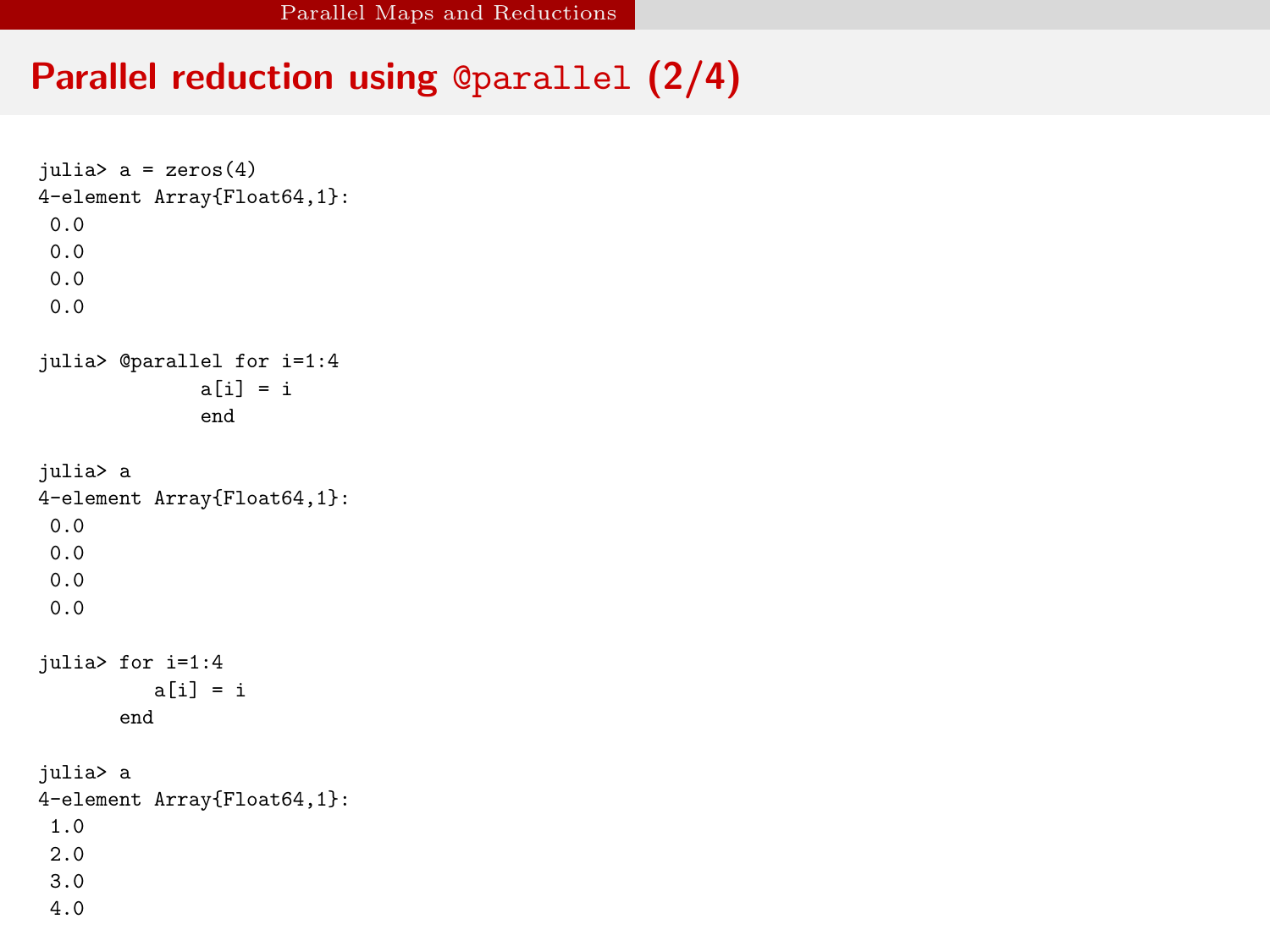# Parallel reduction using @parallel (3/4)

#### Evaluation of a @parallel for-loop

- Iterations run on different processors and do not happen in a specified order,
- Conseqnently, variables or arrays will not be globally visible.
- Any variables used inside the parallel loop will be copied and broadcast to each processor.
- Processors produce results which are made visible to the lauching processor via the reduction.
- This explains why the following code will not work as intended:

```
julia> @parallel for i=1:4
              a[i] = iend
```
#### Comments on the example

- Each processor will have a separate copy if it.
- <span id="page-33-0"></span>Parallel for loops like these must be avoided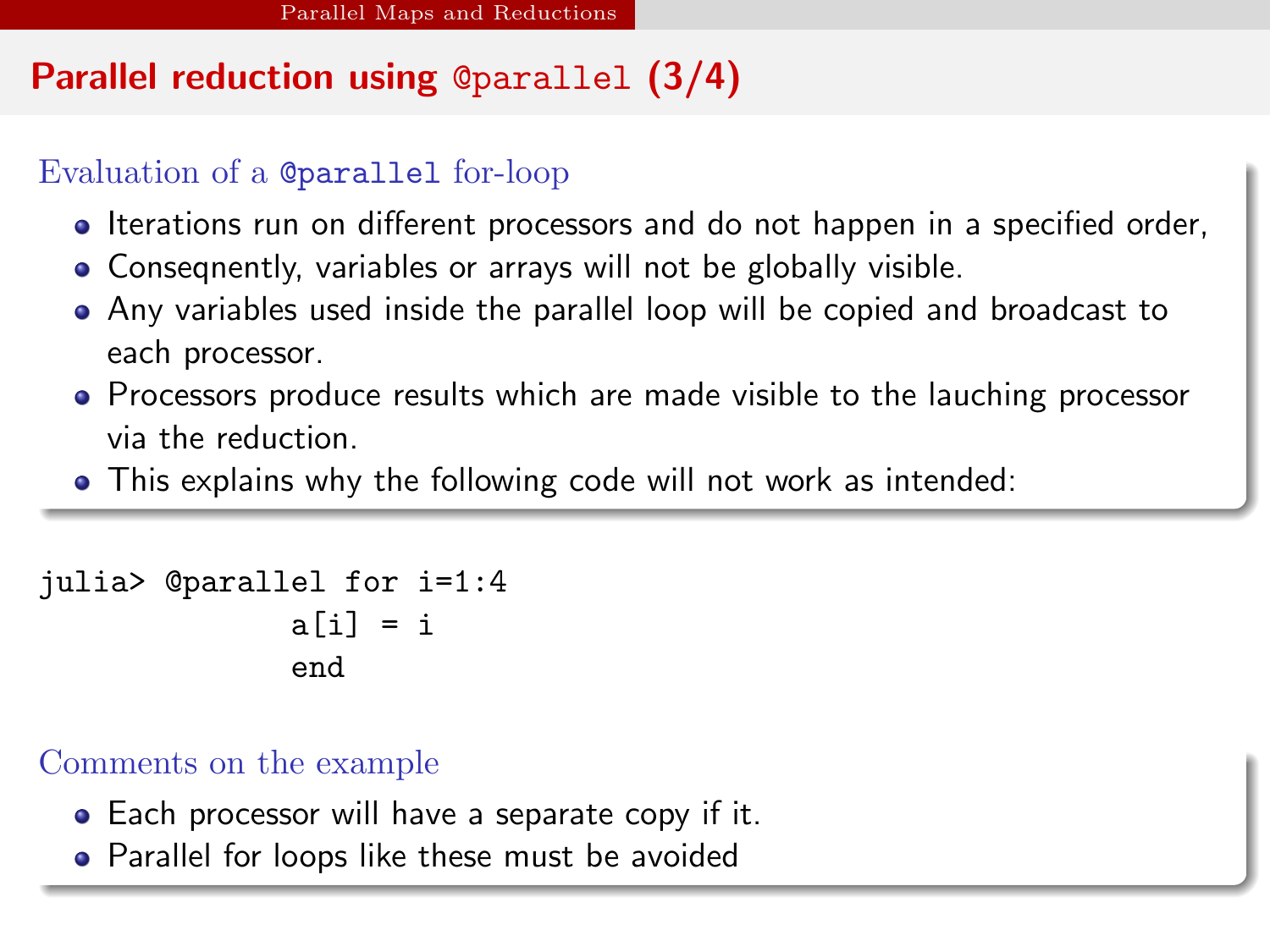## Parallel reduction using @parallel (4/4)

#### Use of "outside" variables in @parallel for-loops

- Using outside variables in parallel loops is perfectly reasonable if the variables are read-only. See the example on the next slide.
- In some cases no reduction operator is needed, and we merely wish to apply a function to all elements in some collection.
- This is another useful operation called parallel *map*, implemented in Julia as the pmap function.
- For example, we could compute the rank of several large random matrices in parallel as follows:

```
julia> M = [rand(1000, 1000) for i=1:4];
```

```
julia> pmap(rank, M)
4-element Array{Any,1}:
 1000
 1000
 1000
 1000
```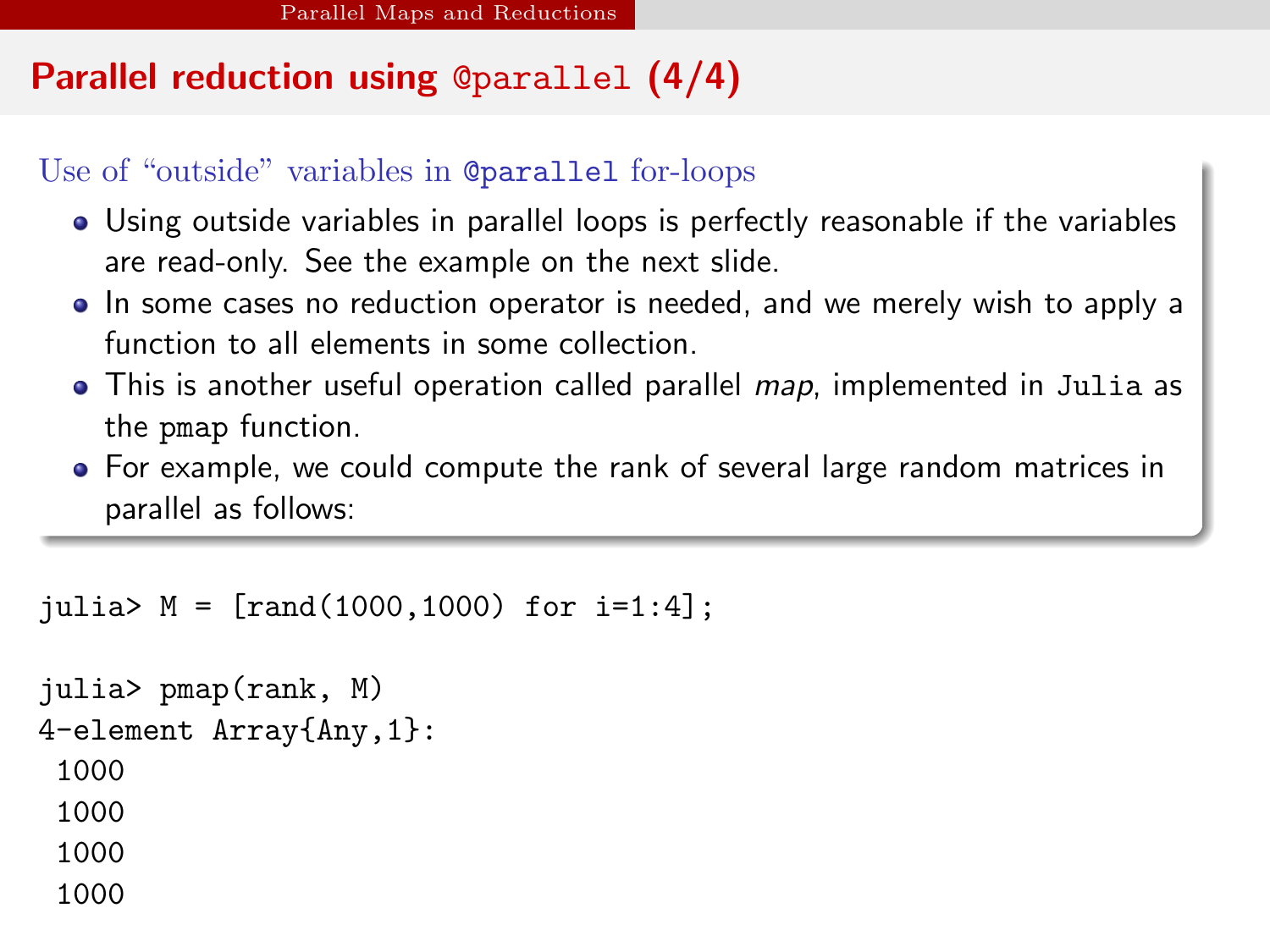#### Use of "outside" variables in @parallel for-loops

```
julia> tic()
0x0000730b8e54d53a
julia> R = [@spawnat i rank(M[i]) for i=1:4]
4-element Array{Any,1}:
 RemoteRef(1,1,57)
 RemoteRef(2,1,58)
 RemoteRef(3,1,59)
 RemoteRef(4,1,60)
julia> toc()
elapsed time: 5.252494335 seconds
5.252494335
julia> tic()
0x0000731c4a2ef8cc
inlia> S = 0
\Omegajulia> for i=1:4
                 S = S + \text{fetch}(R[i])end
julia> toc()
elapsed time: 8.340909436 seconds
8.340909436
julia> S
4000
@time @parallel (+) for i=1:4
                       rank(M[i])
               end
elapsed time: 1.23295268 seconds (234965420 bytes allocated)
4000
```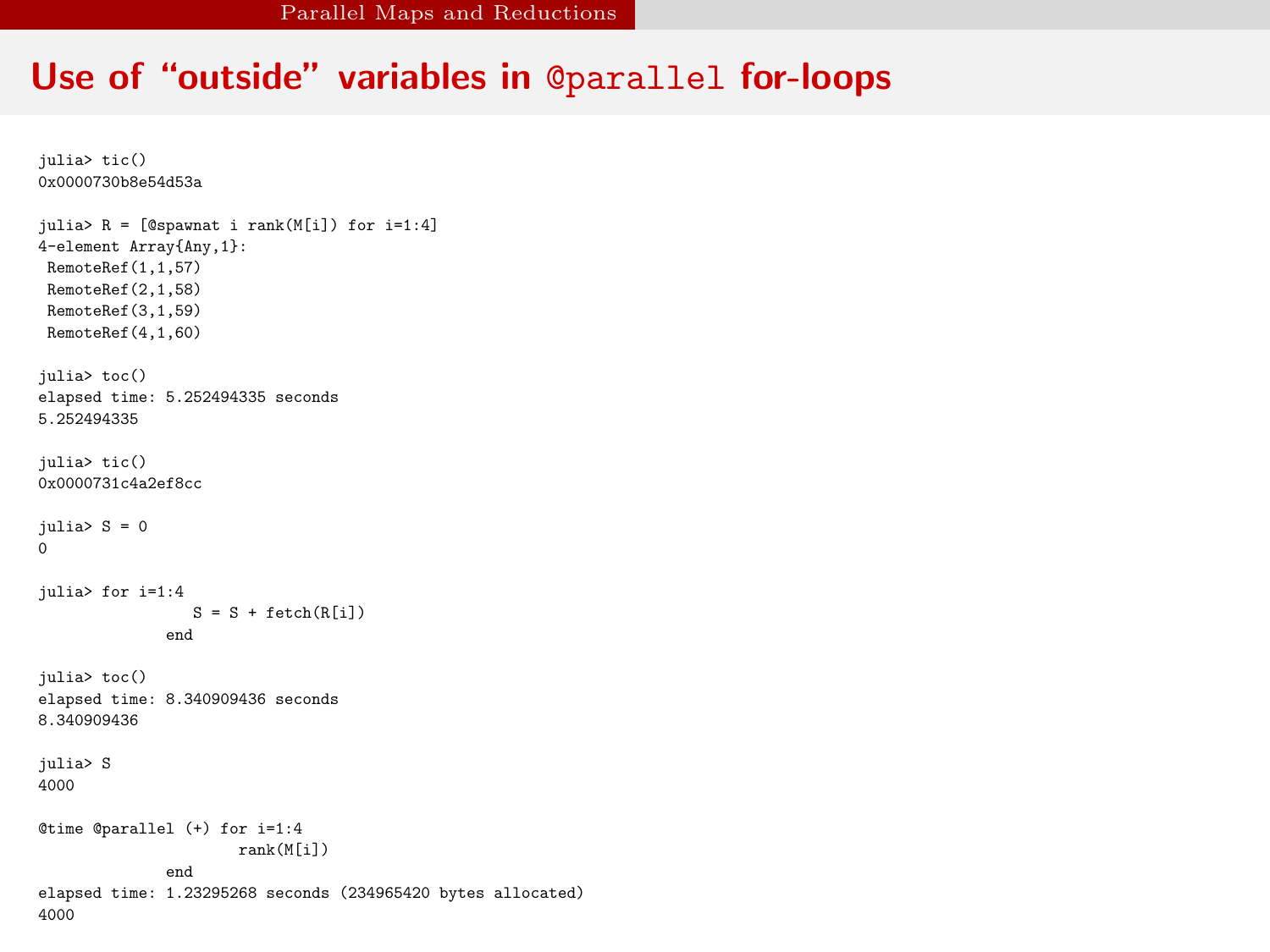## Plan

- [Tasks: Concurrent Function Calls](#page-2-0)
- [Julia's Prnciples for Parallel Computing](#page-8-0)
- [Tips on Moving Code and Data](#page-14-0)
- [Around the Parallel Julia Code for Fibonacci](#page-24-0)
- [Parallel Maps and Reductions](#page-29-0)

# [Distributed Computing with Arrays: First Examples](#page-36-0)

- [Distributed Arrays](#page-42-0)
- [Map Reduce](#page-50-0)
- [Shared Arrays](#page-55-0)
- [Matrix Multiplication Using Shared Arrays](#page-62-0)
- **[Synchronization](#page-68-0)**
- <span id="page-36-0"></span>[A Simple Simulation Using Distributed Arrays](#page-73-0)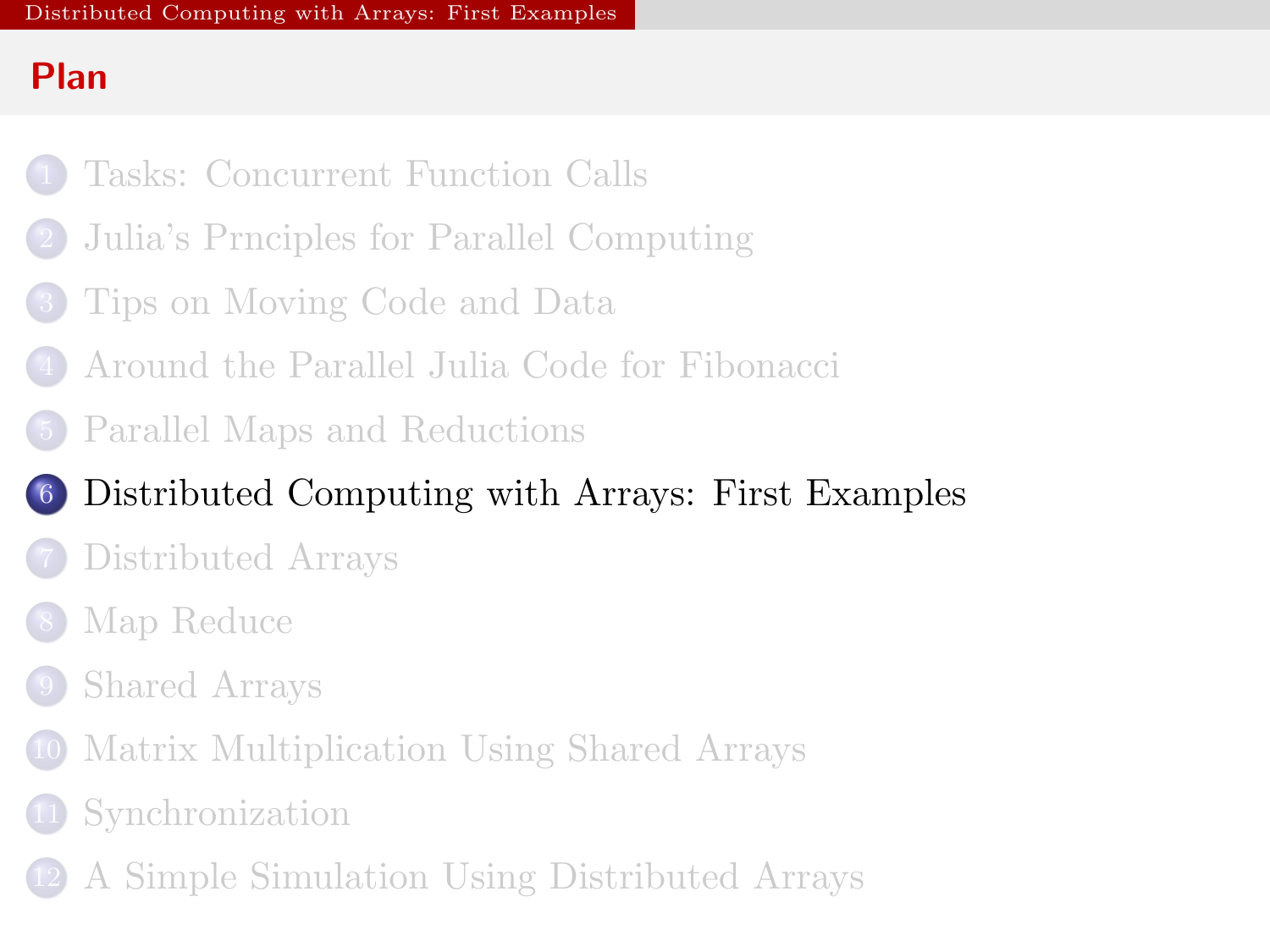#### Computing the maximum value of an array in parallel

```
julia> @everywhere function maxnum_serial(a,s,e)
                if s==e
                  a[s]
         else
                   mid = ifloor((s+e)/2)low = maxnum serial(a,s,mid)
                   high = maxnum_serial(a,mid+1,e)
                   low >high? low:high
                end
       end
julia> @everywhere function maxnum_parallel(a,s,e)
                if (e-s)<=10000000
                  maxnum_serial(a,s,e)
               else
                   mid = ifloor((s+a)/2)low_remote = @spawn maxnum_parallel(a,s,mid)
                   high = maxnum parallel(a, mid+1, e)low = fetch(low remote)
                   low > high? low:high
                end
       end
julia> a=rand(20000000);
julia> @time maxnum_serial(a,1,20000000)
elapsed time: 0.458792535 seconds (61556 bytes allocated)
0.999999919794377
julia> @time maxnum_parallel(a,1,20000000) ## two recursive calls
elapsed time: 0.654630977 seconds (268541944 bytes allocated)
0.999999919794377
As we can see, the parallel version runs slower than its serial counterpart. Indeed,
```
<span id="page-37-0"></span>the amount of work (number of comparisons) is in the same order of magnitude of data transfer (number of integers to move from one processor than another). But the latter costs much more clock-cycles.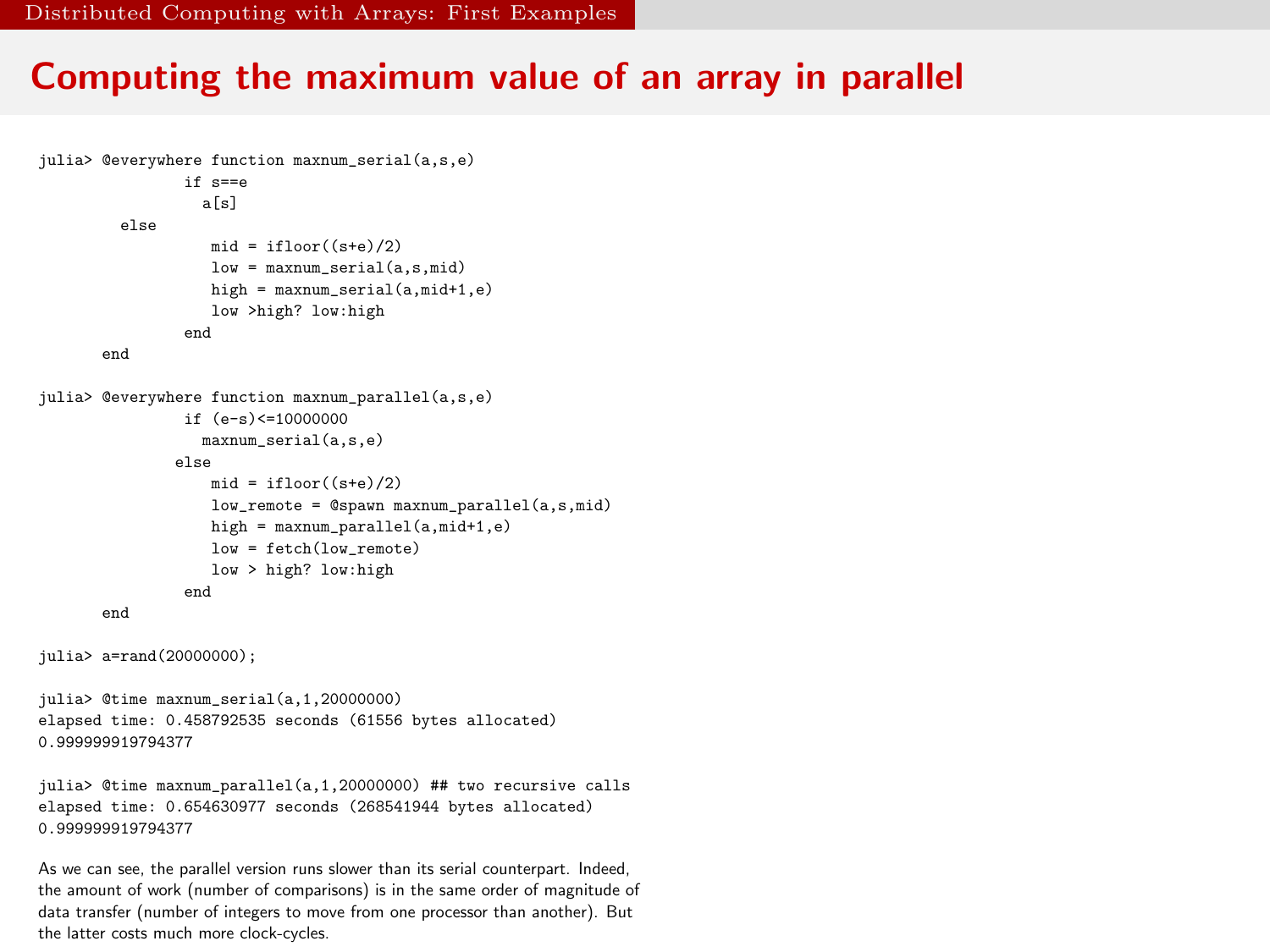#### Computing the minimum and maximum values of an array in parallel

```
julia> @everywhere function minimum maximum serial(a,s,e)
                if s==e
                  [a[s], a[s]]
         else
                   mid = iflon((s+a)/2)X = minimum_maximum\_serial(a,s,mid)Y = minimum maximum serial(a,mid+1,e)
                   [min(X[1],Y[1]), max(X[2],Y[2])]
                end
       end
julia> @everywhere function minimum maximum parallel(a,s,e)
                if (e-s)<=10000000
                  minimum_maximum_serial(a,s,e)
               else
                   mid = ifloor((s+e)/2)R = @spawn minimum_maximum_parallel(a,s,mid)
                   Y = minimum_maximum_parallel(a,mid+1,e)
                   X = \text{fetch}(R)[\min(X[1], Y[1]), \max(X[2], Y[2])]end
       end
```
julia> a=rand(20000000);

```
julia> @time_minimum_maximum_serial(a.1.20000000)
elapsed time: 7.89881551 seconds (3840094852 bytes allocated)
```

```
julia> @time minimum_maximum_parallel(a,1,20000000)
elapsed time: 4.32320816 seconds (2188546996 bytes allocated)
```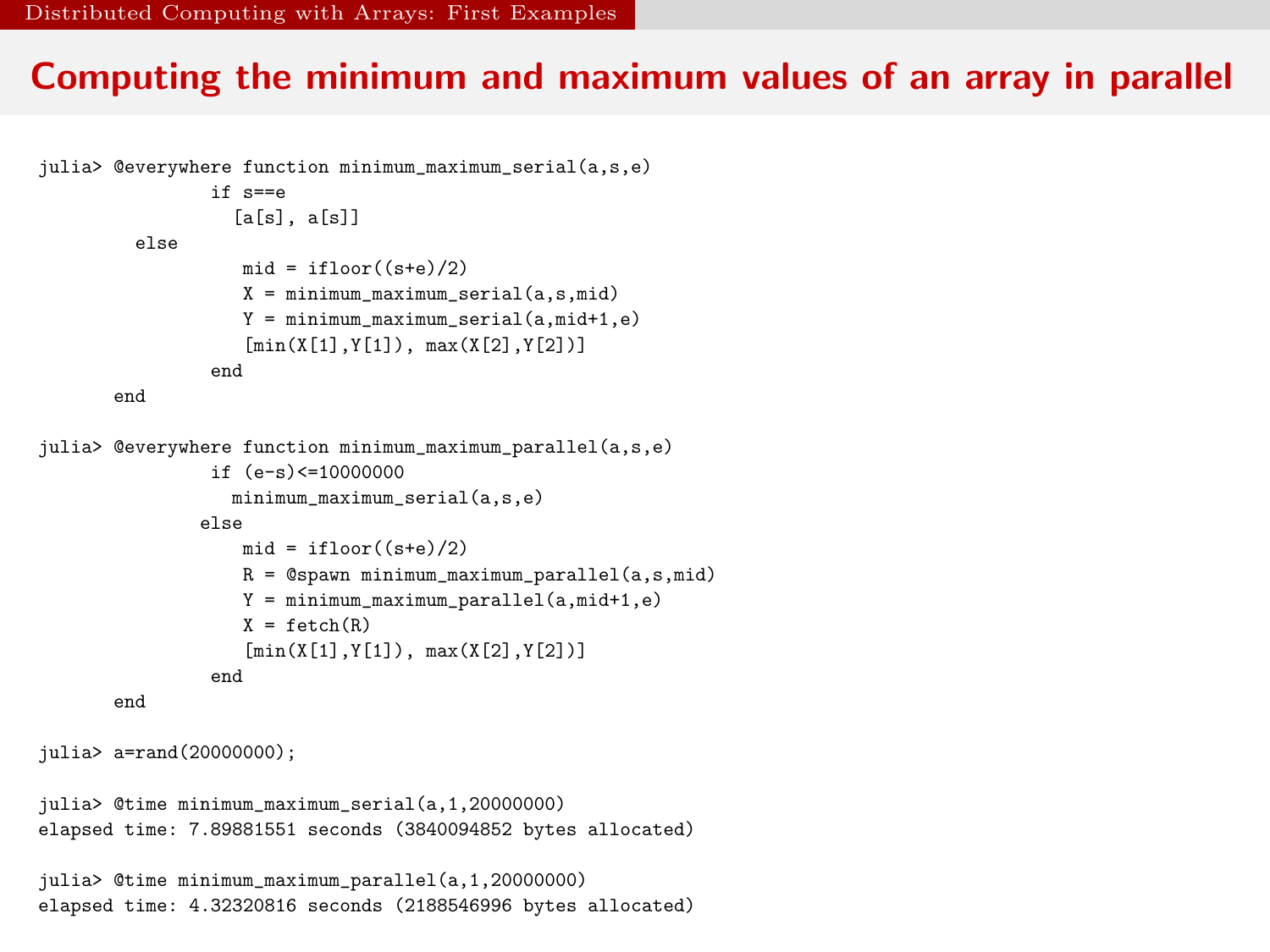#### In-place serial merge sort

```
julia> function mergesort(data, istart, iend)
                      if(istart < iend)
                              mid = (istart + iend) >>1mergesort(data, istart, mid)
                              mergesort(data, mid+1, iend)
                                 merge(data, istart, mid, iend)
                      end
              end
# methods for generic function mergesort
mergesort(data,istart,iend) at none:2
julia> function merge( data, istart, mid, iend)
                      n = iend - istart + 1
                      temp = zeros(n)s = istart
                      m = mid+1for tem = 1:nif s \leq mid && (m > iend || data[s] \leq data[m])
                                      temp[tem] = data[s]
                                      s=s+1
                              else
                                      temp[tem] = data[m]
                                      m=m+1end
                      end
                      data[istart:iend] = temp[1:n]
              end
# methods for generic function merge
merge(data,istart,mid,iend) at none:2
julia> n = 1000000
julia> A = [rem(rand(Int32), 10) for i =1:n];julia> @time mergesort(A, 1, n);
elapsed time: 0.6119898 seconds (447195104 bytes allocated)
```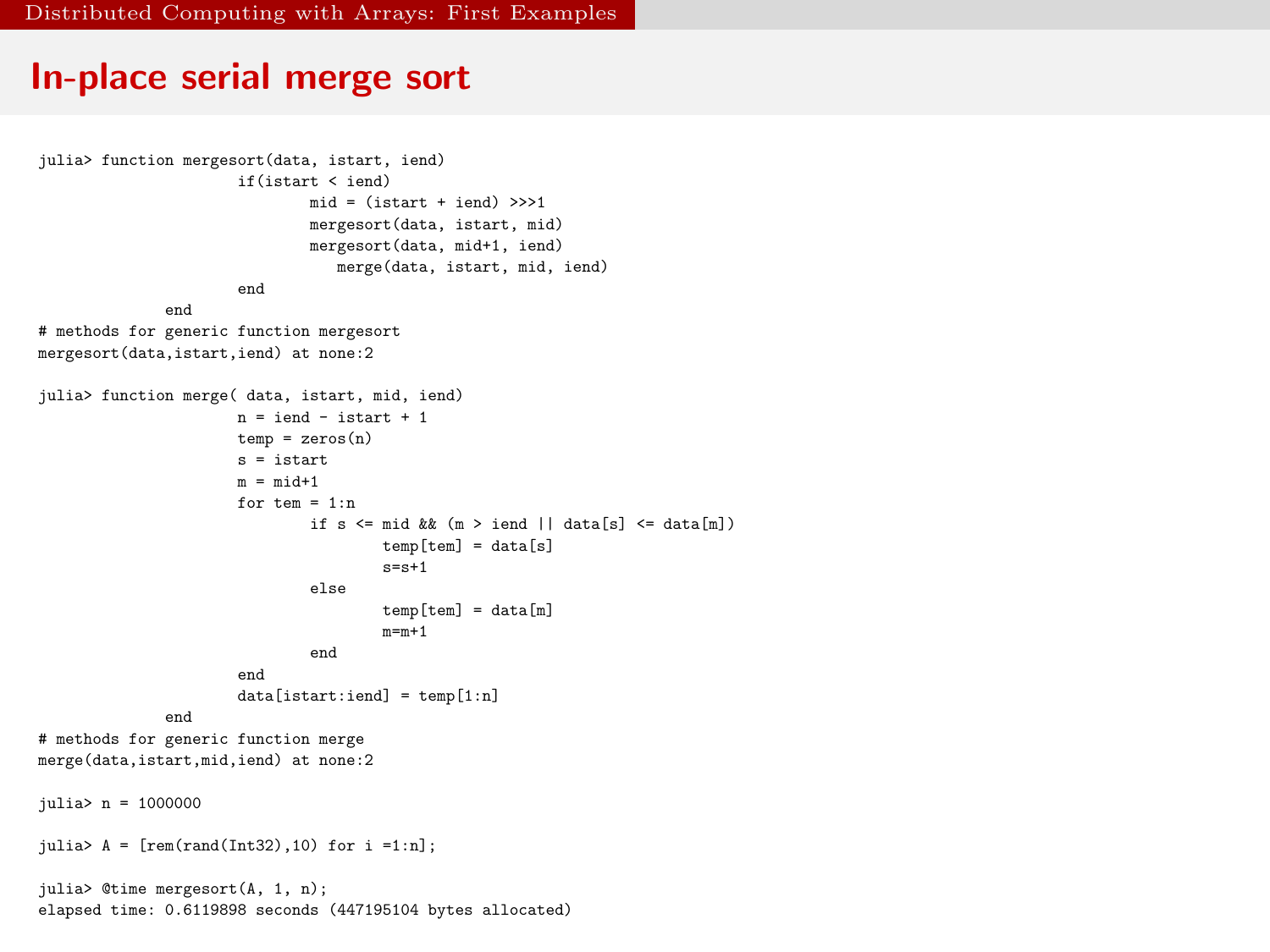#### Out-of-place serial merge sort

```
julia> function mergesort(data, istart, iend)
                      if(istart < iend)
                              mid = ifloor((start + iend)/2)a = mergesort(data, istart, mid)
                              b = mergesort(data,mid+1, iend)
                              c = merge(a, b, istart, mid, iend)
                      else
                          [data[istart]]
                      end
              end
# methods for generic function mergesort
julia> @everywhere function merge(a, b, istart, mid, iend)
                      n = iend - istart + 1
                      nh = iend - mid
                      na = mid - istart + 1c = zeros(n)s = 1m = 1for \tan = 1:nif s \leq na \&\& (m > nb || a[s] \leq b[m])c[tem] = a[s]s = s + 1else
                                      cftem = b[m]m=m+1end
                      end
                      c
              end
# methods for generic function merge
iulia> n = 1000000;
julia> A = [rem(rand(Int32), 10) for i =1:n];julia> @time mergesort(A, 1, n);
elapsed time: 0.60765198 seconds (348516200 bytes allocated)
```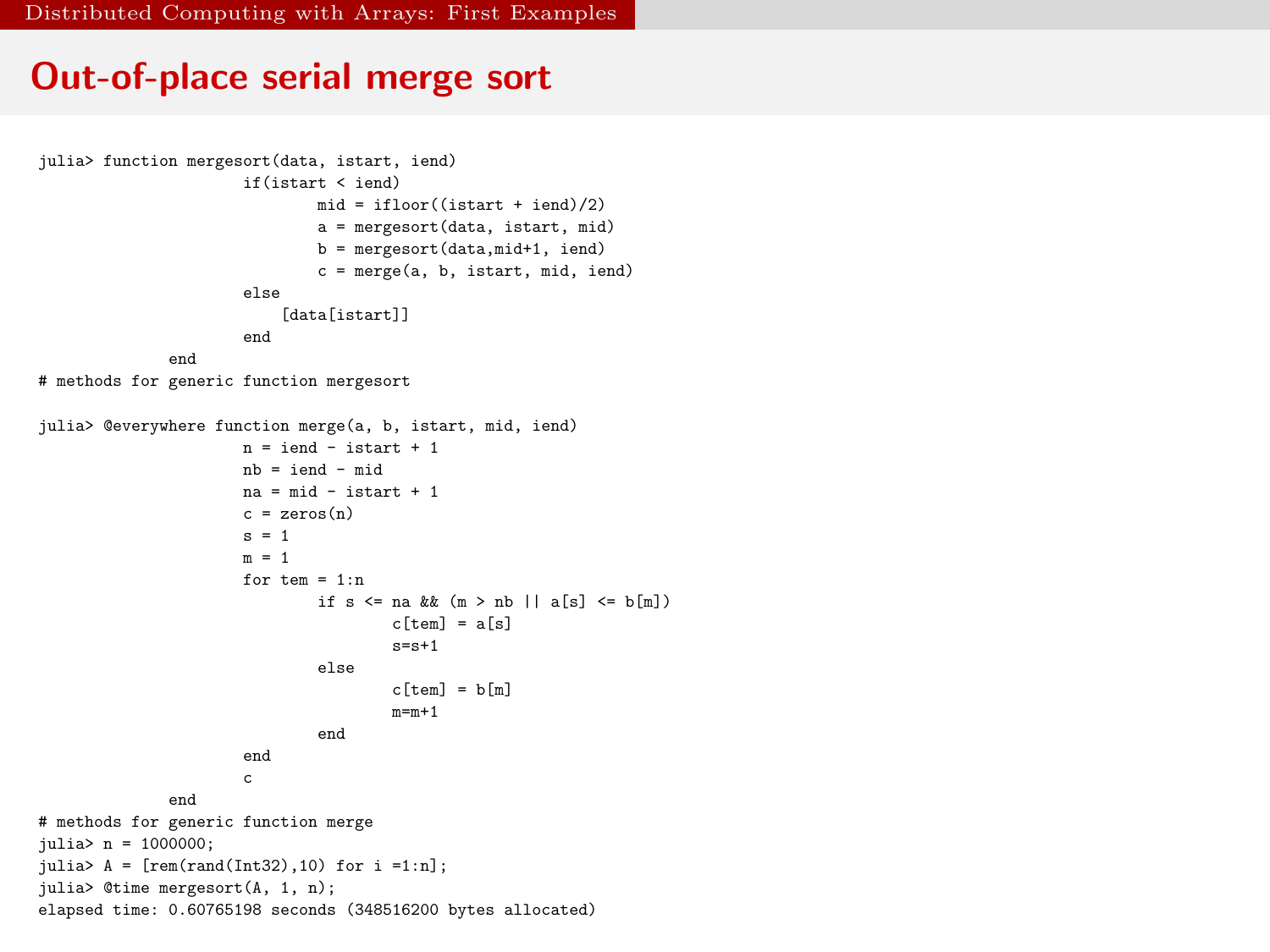[Distributed Computing with Arrays: First Examples](#page-41-0)

#### Out-of-place parallel merge sort

```
@everywhere function mergesort_serial(data, istart, iend)
                      if(istart < iend)
                              mid = ifloor((start + iend)/2)a = mergesort_serial(data, istart, mid)
                              b = mergesort_serial(data,mid+1, iend)
                              c = merge(a, b, istart, mid, iend)
                      else
                          [data[istart]]
                      end
              end
@everywhere function mergesort_parallel(data, istart, iend)
                      if(iend - istart <= 2500000)
                      then
                              mergesort_serial(data, istart, iend)
                       else
                              mid = ifloor((istart + iend)/2)a = @spawn mergesort_parallel(data, istart, mid)
                              b = mergesort_parallel(data,mid+1, iend)
                              c = merge(fetch(a), b, istart, mid, iend)
                      end
              end
julia> n = 10000000;
julia> A = [rem(rand(Int32), 10) for i =1:n];julia> @time mergesort_serial(A, 1, n);
elapsed time: 9.25899279 seconds (3533393840 bytes allocated, 21.86% gc time)
julia> @time mergesort_parallel(A, 1, n);
elapsed time: 6.142867529 seconds (1292099096 bytes allocated, 9.75% gc time)
```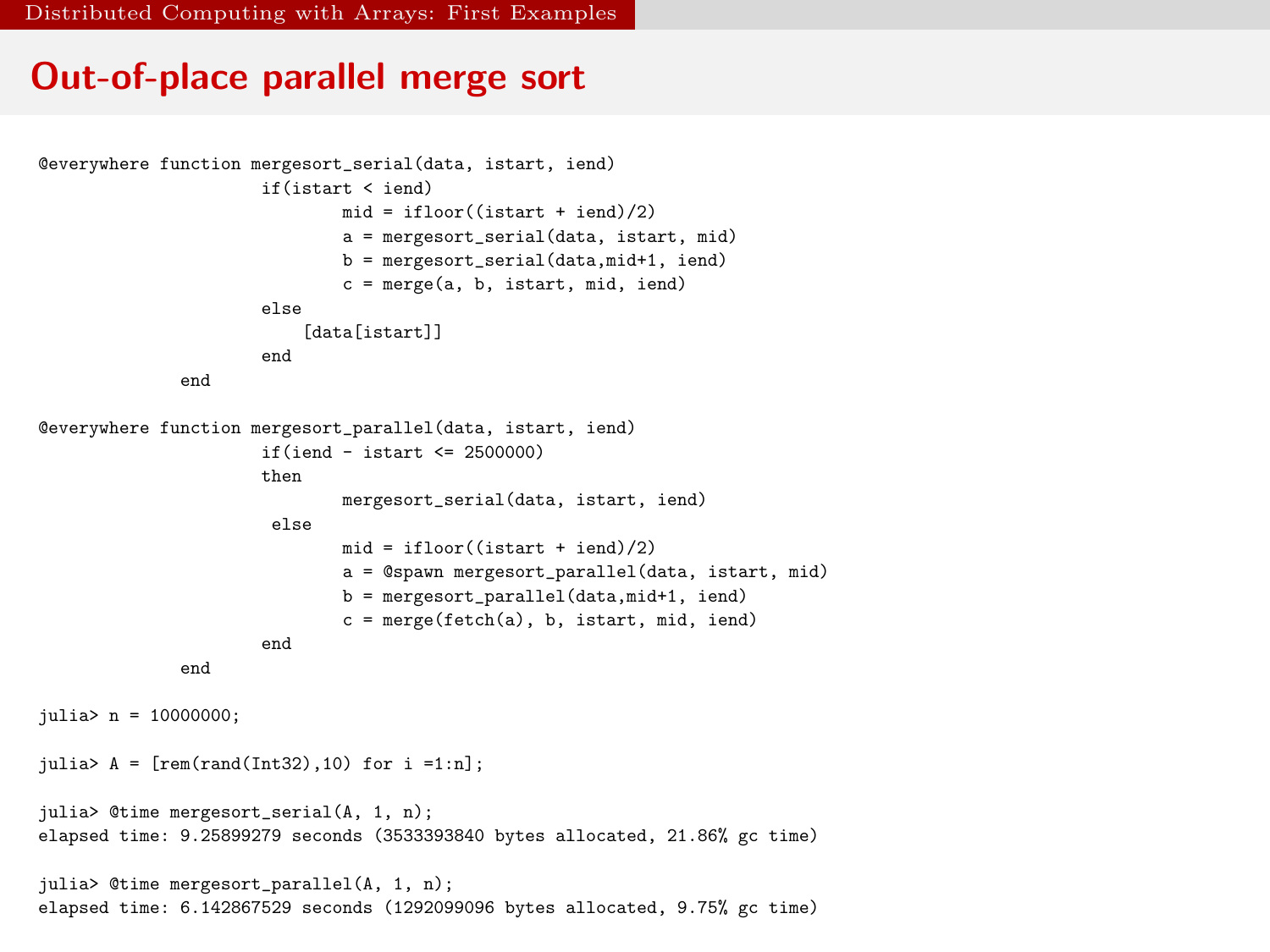## Plan

- [Tasks: Concurrent Function Calls](#page-2-0)
- [Julia's Prnciples for Parallel Computing](#page-8-0)
- [Tips on Moving Code and Data](#page-14-0)
- [Around the Parallel Julia Code for Fibonacci](#page-24-0)
- [Parallel Maps and Reductions](#page-29-0)
- [Distributed Computing with Arrays: First Examples](#page-36-0)

# [Distributed Arrays](#page-42-0)

- [Map Reduce](#page-50-0)
- [Shared Arrays](#page-55-0)
- [Matrix Multiplication Using Shared Arrays](#page-62-0)
- **[Synchronization](#page-68-0)**
- <span id="page-42-0"></span>[A Simple Simulation Using Distributed Arrays](#page-73-0)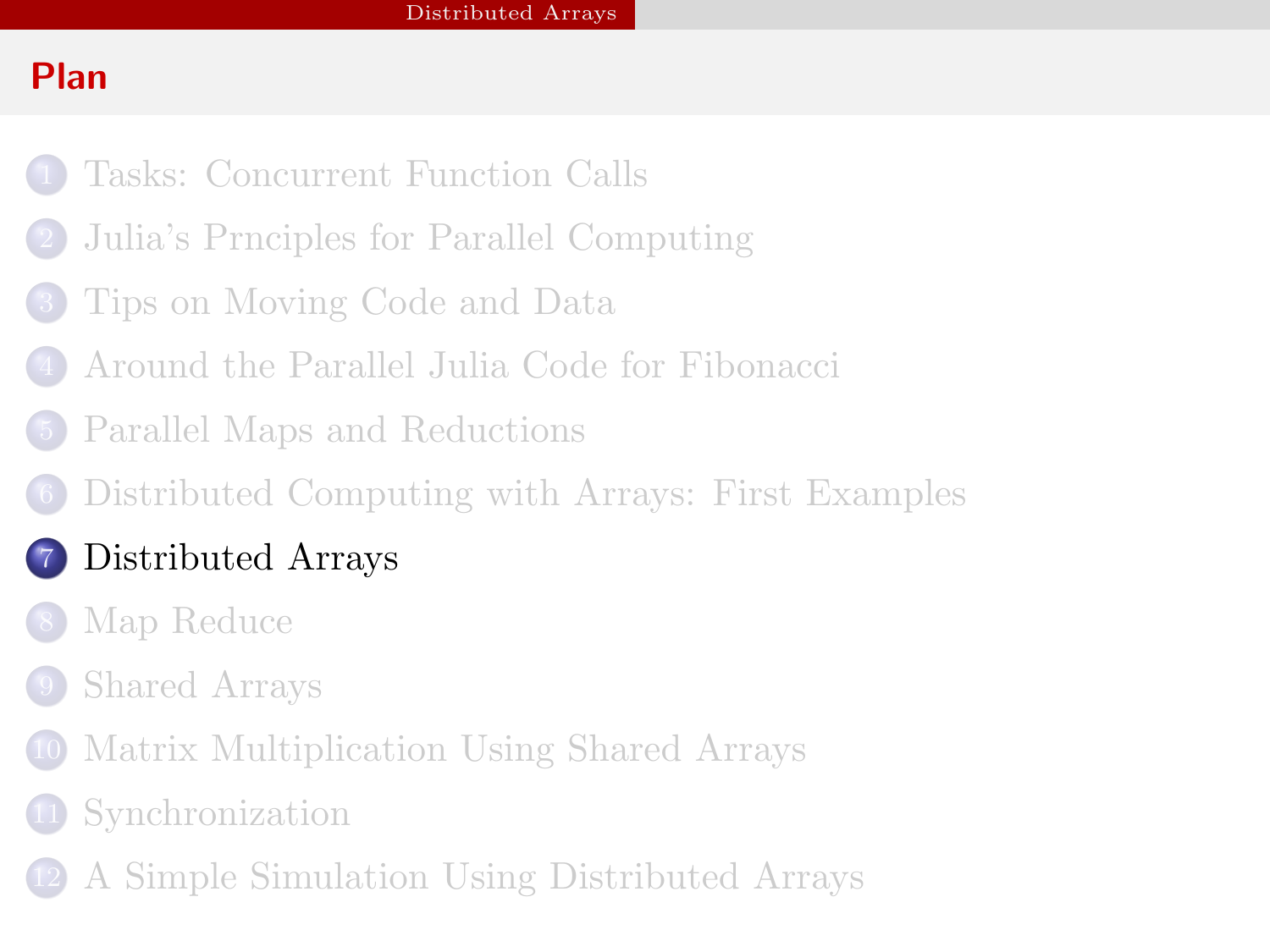## Distributed Arrays (1/7)

Idea

- Large computations are often organized around large arrays of data.
- In these cases, a particularly natural way to obtain parallelism is to distribute arrays among several processes.
- This combines the memory resources of multiple machines, allowing use of arrays too large to fit on one machine.
- Each process operates on the part of the array it owns, providing a ready answer to the question of how a program should be divided among machines.

## The DArray type

- Julia distributed arrays are implemented by the DArray type.
- A DArray has an element type and dimensions just like an Array.
- A DArray can also use arbitrary array-like types to represent the local chunks that store actual data.
- <span id="page-43-0"></span>• The data in a DArray is distributed by dividing the index space into some number of blocks in each dimension.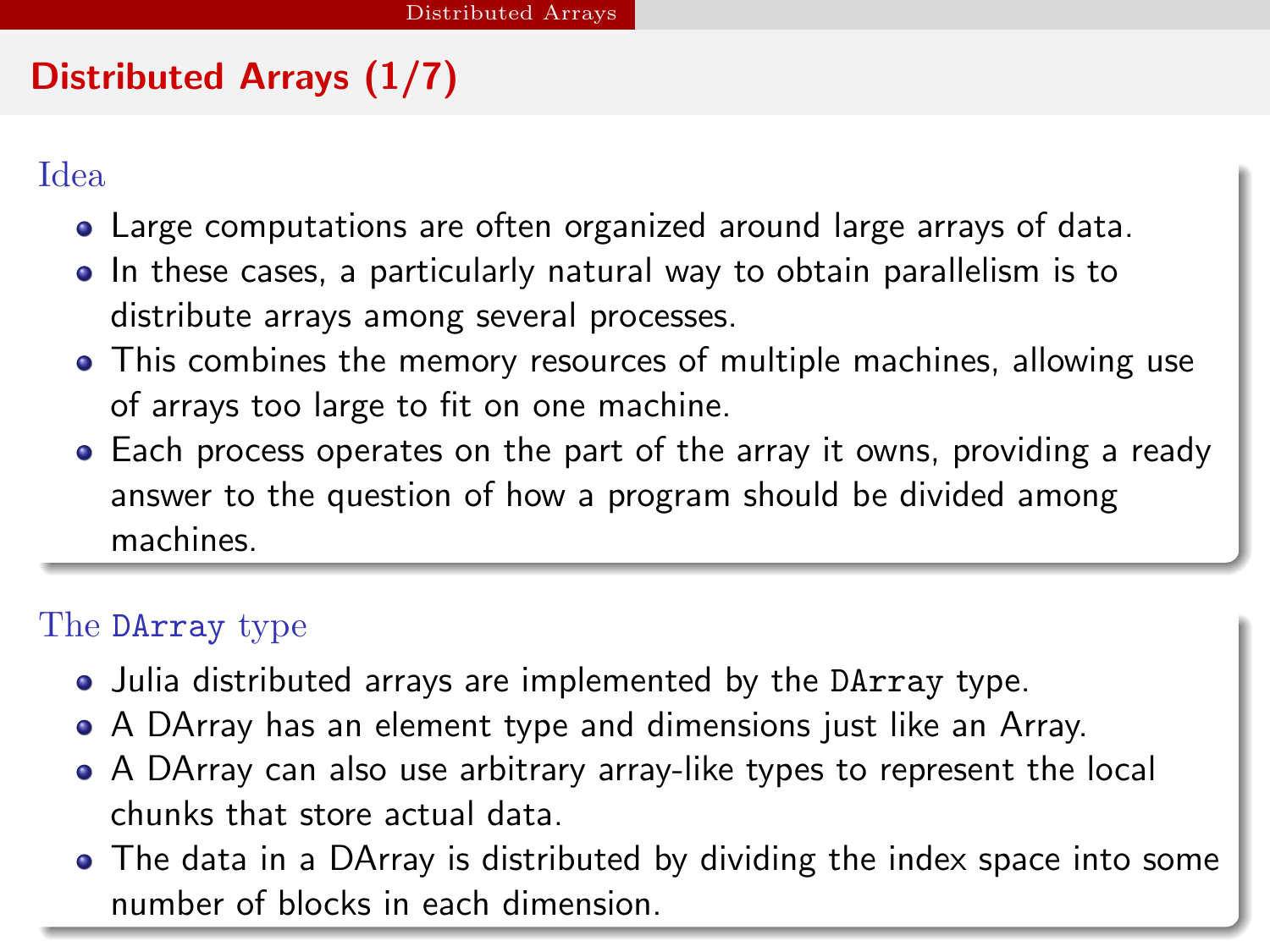## Distributed Arrays (2/7)

#### Constructing distributed arrays

Common kinds of arrays can be constructed with functions beginning with d:

dzeros(100,100,10) dones(100,100,10) drand(100,100,10) drandn(100,100,10) dfill(x, 100,100,10)

In the last case, each element will be initialized to the specified value x. These functions automatically pick a distribution for you.

#### Constructing distributed arrays with more control

For more control, you can specify which processors to use, and how the data should be distributed:

```
dzeros((100,100), workers()[1:4], [1,4])
```
- The second argument specifies that the array should be created on the first four workers. When dividing data among a large number of processes, one often sees diminishing returns in performance. Placing DArrays on a subset of processes allows multiple DArray computations to happen at once, with a higher ratio of work to communication on each process.
- <span id="page-44-0"></span>The third argument specifies a distribution; the nth element of this array specifies how many pieces dimension n should be divided into. In this example the first dimension will not be divided, and the second dimension will be divided into 4 pieces. Therefore each local chunk will be of size (100,25). Note that the product of the distribution array must equal the number of processors.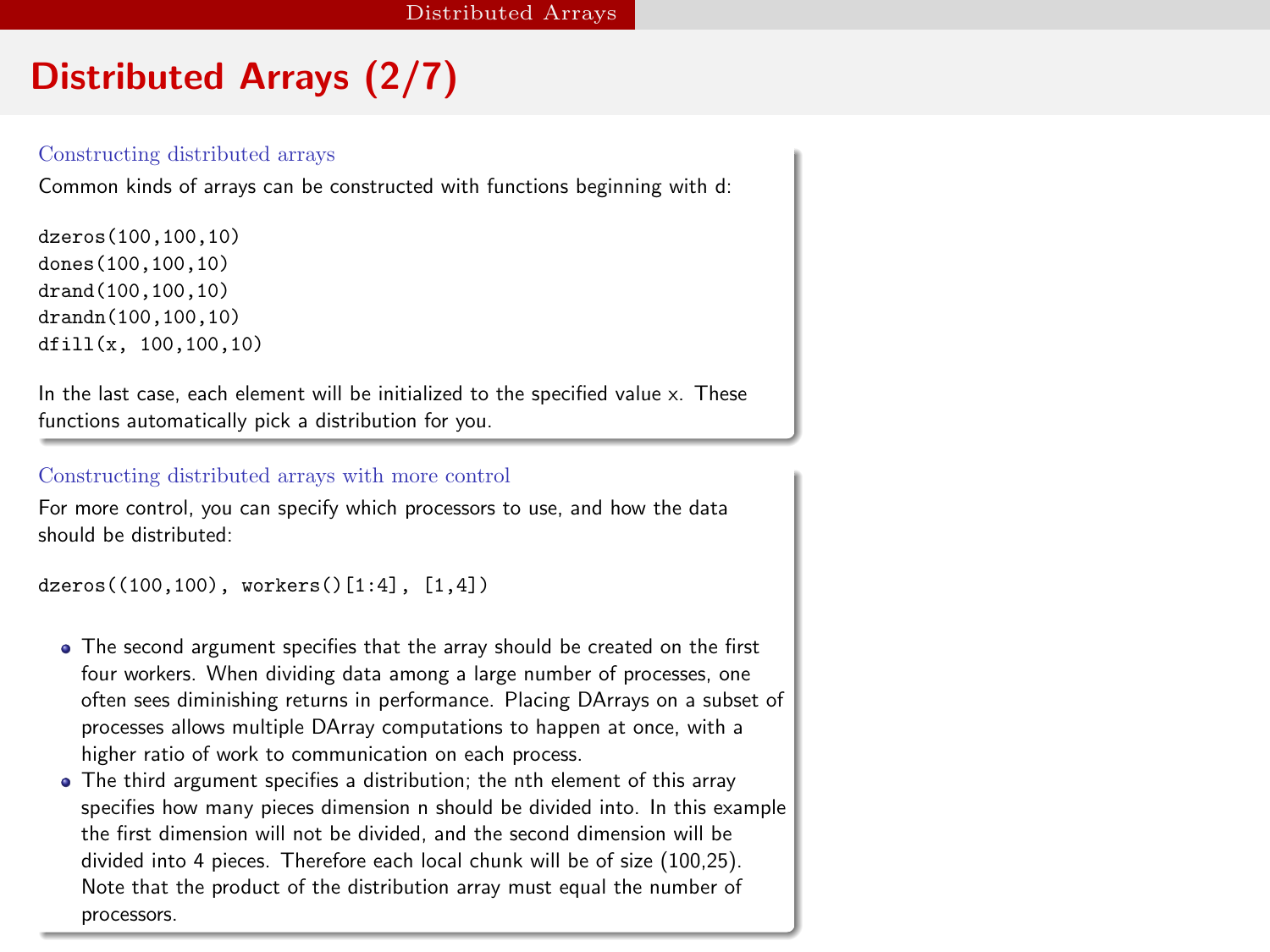# Distributed Arrays (3/7)

#### Constructing distributed arrays with even more control

The primitive DArray constructor has the following somewhat elaborate signature:

DArray(init, dims[, procs, dist])

- $\bullet$  init is a function that accepts a tuple of index ranges. This function should allocate a local chunk of the distributed array and initialize it for the specified indices.
- dims is the overall size of the distributed array.
- procs optionally specifies a vector of processor IDs to use.
- dist is an integer vector specifying how many chunks the distributed array should be divided into in each dimension.
- The last two arguments are optional, and defaults will be used if they are omitted.

#### Example

As an example, here is how to turn the local array constructor fill into a distributed array constructor:

```
diff11(v, args...) = DArray(I->fill(v, map(length,I)), args...)
```
<span id="page-45-0"></span>In this case the init function only needs to call fill with the dimensions of the local piece it is creating.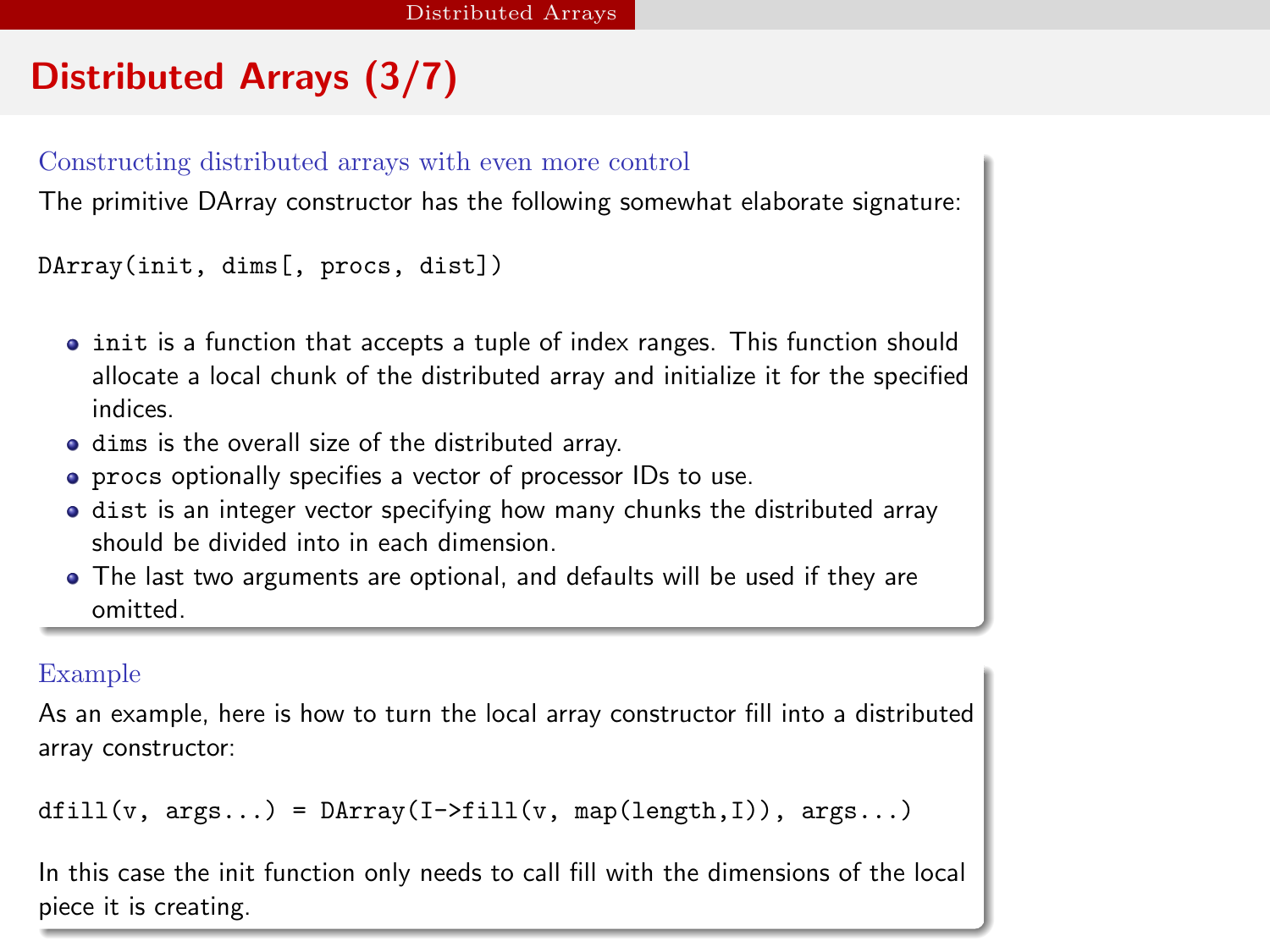#### Distributed Arrays (4/7)

```
julia> @everywhere function par(I)
          # create our local patch
          # I is a tuple of intervals, each interval is
          # regarded as a 1D array with integer entries
          # size(I[1], 1) gives the number of entries in I[1]
          # size(I[2], 1) gives the number of entries in I[2]
          d=(size(I[1], 1), size(I[2], 1))
         m = fil(mvid(), d)
          return m
      end
julia>
julia> @everywhere h=8
julia> @everywhere w=8
julia> m = DArray(par, (h, w), [2:5])
8x8 DArray{Int64,2,Array{Int64,2}}:
2 2 2 2 4 4 4 4
 2 2 2 2 4 4 4 4
2 2 2 2 4 4 4 4
2 2 2 2 4 4 4 4
3 3 3 3 5 5 5 5
3 3 3 3 5 5 5 5
3 3 3 3 5 5 5 5
3 3 3 3 5 5 5 5
```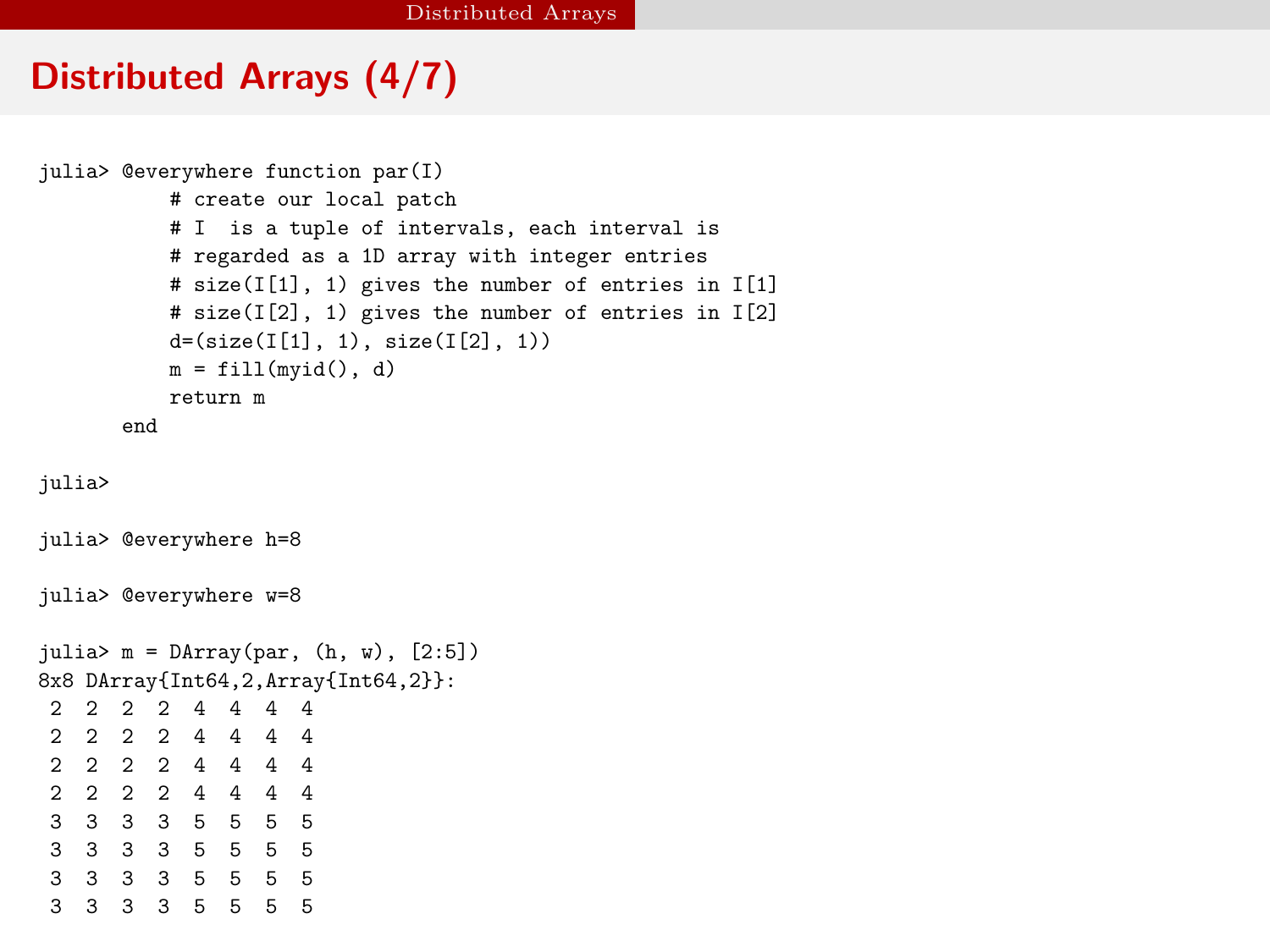### Distributed Arrays (5/7)

```
julia> m.chunks
2x2 Array{RemoteRef,2}:
 RemoteRef(2,1,28) RemoteRef(4,1,30)
 RemoteRef(3,1,29) RemoteRef(5,1,31)
julia> m.indexes
2x2 Array{(Range1{Int64},Range1{Int64}),2}:
 (1:4,1:4) (1:4,5:8)
 (5:8,1:4) (5:8,5:8)
julia> @spawn rank(m)
RemoteRef(3,1,289)
julia> @spawn rank(m)
RemoteRef(4,1,290)
julia> @spawn rank(m)
RemoteRef(5,1,291)
julia> exception on 3: exception on 4: exception on ERROR: 5: ERROR: ERROR: no method svdvals(DA:
 in rank at linalg/generic.jl:87
 in anonymous at multi.jl:1239
 in anonymous at multi.jl:804
 in run_work_thunk at multi.jl:563
 in anonymous at task.il:76
```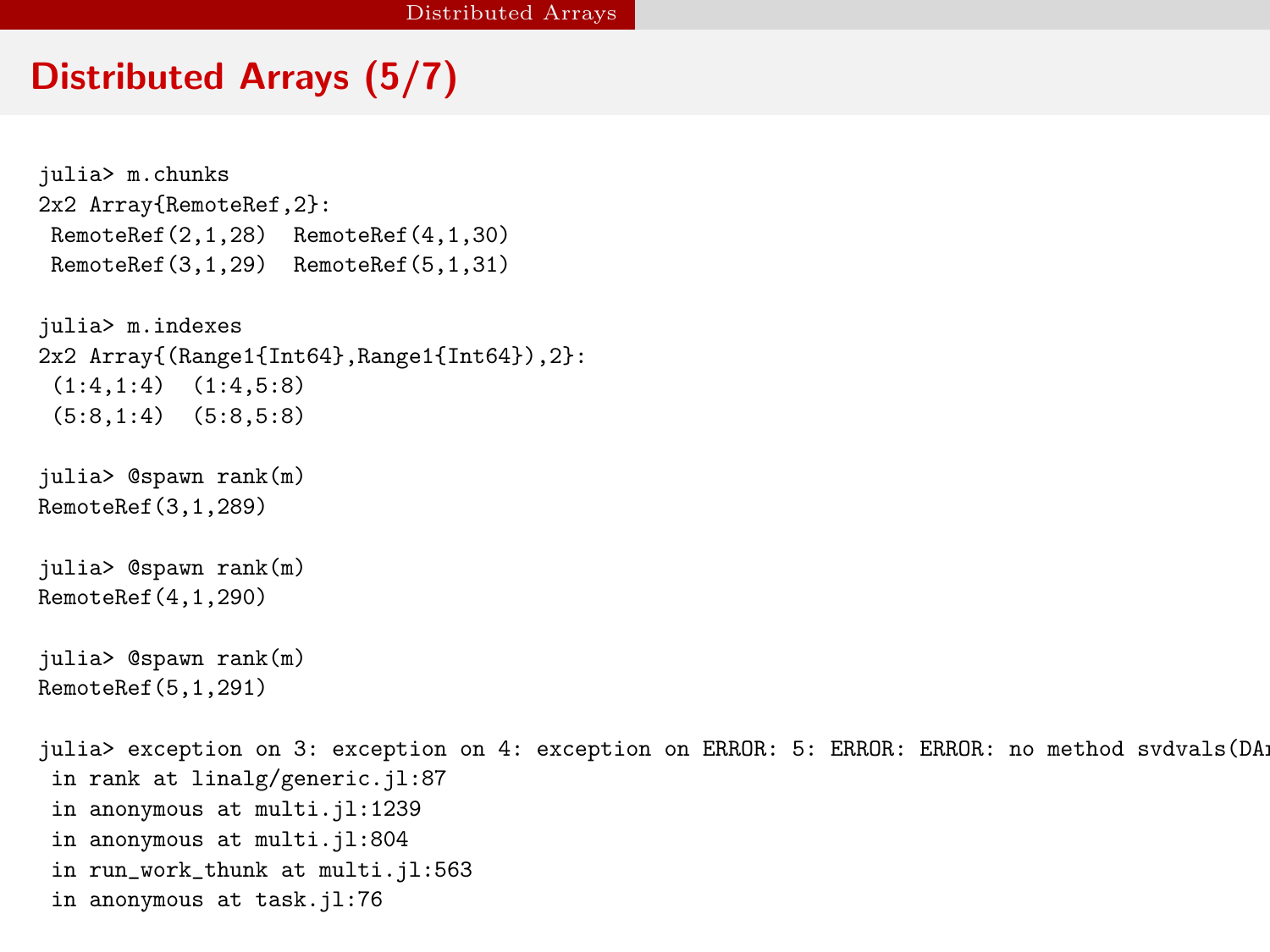#### Distributed Arrays (6/7)

```
@spawnat 2 println(localpart(m)) ### VERSION 2.0
RemoteRef(2,1,292)
julia> mm = @spawnat 2 rank(localpart(m))
RemoteRef(2,1,293)
julia> fetch(mm)
From worker 2: 2222
From worker 2 \cdot 2 2 2 2From worker 2 \cdot 2 2 2 2From worker 2: 2 2 2 2
From worker 2:
1
julia> ?DArray
Loading help data...
Base.DArray(init, dims[, procs, dist])
   Construct a distributed array. "init" is a function that accepts
```
a tuple of index ranges. This function should allocate a local chunk of the distributed array and initialize it for the specified indices. "dims" is the overall size of the distributed array. "procs" optionally specifies a vector of processor IDs to use. "dist" is an integer vector specifying how many chunks the distributed array should be divided into in each dimension.

For example, the "dfill" function that creates a distributed array and fills it with a value "v" is implemented as:

```
"dfill(v, args...) = DArray(I->fill(v, map(length,I)), args...)"
```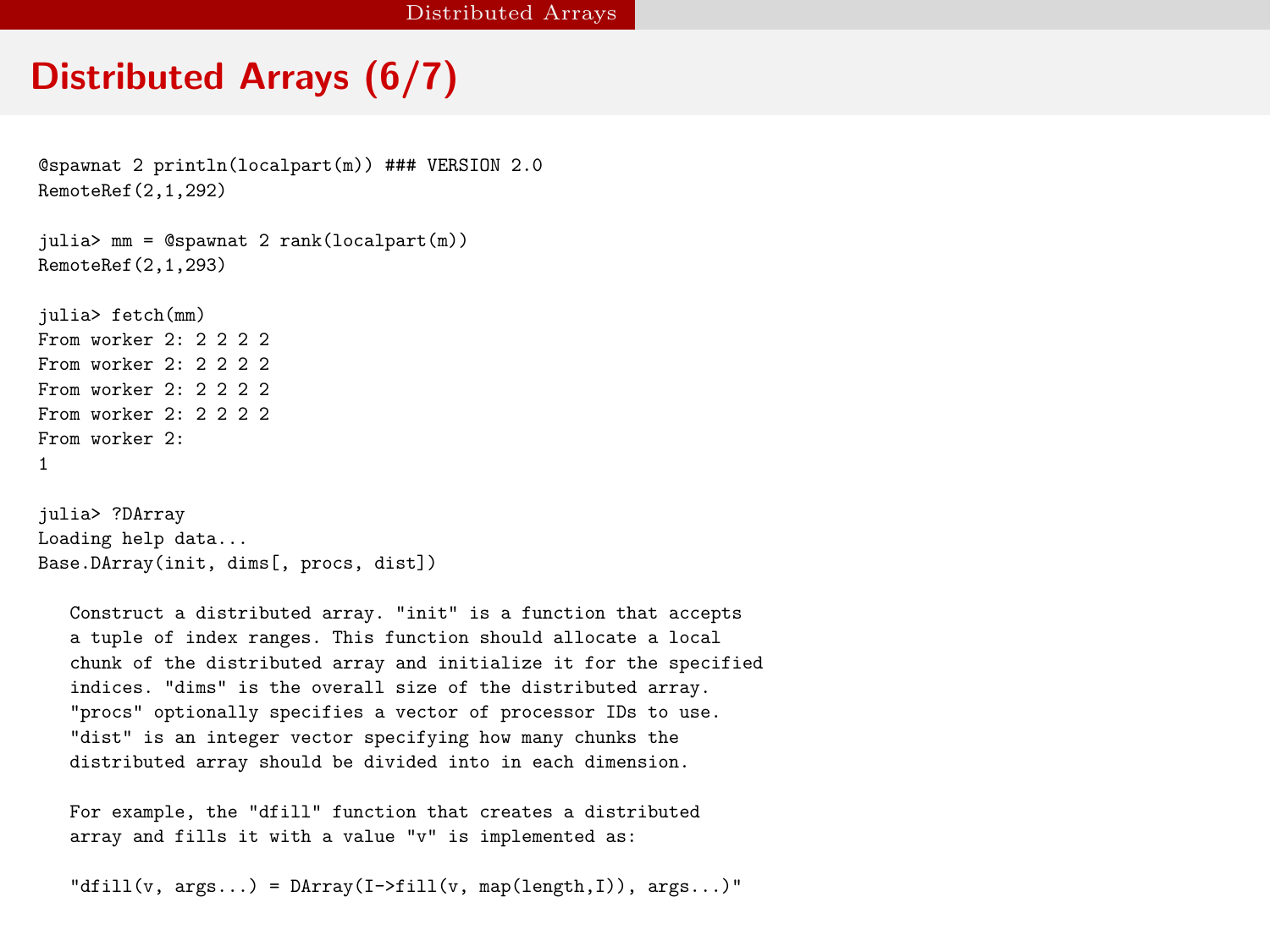# Distributed Arrays (7/7)

Operations on distributed arrays

- distribute(a::Array) converts a local array to a distributed array.
- localpart(a::DArray) obtains the locally-stored portion of a DArray.
- myindexes(a::DArray) gives a tuple of the index ranges owned by the local process.
- convert(Array, a::DArray) brings all the data to the local processor.
- <span id="page-49-0"></span>• Indexing a DArray (square brackets) with ranges of indexes always creates a SubArray, not copying any data.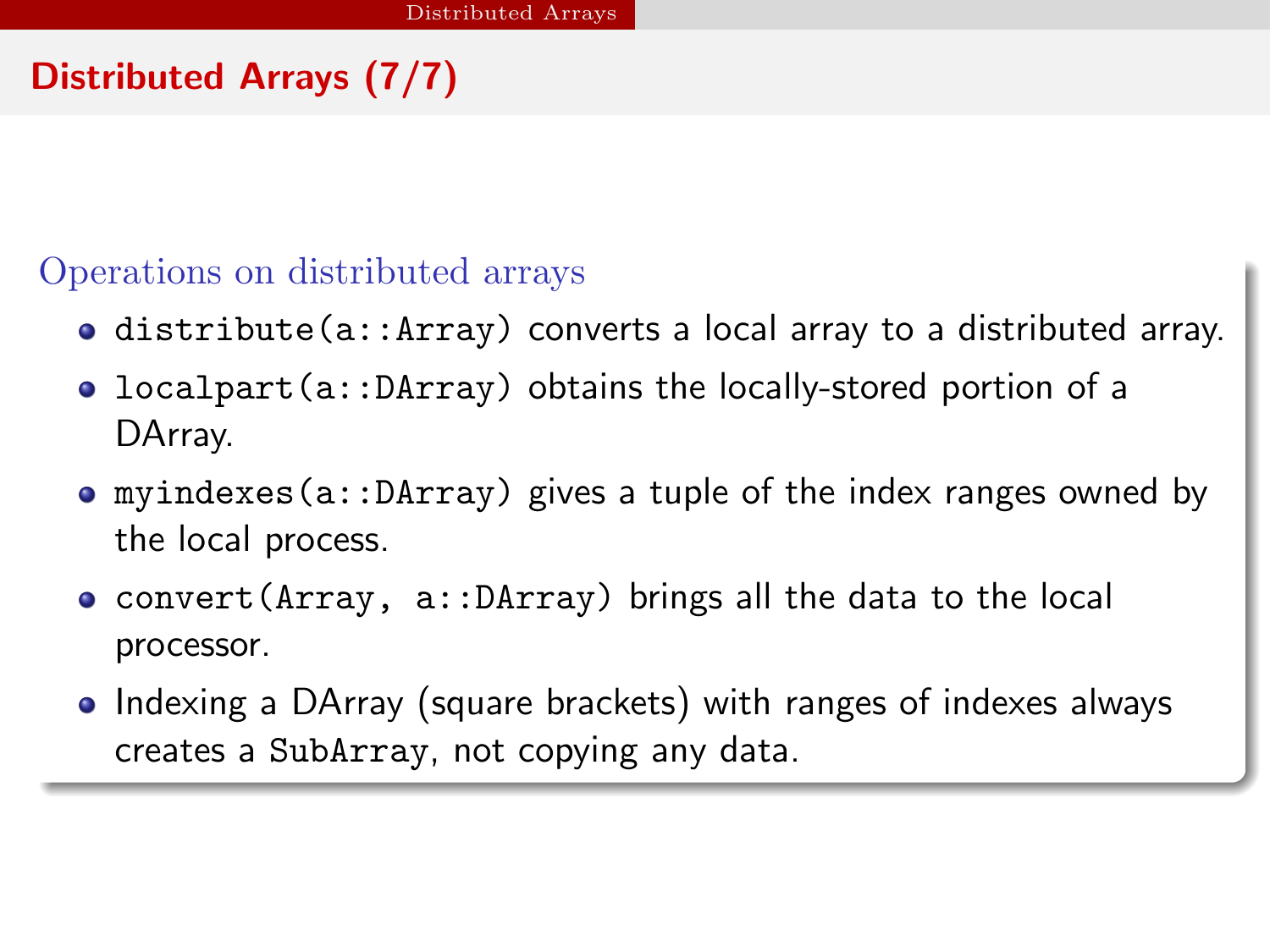# Plan

- [Tasks: Concurrent Function Calls](#page-2-0)
- [Julia's Prnciples for Parallel Computing](#page-8-0)
- [Tips on Moving Code and Data](#page-14-0)
- [Around the Parallel Julia Code for Fibonacci](#page-24-0)
- [Parallel Maps and Reductions](#page-29-0)
- [Distributed Computing with Arrays: First Examples](#page-36-0)
- [Distributed Arrays](#page-42-0)
- <span id="page-50-0"></span> [Map Reduce](#page-50-0)
	- [Shared Arrays](#page-55-0)
	- [Matrix Multiplication Using Shared Arrays](#page-62-0)
	- **[Synchronization](#page-68-0)**
	- [A Simple Simulation Using Distributed Arrays](#page-73-0)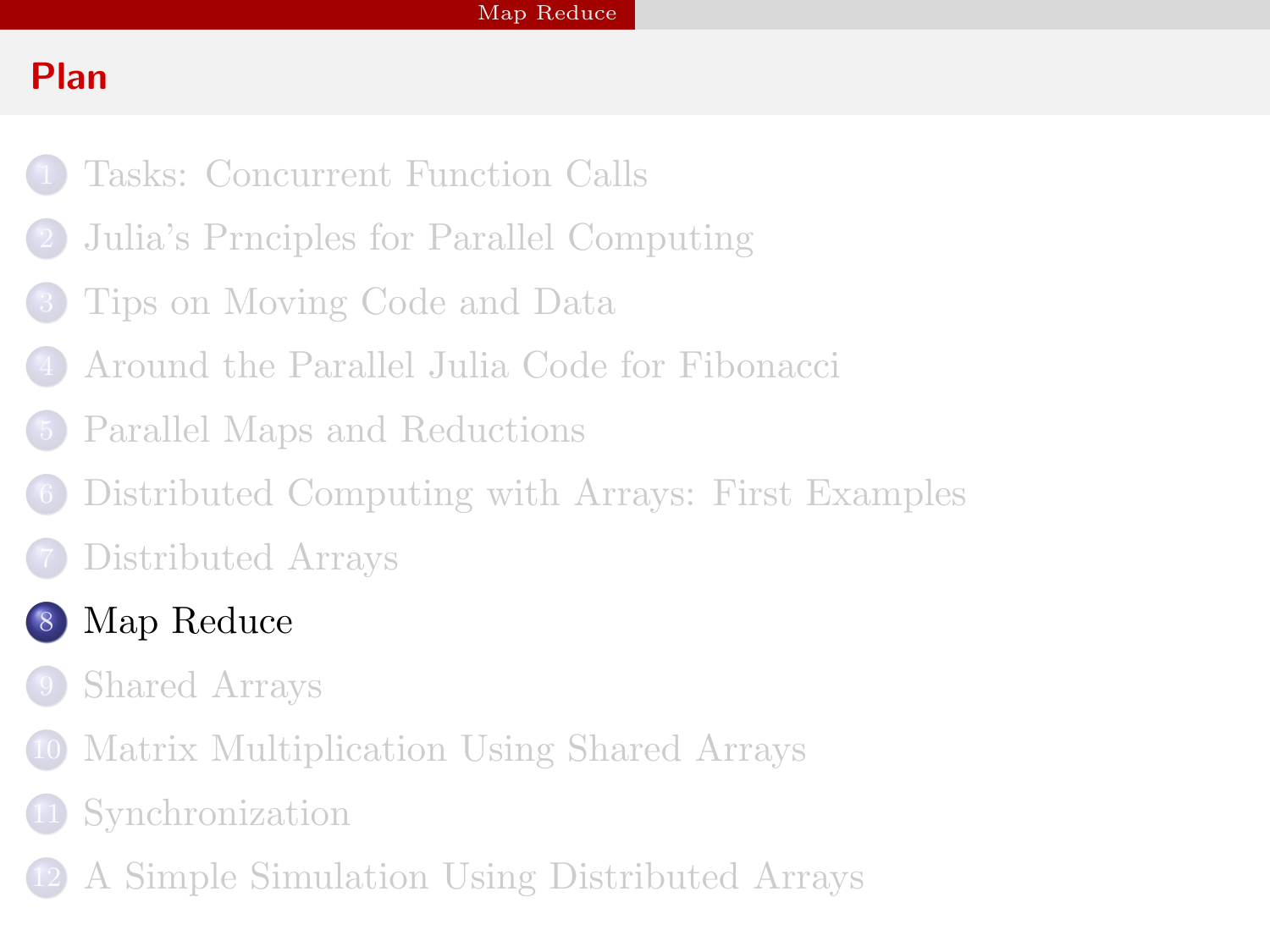### Distributed arrays and parallel reduction (1/4)

```
[moreno@compute-0-3 ~]$ julia -p 5
```

```
_
 | | | | | | |/ _' | |
| | |_| | | | (_| | | Version 0.2.0-prerelease+3622
```

```
- _{-} _{-} _{-} _{-} _{-} _{+} A fresh approach to technical computing
(_) | (_) (_) | Documentation: http://docs.julialang.org
_ _ _| |_ __ _ | Type "help()" to list help topics
```
Commit c9bb96c 2013-09-04 15:34:41 UTC |\_\_/ | x86\_64-redhat-linux

```
julia> da = @parallel [2i for i = 1:10]
10-element DArray{Int64,1,Array{Int64,1}}:
 2
  4
 6
 8
10
12
14
16
18
20
```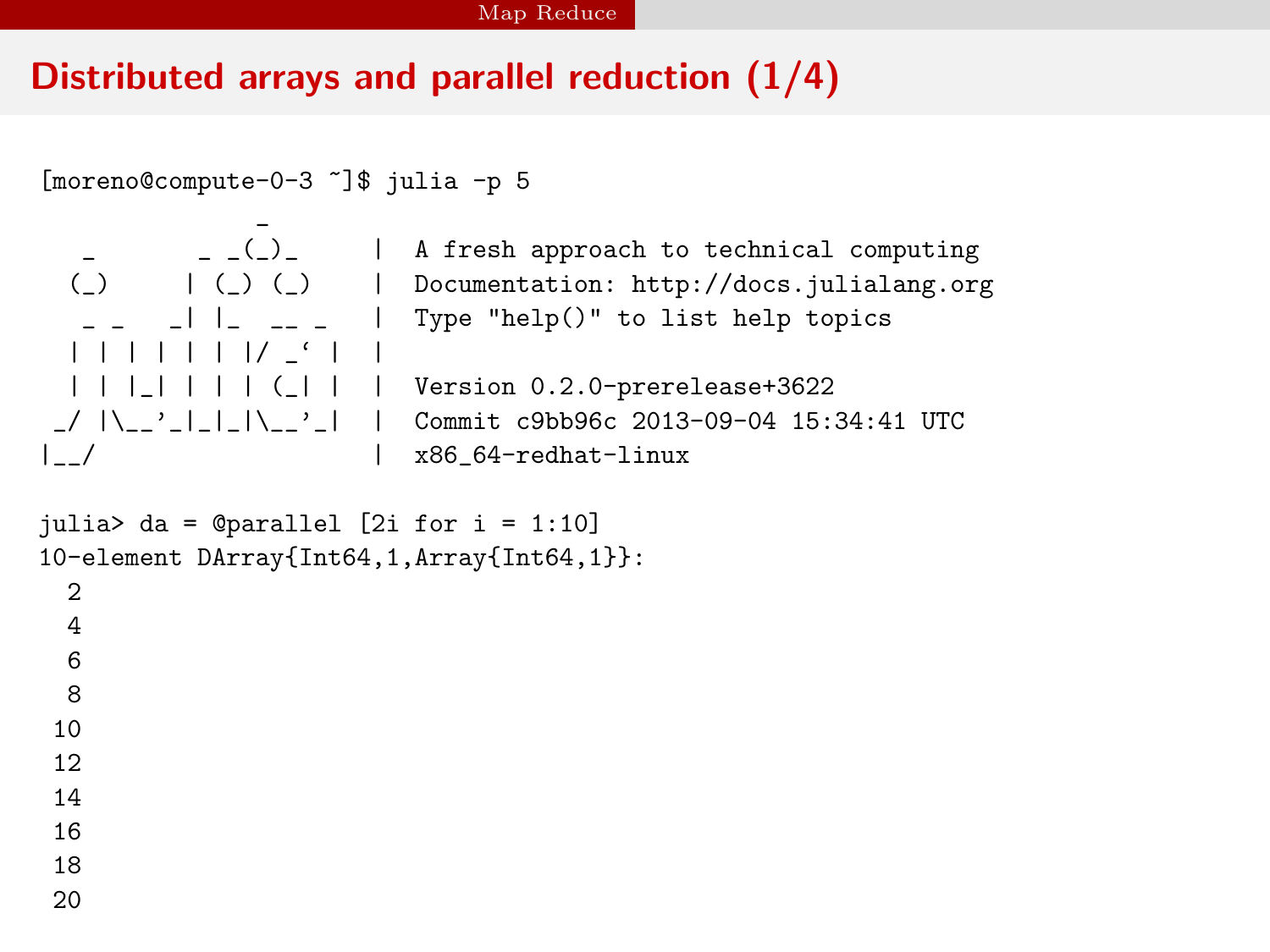## Distributed arrays and parallel reduction (2/4)

```
julia> procs(da)
4-element Array{Int64,1}:
 \overline{2}3
 4
5
julia> da.chunks
4-element Array{RemoteRef,1}:
RemoteRef(2,1,1)
RemoteRef(3,1,2)
RemoteRef(4,1,3)
RemoteRef(5,1,4)
julia>
julia> da.indexes
4-element Array{(Range1{Int64},),1}:
(1:3)(4:5, )(6:8,)
(9:10)julia> da[3]
6
julia> da[3:5]
3-element SubArray{Int64,1,DArray{Int64,1,Array{Int64,1}},(Range1{Int64},)}:
 6
 8
 10
```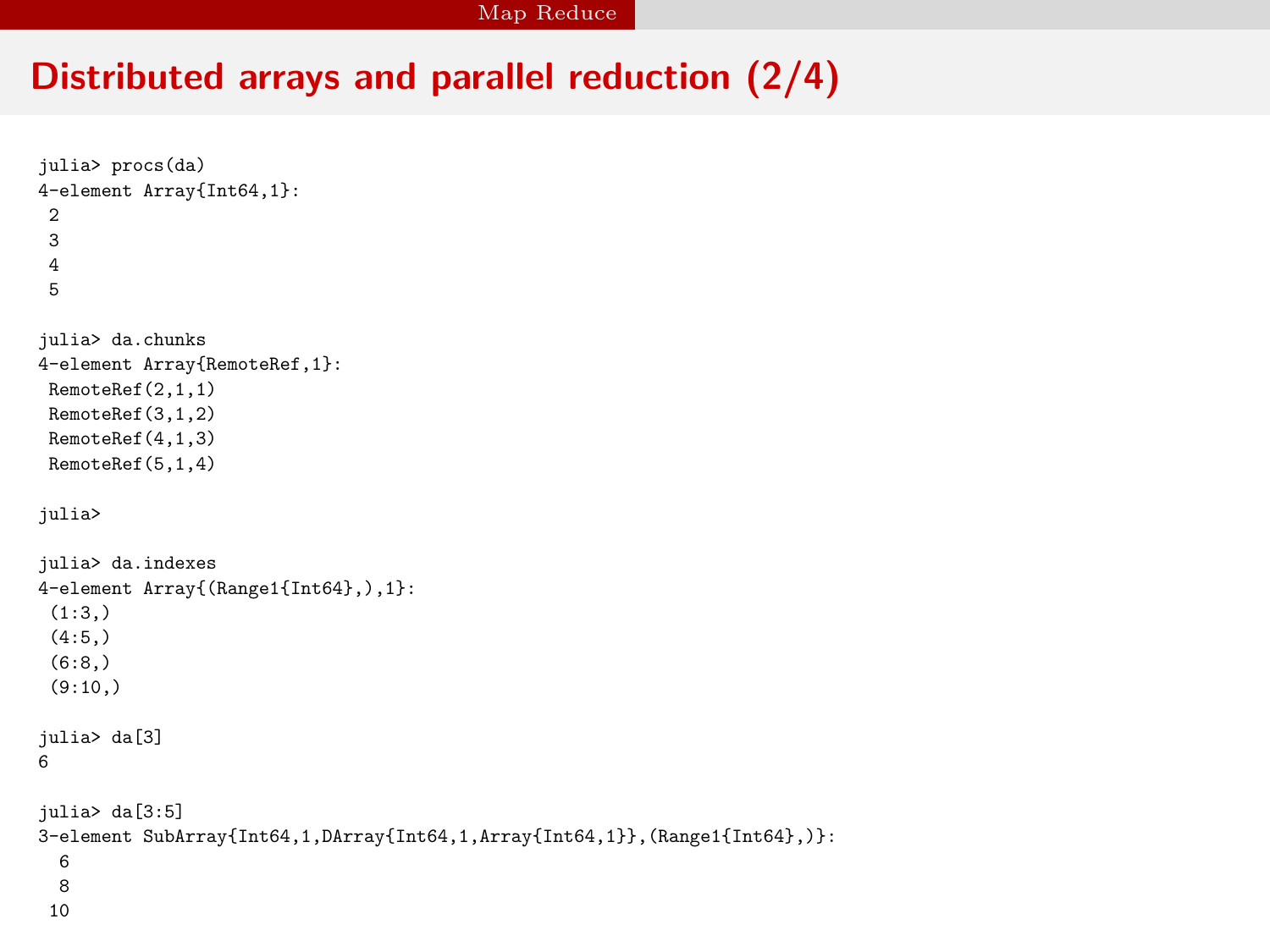### Distributed arrays and parallel reduction (3/4)

```
julia> fetch(@spawnat 2 da[3])
6
julia>
julia> { (@spawnat p sum(localpart(da))) for p=procs(da) }
4-element Array{Any,1}:
RemoteRef(2,1,71)
RemoteRef(3,1,72)
RemoteRef(4,1,73)
RemoteRef(5,1,74)
julia>
julia> map(fetch, { (@spawnat p sum(localpart(da))) for p=procs(da) })
4-element Array{Any,1}:
12
18
42
38
julia>
julia> sum(da)
110
```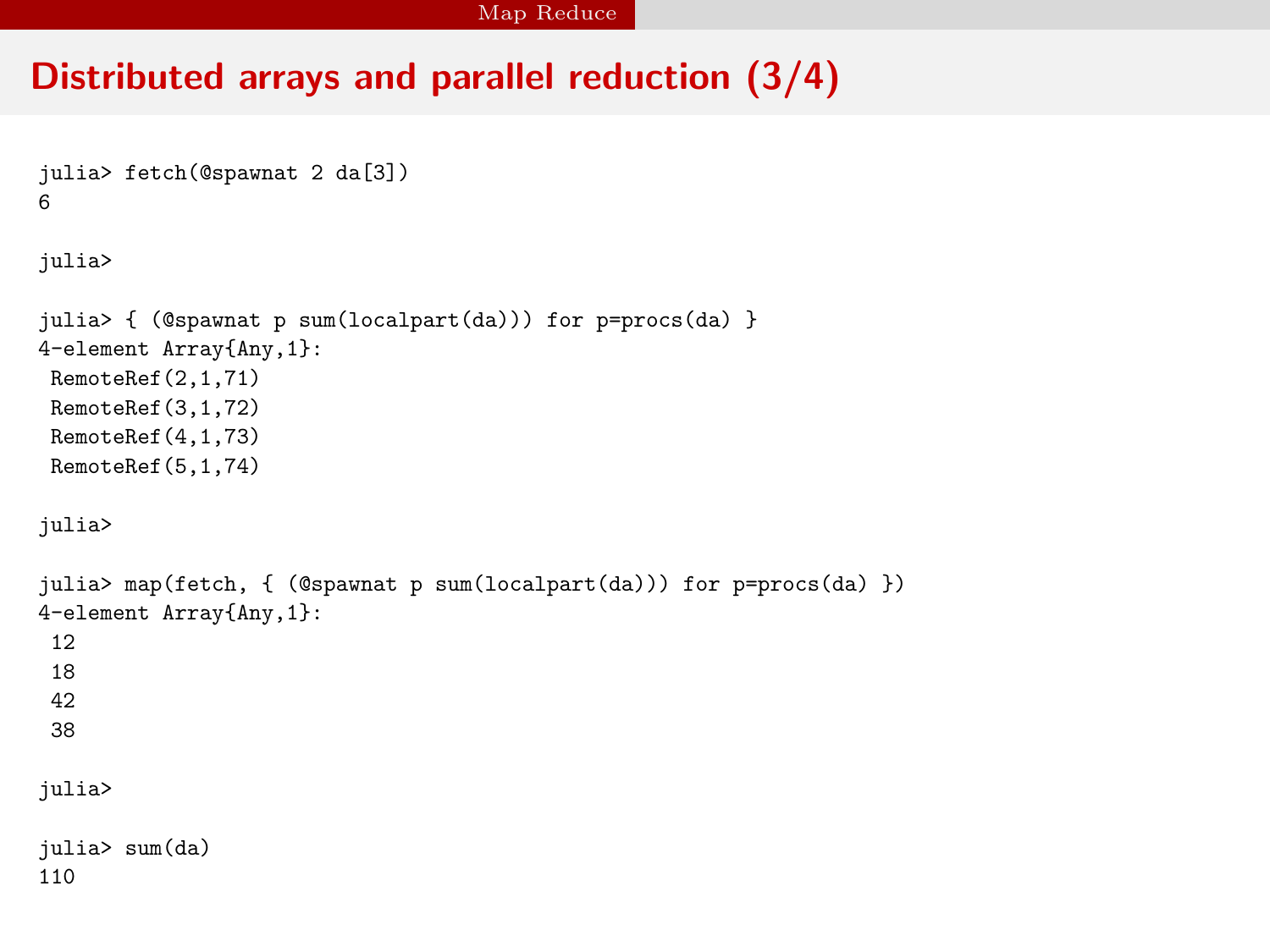### Distributed arrays and parallel reduction (4/4)

```
julia> reduce(+, map(fetch,
                 { (@spawnat p sum(localpart(da))) for p=procs(da) }))
110
julia>
julia> preduce(f,d) = reduce(f,map(fetch,
                             \{ (@spawnat p f(localpart(d))) for p=procs(d) }))
# methods for generic function preduce
preduce(f,d) at none:1
julia> function Base.minimum(x::Int64, y::Int64)
       min(x, y)end
minimum (generic function with 10 methods)
julia> preduce(minimum, da)
2
```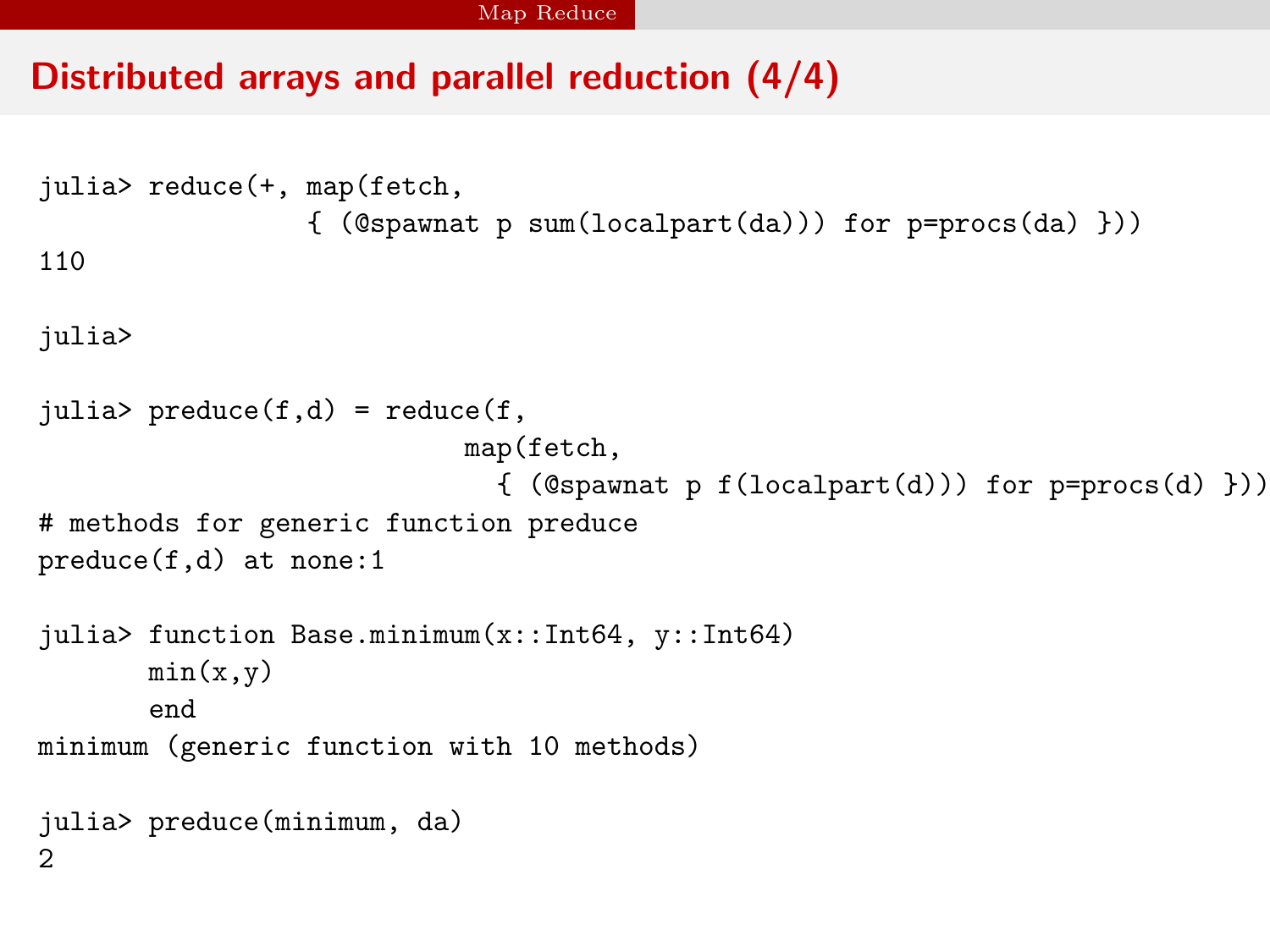## Plan

- [Tasks: Concurrent Function Calls](#page-2-0)
- [Julia's Prnciples for Parallel Computing](#page-8-0)
- [Tips on Moving Code and Data](#page-14-0)
- [Around the Parallel Julia Code for Fibonacci](#page-24-0)
- [Parallel Maps and Reductions](#page-29-0)
- [Distributed Computing with Arrays: First Examples](#page-36-0)
- [Distributed Arrays](#page-42-0)
- [Map Reduce](#page-50-0)
- <span id="page-55-0"></span> [Shared Arrays](#page-55-0)
	- [Matrix Multiplication Using Shared Arrays](#page-62-0)
	- **[Synchronization](#page-68-0)**
	- [A Simple Simulation Using Distributed Arrays](#page-73-0)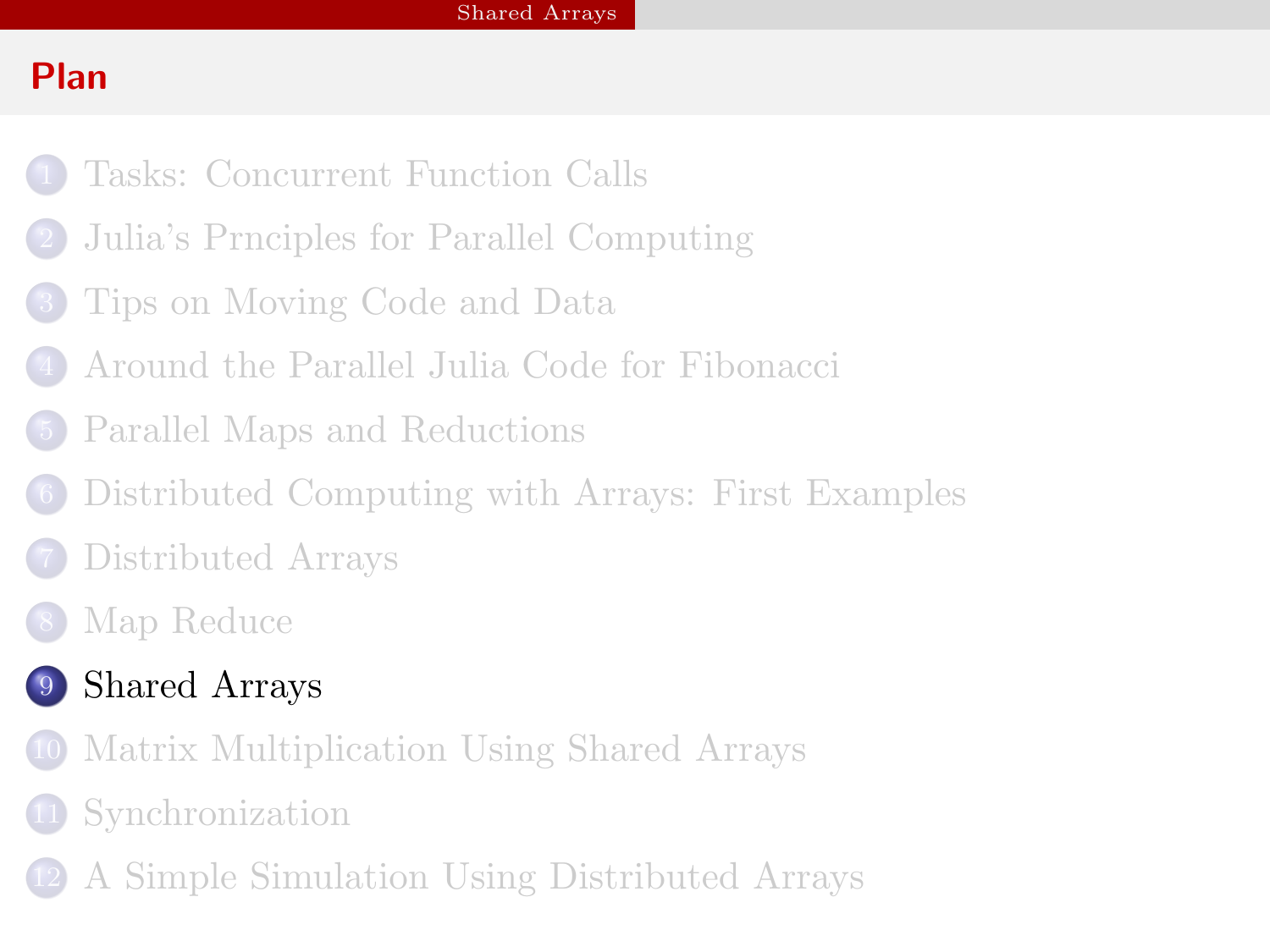## Shared arrays (1/6)

#### Shared arrays vs distributed arrays

- Shared Arrays use system shared memory to map the same array across many processes.
- While there are some similarities to a DArray, the behavior of a SharedArray is quite different.
- In a DArray, each process has local access to just a chunk of the data, and no two processes share the same chunk;
- in contrast, in a SharedArray each participating process has access to the entire array.
- <span id="page-56-0"></span>A SharedArray is a good choice when you want to have a large amount of data jointly accessible to two or more processes on the same machine.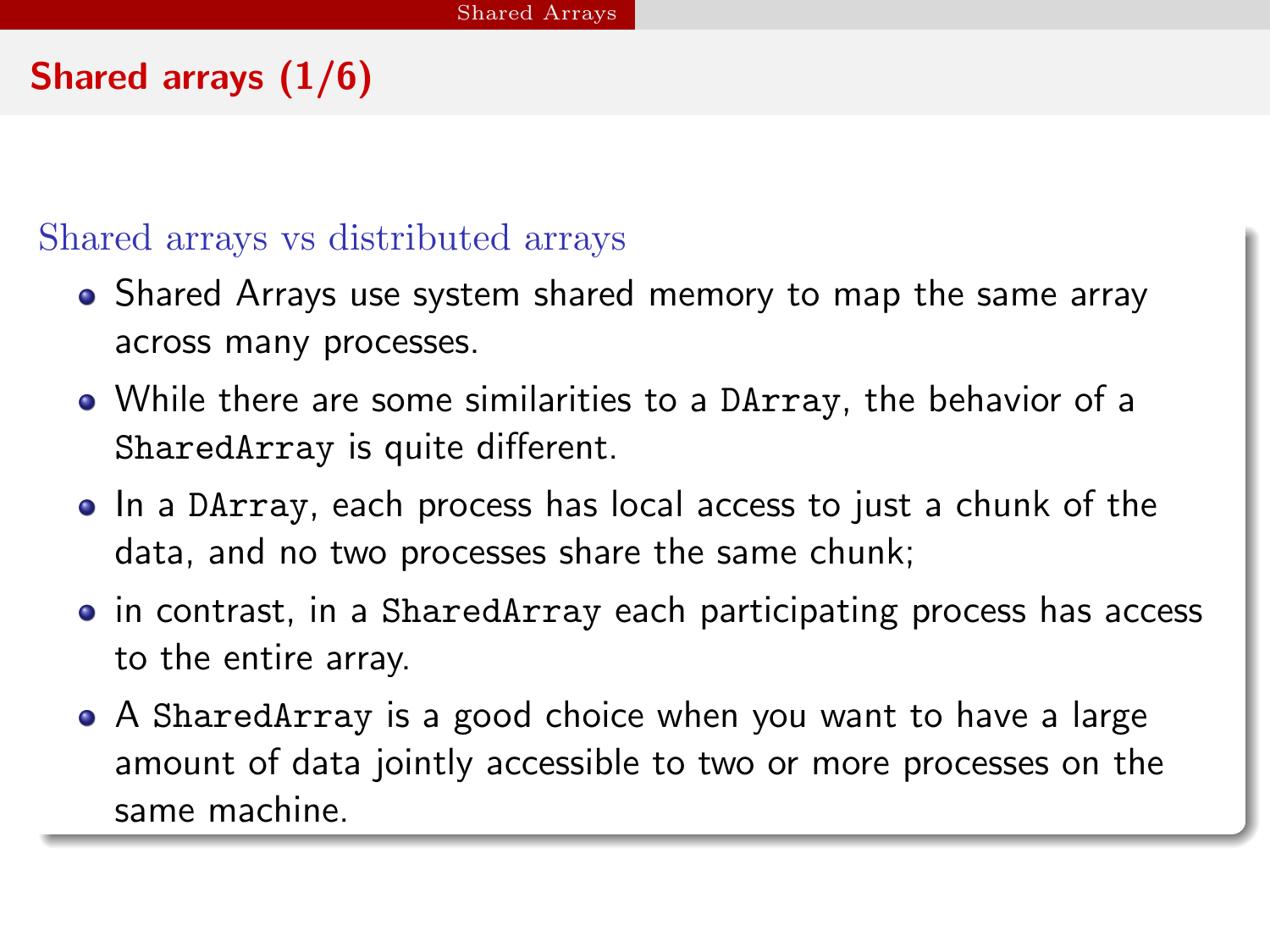## Shared arrays (2/6)

### Shared arrays vs regular arrays

- SharedArray indexing (assignment and accessing values) works just as with regular arrays, and is efficient because the underlying memory is available to the local process.
- Therefore, most algorithms work naturally on SharedArrays, albeit in single-process mode. In cases where an algorithm insists on
- <span id="page-57-0"></span>• an Array input, the underlying array can be retrieved from a SharedArray by calling sdata(S).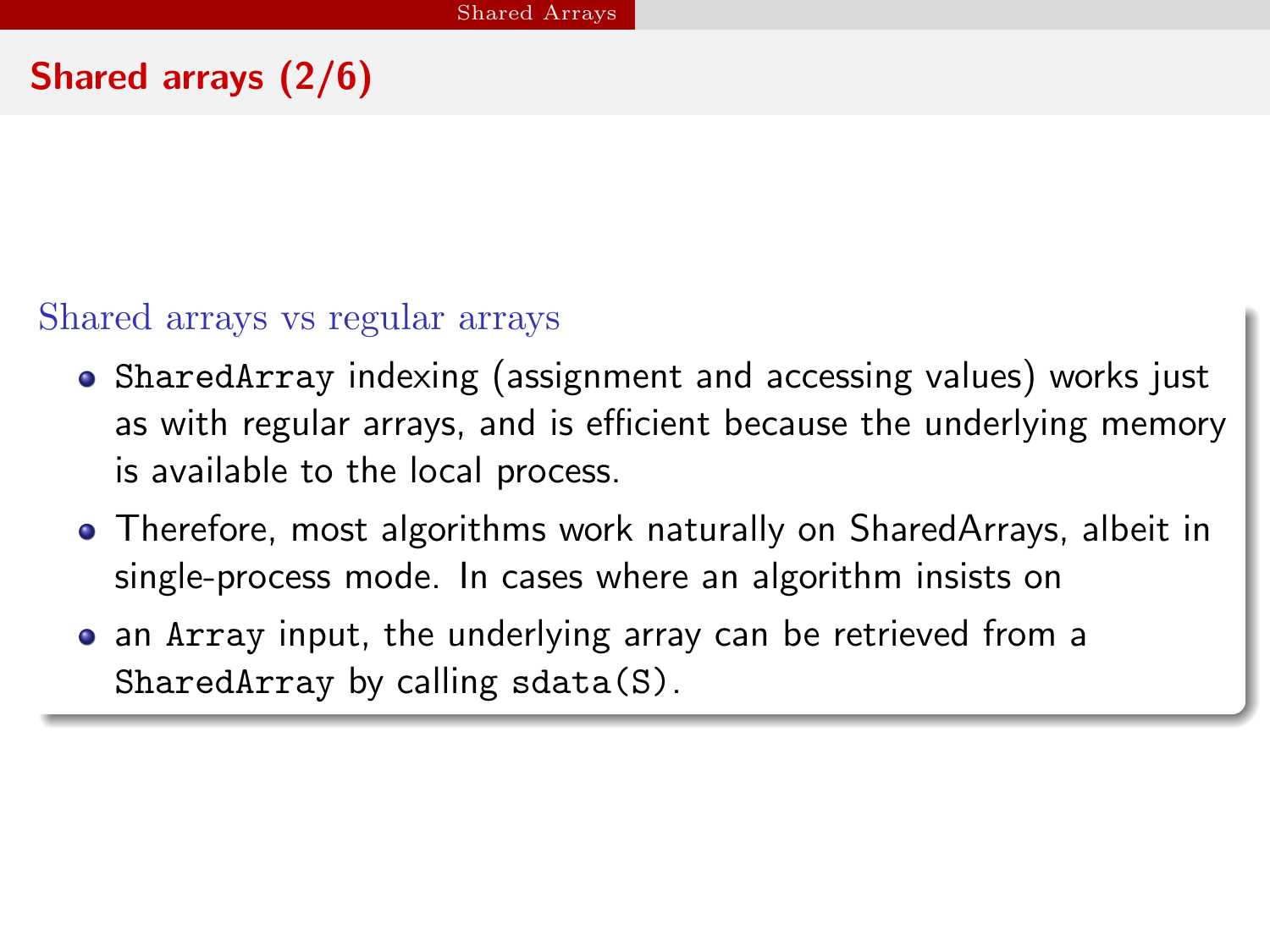## Shared arrays (3/6)

The constructor for a shared array is of the form:

SharedArray(T::Type, dims::NTuple; init=false, pids=Int[])

- which creates a shared array of a type T and
- size dims across the processes specified by pids.
- Unlike distributed arrays, a shared array is accessible only from those participating workers specified by the pids named argument (and the creating process too, if it is on the same host).
- $\bullet$  If an init function, of signature initfn(S::SharedArray), is specified, then it is called on all the participating workers.
- <span id="page-58-0"></span>You can arrange it so that each worker runs the init function on a distinct portion of the array, thereby parallelizing initialization.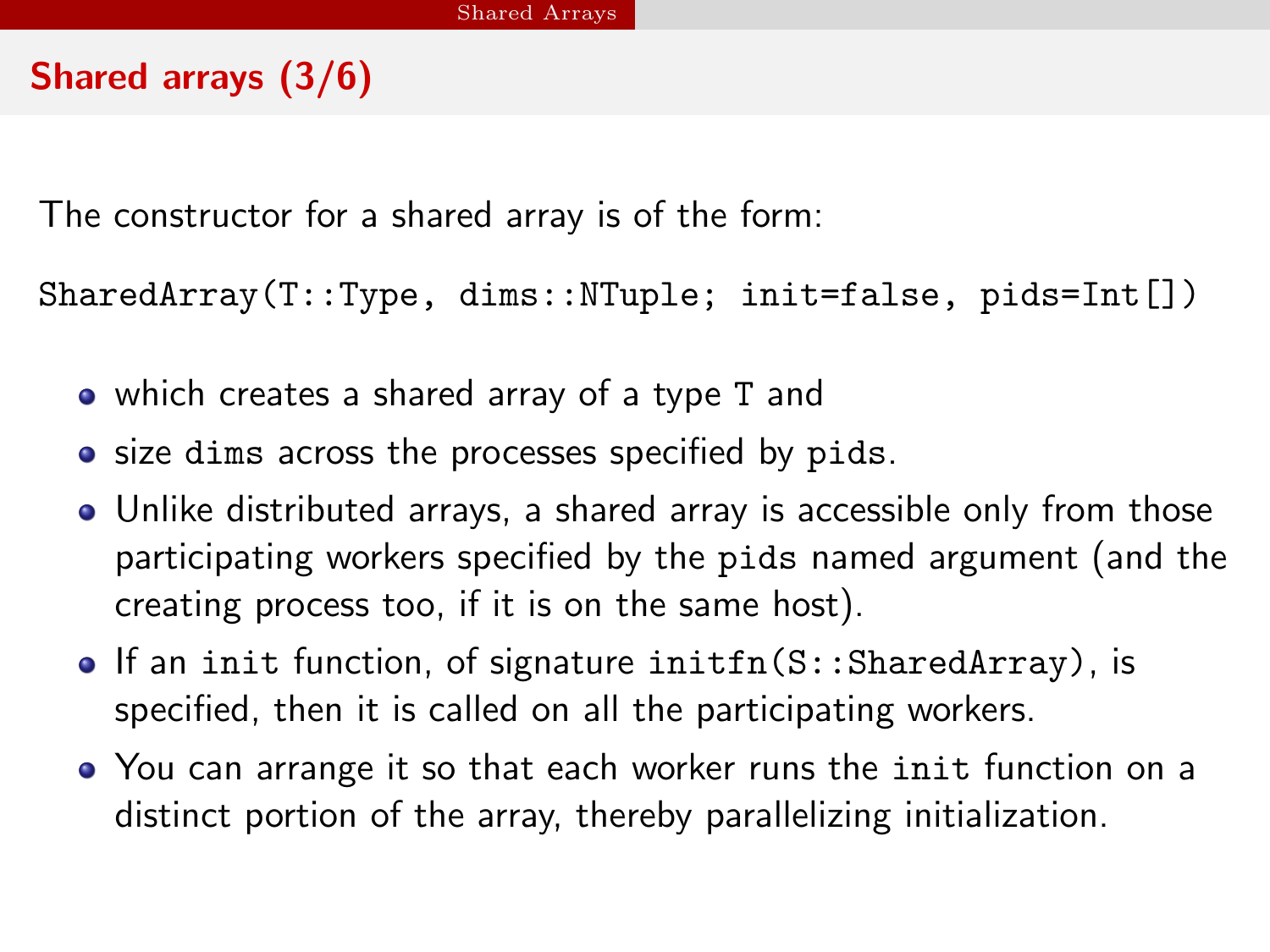## Shared arrays (4/6)

```
Heres a brief example (with Julia started with -p 4)
```

```
julia> S = SharedArray(Int, (3,4), init = S -> S[localindexes(S)] = myid())
3x4 SharedArray{Int64,2}:
1 2 4 5
1 3 4 5
2 3 5 5
julia> S[3,2] = 77
julia> S
3x4 SharedArray{Int64,2}:
1 2 4 5
1 3 4 5
```
2 7 5 5

localindexes provides disjoint one-dimensional ranges of indexes, and is sometimes convenient for splitting up tasks among processes. You can, of course, divide the work any way you wish:

<span id="page-59-0"></span> $S=SharedArray(Int,(4,4),init = S \rightarrow S[mvid():nworkers() +1:length(S)] = myid())$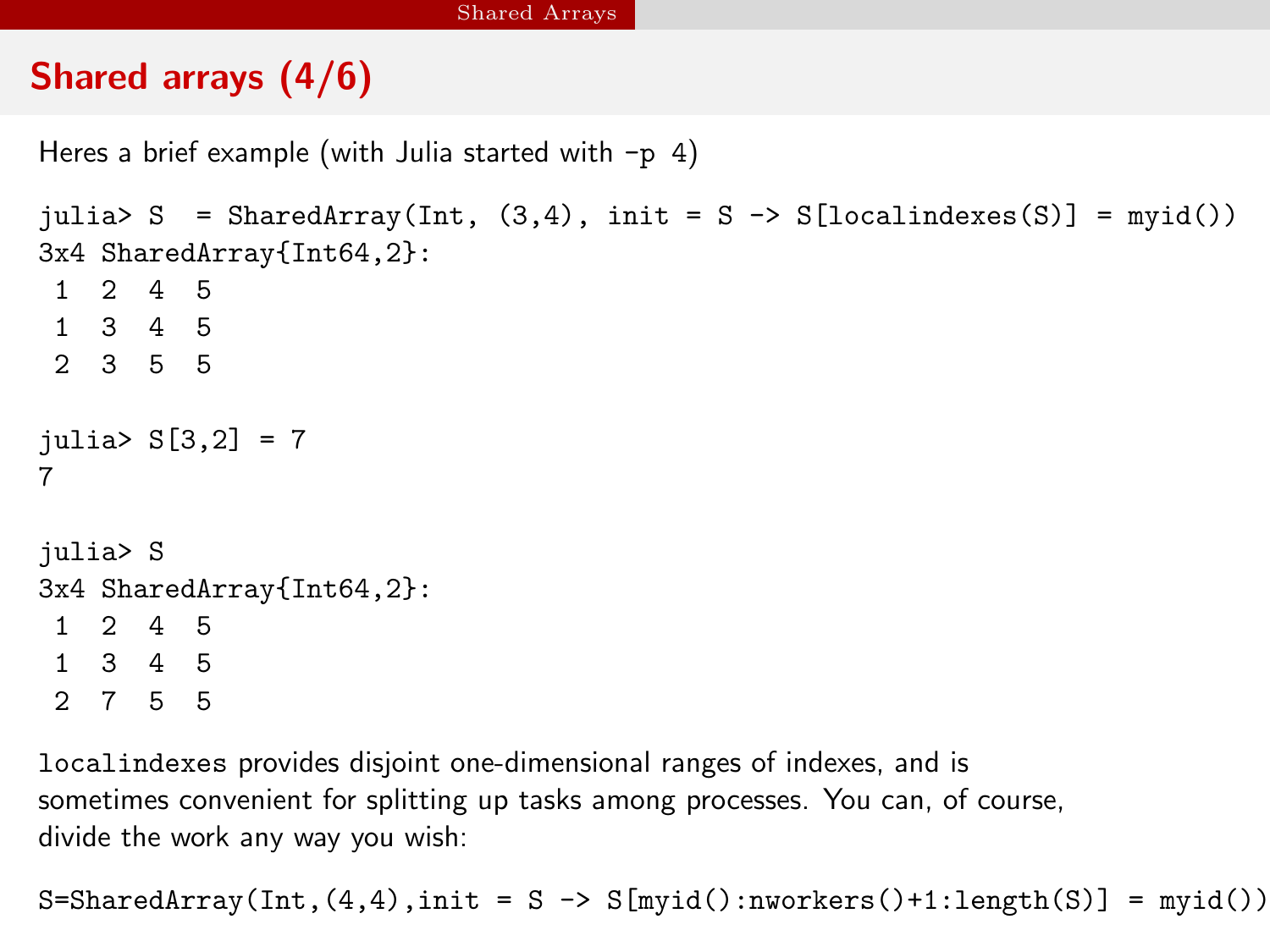## Shared arrays (5/6)

Continuing the example (with Julia started with  $-p$  3):

ulia> S

4x4 SharedArray{Int64,2}:

1 1 1 1 2 2 2 2 3 3 3 3 4 4 4 4

```
julia> for i=1:3, j=1:4 S[i,j] = myid() end
```
julia> S

4x4 SharedArray{Int64,2}:

- 1 1 1 1
- 1 1 1 1
- 1 1 1 1
- <span id="page-60-0"></span>4 4 4 4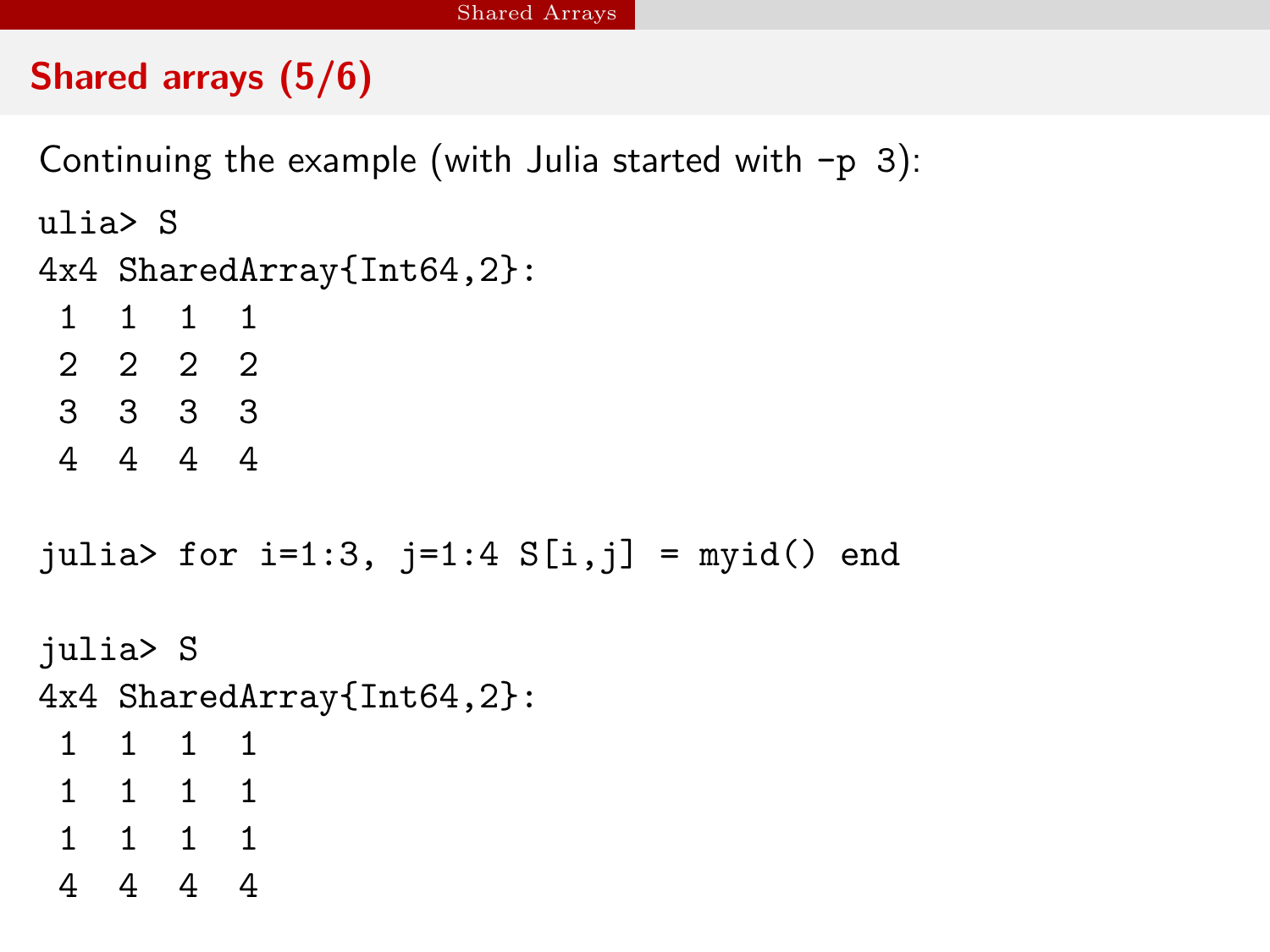## Shared arrays (6/6)

Since all processes have access to the underlying data, you do have to be careful not to set up conflicts. For example:

```
@sync begin
  for p in workers()
      Ospawn {for i=1:4, j=1:4 S[i, j] = myid() end}
   end
end
```
would result in undefined behavior: because each process fills the entire array with its own pid, whichever process is the last to execute (for any particular element of S) will have its pid retained. One could even get a more random behavior as follows:

```
@sync begin
  for p in workers()
      @async begin
            remotecall_wait(p, fill!, S, p)
        end
   end
end
```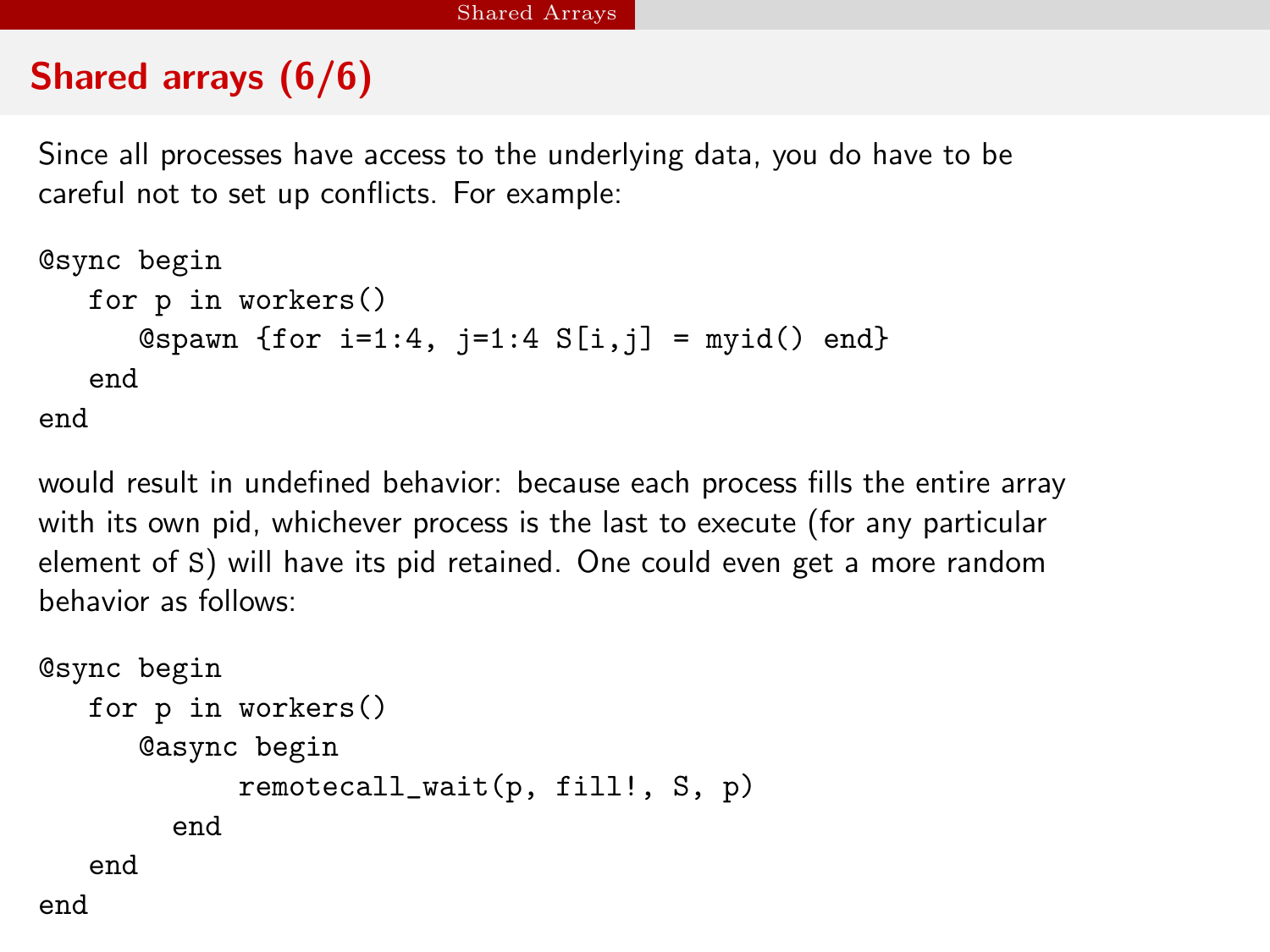## Plan

- [Tasks: Concurrent Function Calls](#page-2-0)
- [Julia's Prnciples for Parallel Computing](#page-8-0)
- [Tips on Moving Code and Data](#page-14-0)
- [Around the Parallel Julia Code for Fibonacci](#page-24-0)
- [Parallel Maps and Reductions](#page-29-0)
- [Distributed Computing with Arrays: First Examples](#page-36-0)
- [Distributed Arrays](#page-42-0)
- [Map Reduce](#page-50-0)
- [Shared Arrays](#page-55-0)



- **[Synchronization](#page-68-0)**
- <span id="page-62-0"></span>[A Simple Simulation Using Distributed Arrays](#page-73-0)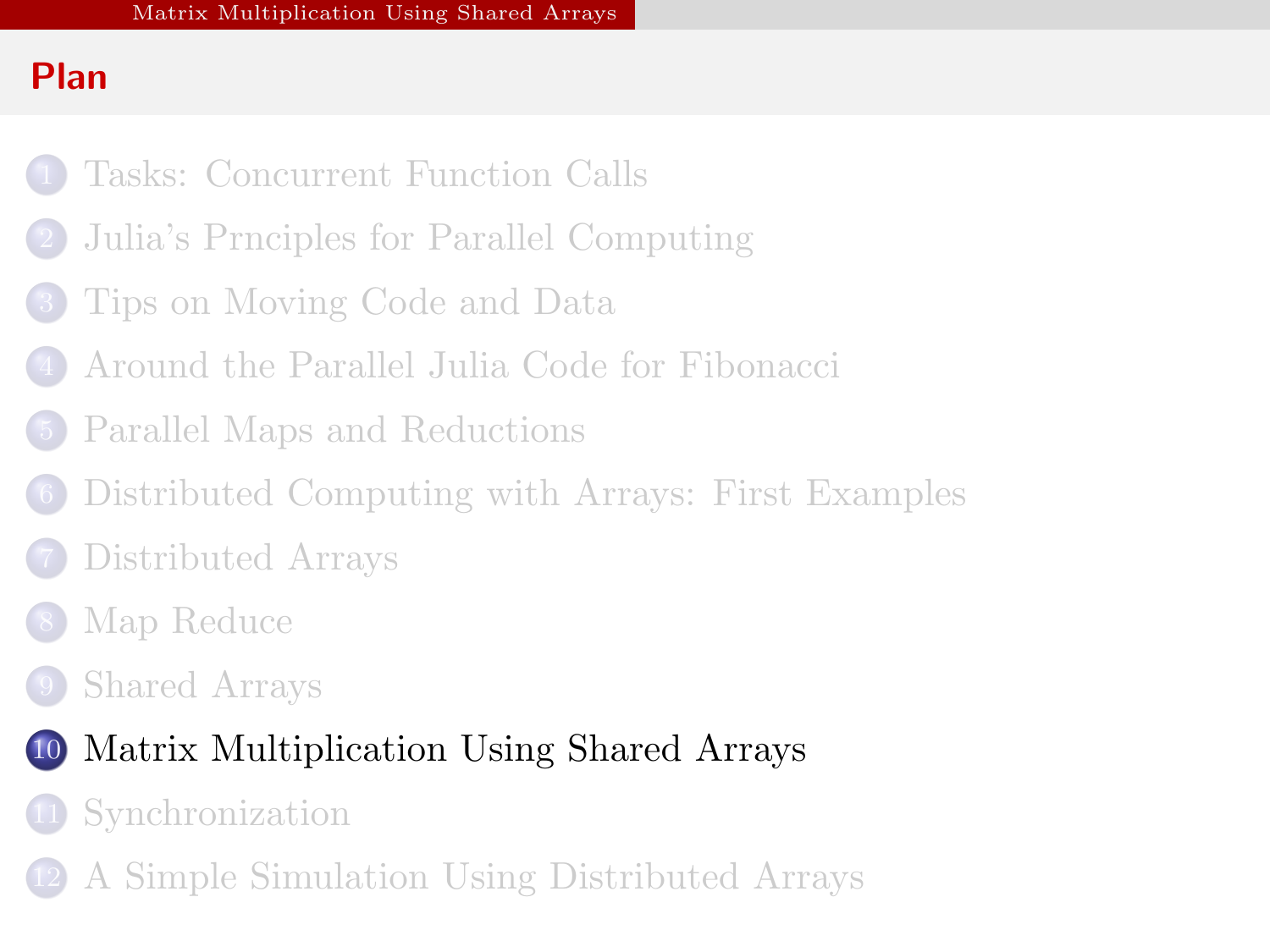## Blockwise matrix multiplication (1/3)

- Assume that we want to multiply two square matrices A and B of order n, yielding a square matrix  $C$  of order  $n$ .
- Assume also that  $n$  is a power of 2.
- $\bullet$  Then, each of  $A, B, C$  can be divided into 4 blocks (themselves matrices) of order  $n/2$  as depicted below.

$$
\begin{bmatrix}\nC_{11} & C_{12} \\
C_{21} & C_{22}\n\end{bmatrix} = \begin{bmatrix}\nA_{11} & A_{12} \\
A_{21} & A_{22}\n\end{bmatrix} \cdot \begin{bmatrix}\nB_{11} & B_{12} \\
B_{21} & B_{22}\n\end{bmatrix}
$$
\n
$$
= \begin{bmatrix}\nA_{11}B_{11} & A_{11}B_{12} \\
A_{21}B_{11} & A_{21}B_{12}\n\end{bmatrix} + \begin{bmatrix}\nA_{12}B_{21} & A_{12}B_{22} \\
A_{22}B_{21} & A_{22}B_{22}\n\end{bmatrix}
$$

- This leads to a recursive process for multiplying matrices. with 8 recursive calls, namely for  $A_{11}B_{11}$ ,  $A_{11}B_{12}$ , ...,  $A_{22}B_{22}$ .
- In practice, the recursive calls should be performed until a base case (typically  $n = 32$  or  $n = 64$  or  $n = 128$ , depending on the machine, the type of the input coefficients and the initial value of  $n$ ).
- <span id="page-63-0"></span>• The code on the next slide implements these ideas.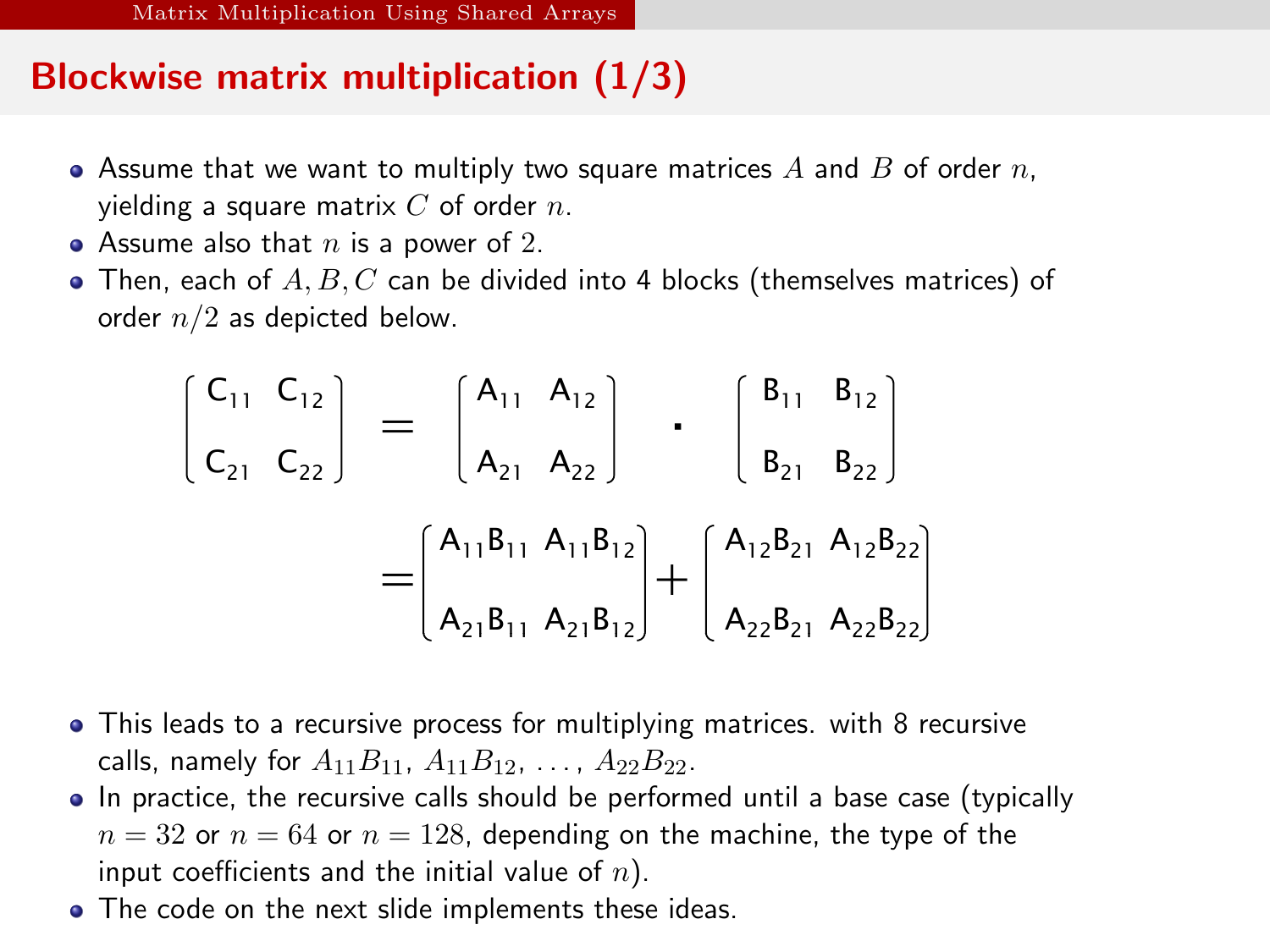### Blockwise matrix multiplication (2/3)

```
function dacmm(i0, i1, j0, j1, k0, k1, A, B, C, n, basecase)
    ## A, B, C are matrices
    ## We compute C = A * Bif n > basecase
      n = n/2dacmm(i0, i1, j0, j1, k0, k1, A, B, C, n, basecase)
       dacmm(i0, i1, j0, j1+n, k0, k1+n, A, B, C, n, basecase)
       dacmm(i0+n, i1, j0, j1, k0+n, k1, A, B, C, n, basecase)
       dacmm(i0+n, i1, j0, j1+n, k0+n, k1+n, A, B, C, n, basecase)
       dacmm(i0, i1+n, j0+n, j1, k0, k1, A, B, C, n, basecase)
       dacmm(i0, i1+n, j0+n, j1+n, k0, k1+n, A, B, C, n, basecase)
       dacmm(i0+n, i1+n, j0+n, j1, k0+n, k1, A, B, C, n, basecase)
       dacmm(i0+n, i1+n, j0+n, j1+n, k0+n, k1+n, A, B, C, n, basecase)
    else
      for i=1:n, j=1:n, k=1:nC[i+k0, k1+j] = C[i+k0, k1+j] + A[i+i0, i1+k] + B[k+i0, i1+j]end
    end
end
```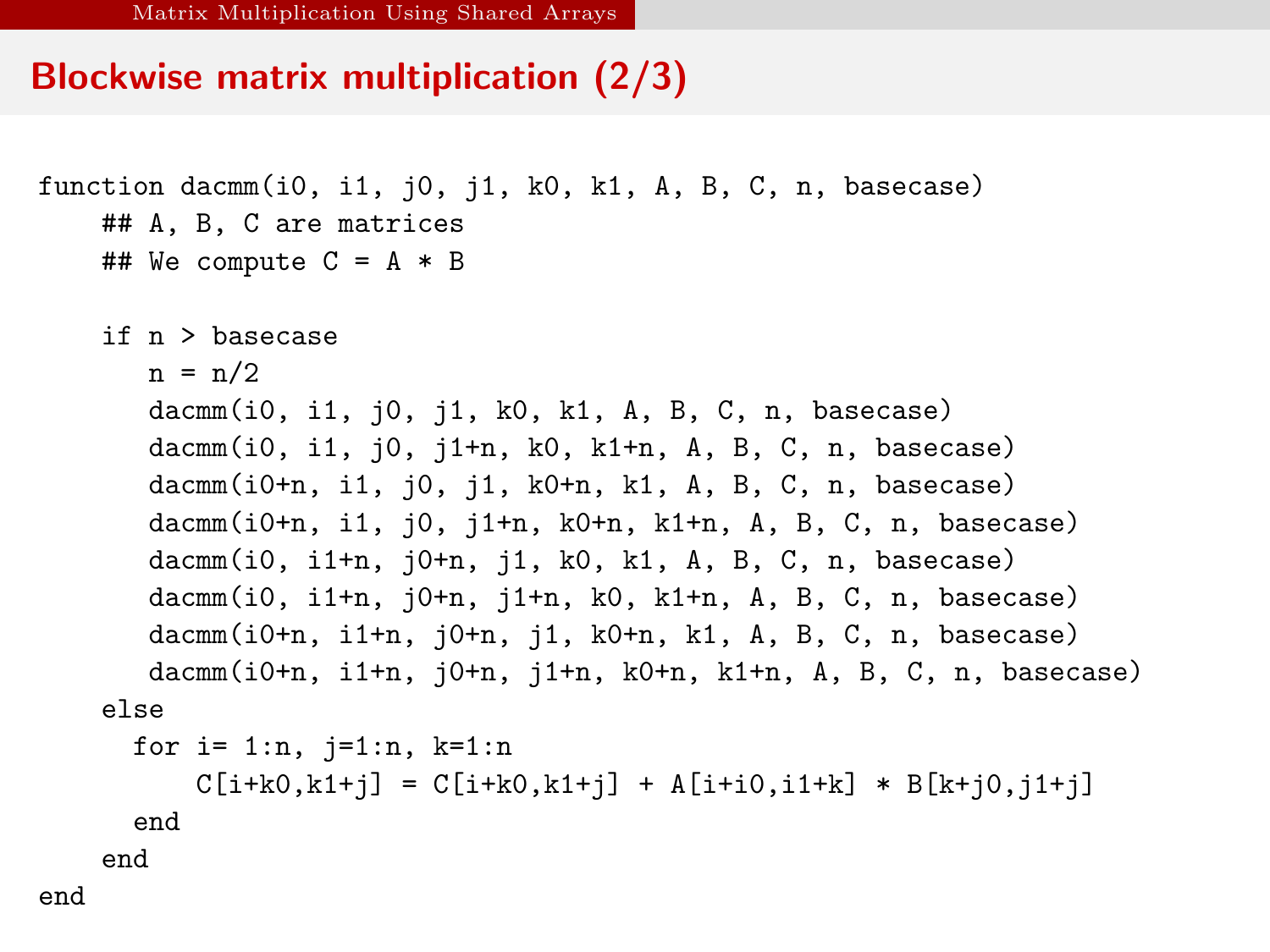[Matrix Multiplication Using Shared Arrays](#page-65-0)

## Blockwise matrix multiplication (3/3)

```
julia> n=4
4
julia> basecase = 2
\simjulia> A = [rem(rand(Int32), 5) for i = 1:n, j = 1:n]4x4 Array{Int64,2}:
-4 -2 0 -3-1 4 -1 0
 1 0 0 -4
 2 -3 4 2julia> B = [rem(rand(Int32), 5) for i = 1:n, j = 1:n]4x4 Array{Int64,2}:
 3 4 -4 2
-4 -4 3 1
-4 -4 0 -20 \t 3 \t -2 \t -3julia> C = zeros(Int32, n, n);julia> dacmm(0, 0, 0, 0, 0, 0, A, B, C, n, basecase)
julia> C
4x4 Array{Int32,2}:
 -4 -17 16 -1-15 -16 16 4
  3 -8 4 14
  2 10 -21 -13
```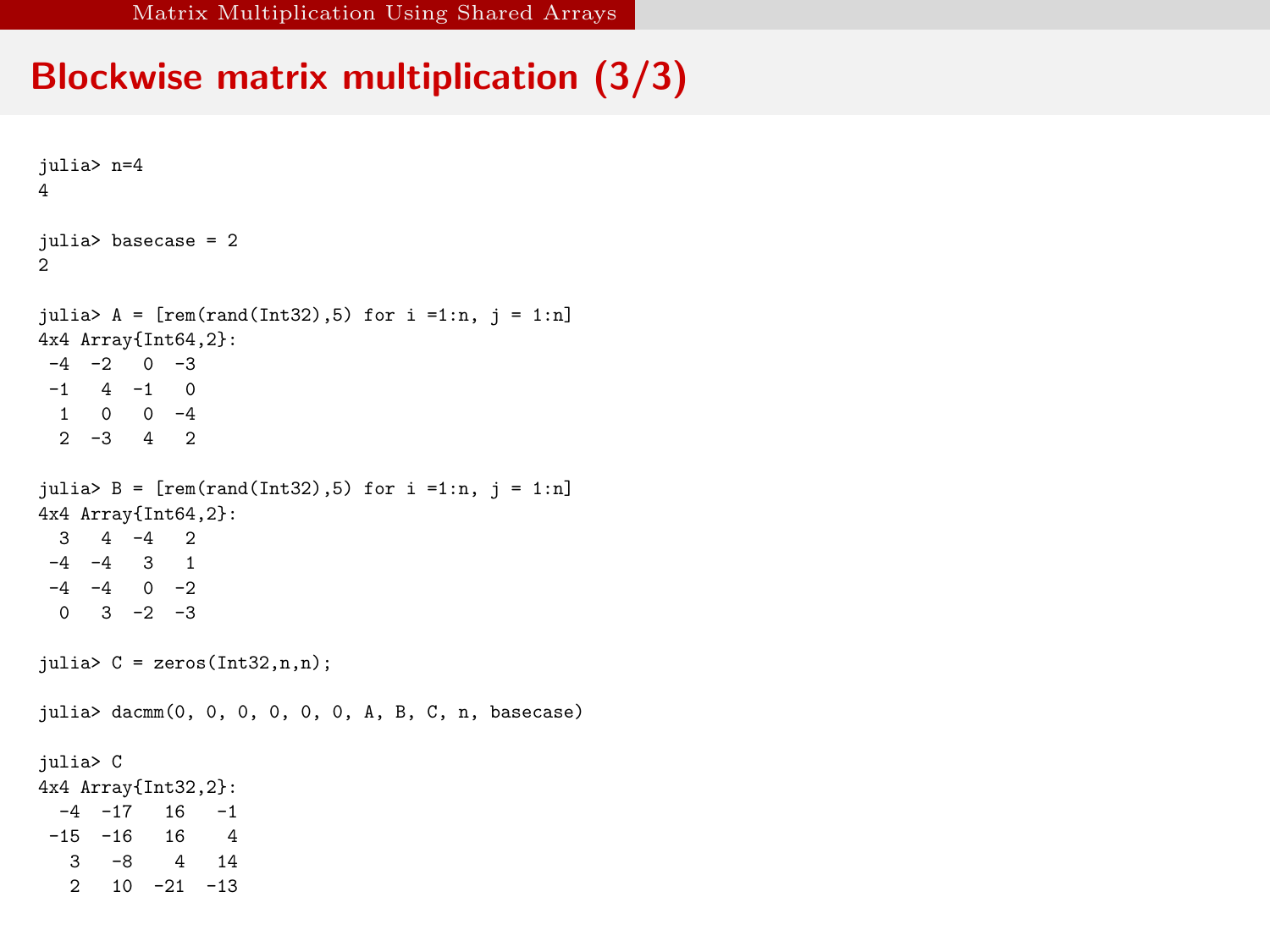### Parallel blockwise matrix multiplication (1/2)

```
@everywhere function dacmm_parallel(i0, i1, j0, j1, k0, k1, A, B, C, s, X)
 if s > Xs = s/2lrf = [@spawn dacmm_parallel(i0, i1, j0, j1, k0, k1, A, B, C, s,X),
@spawn dacmm_parallel(i0, i1, j0, j1+s, k0, k1+s, A, B, C, s,X),
@spawn dacmm_parallel(i0+s, i1, j0, j1, k0+s, k1, A, B, C, s,X),
@spawn dacmm_parallel(i0+s, i1, j0, j1+s, k0+s, k1+s, A, B, C, s,X)]
pmap(fetch, lrf)
lrf = [@spawn dacmm_parallel(i0, i1+s, j0+s, j1, k0, k1, A, B, C, s,X),
\Diamondspawn dacmm_parallel(i0, i1+s, j0+s, j1+s, k0, k1+s, A, B, C, s,X),
@spawn dacmm_parallel(i0+s, i1+s, j0+s, j1, k0+s, k1, A, B, C, s,X),
@spawn dacmm_parallel(i0+s, i1+s, j0+s, j1+s, k0+s, k1+s, A, B, C, s,X)]
pmap(fetch, lrf)
else
for i= 0:(s-1), j=0:(s-1), k=0:(s-1)C[i+k0, k1+j] += A[i+i0, i1+k] * B[k+i0, i1+i]end
end
end
```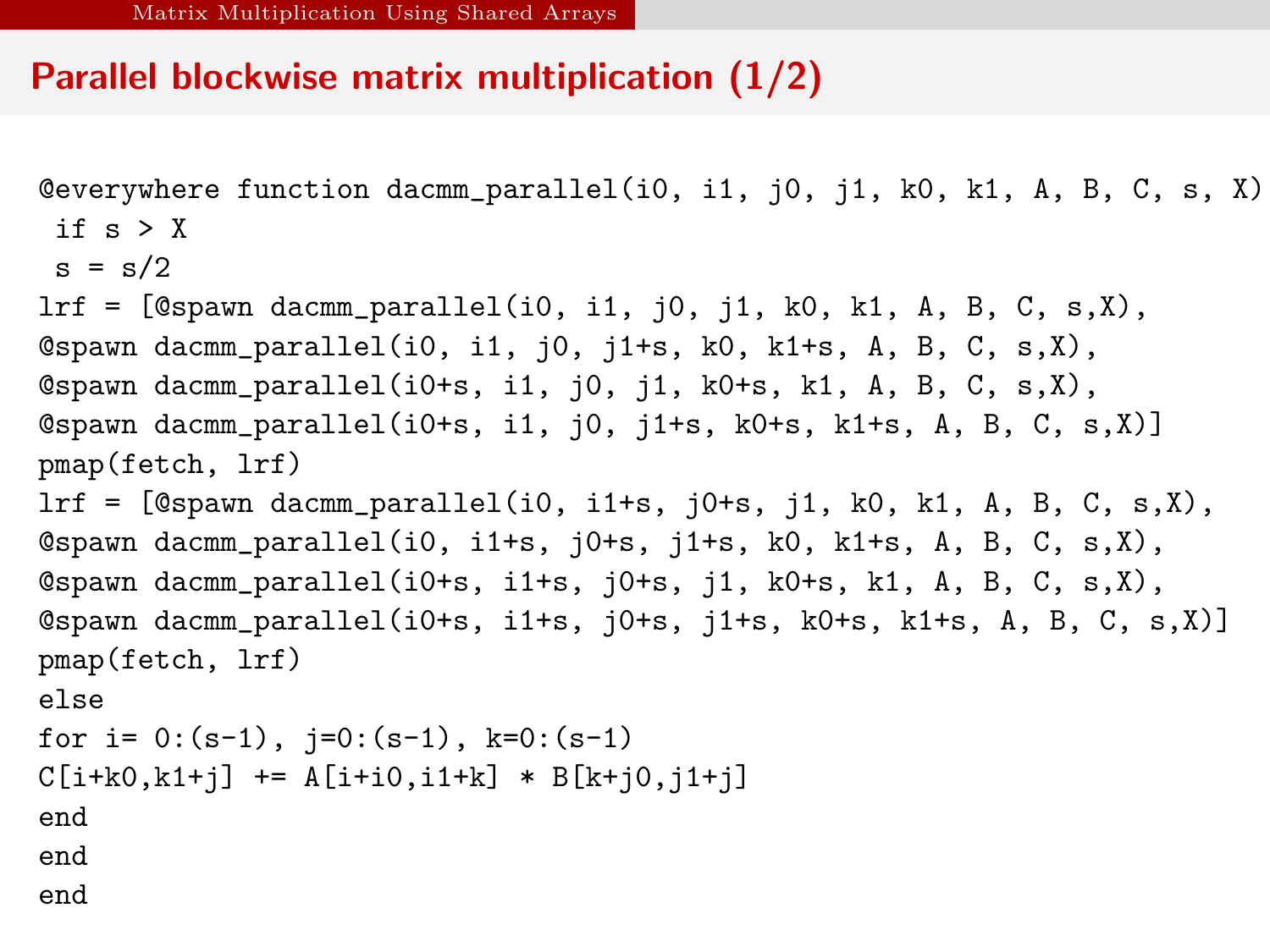## Parallel blockwise matrix multiplication (2/2)

```
s = 8A = convert (SharedArray, rand(s,s))
B = convert (SharedArray, rand(s,s))
C = convert (SharedArray, zeros(s, s))
dacmm_parallel(1,1,1,1,1,1,A,B,C,s,8)
dacmm_parallel(1,1,1,1,1,1,A,B,C,s,2)
s = 1024A = convert (SharedArray, rand(s,s))
B = convert (SharedArray, rand(s,s))
C = convert (SharedArray, zeros(s,s));
   @time dacmm_parallel(1,1,1,1,1,1,A,B,C,s,64)## 4.486267909 seconds
C = convert (SharedArray, zeros(s,s));
   Qtime dacmm_parallel(1,1,1,1,1,1,A,B,C,s,1024)## 45.38339897 seconds
```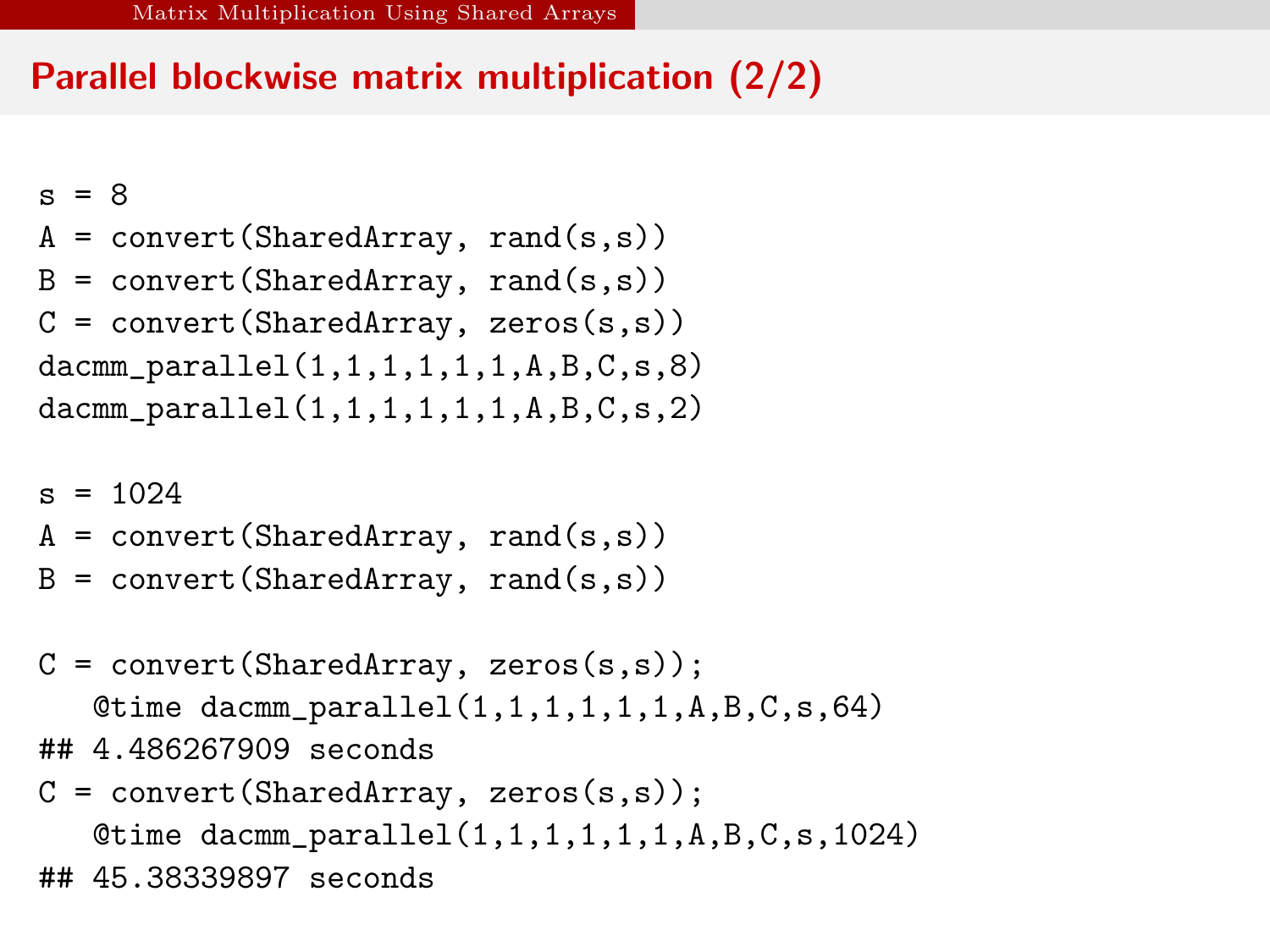## Plan

- [Tasks: Concurrent Function Calls](#page-2-0)
- [Julia's Prnciples for Parallel Computing](#page-8-0)
- [Tips on Moving Code and Data](#page-14-0)
- [Around the Parallel Julia Code for Fibonacci](#page-24-0)
- [Parallel Maps and Reductions](#page-29-0)
- [Distributed Computing with Arrays: First Examples](#page-36-0)
- [Distributed Arrays](#page-42-0)
- [Map Reduce](#page-50-0)
- [Shared Arrays](#page-55-0)
- [Matrix Multiplication Using Shared Arrays](#page-62-0)

# [Synchronization](#page-68-0)

<span id="page-68-0"></span>[A Simple Simulation Using Distributed Arrays](#page-73-0)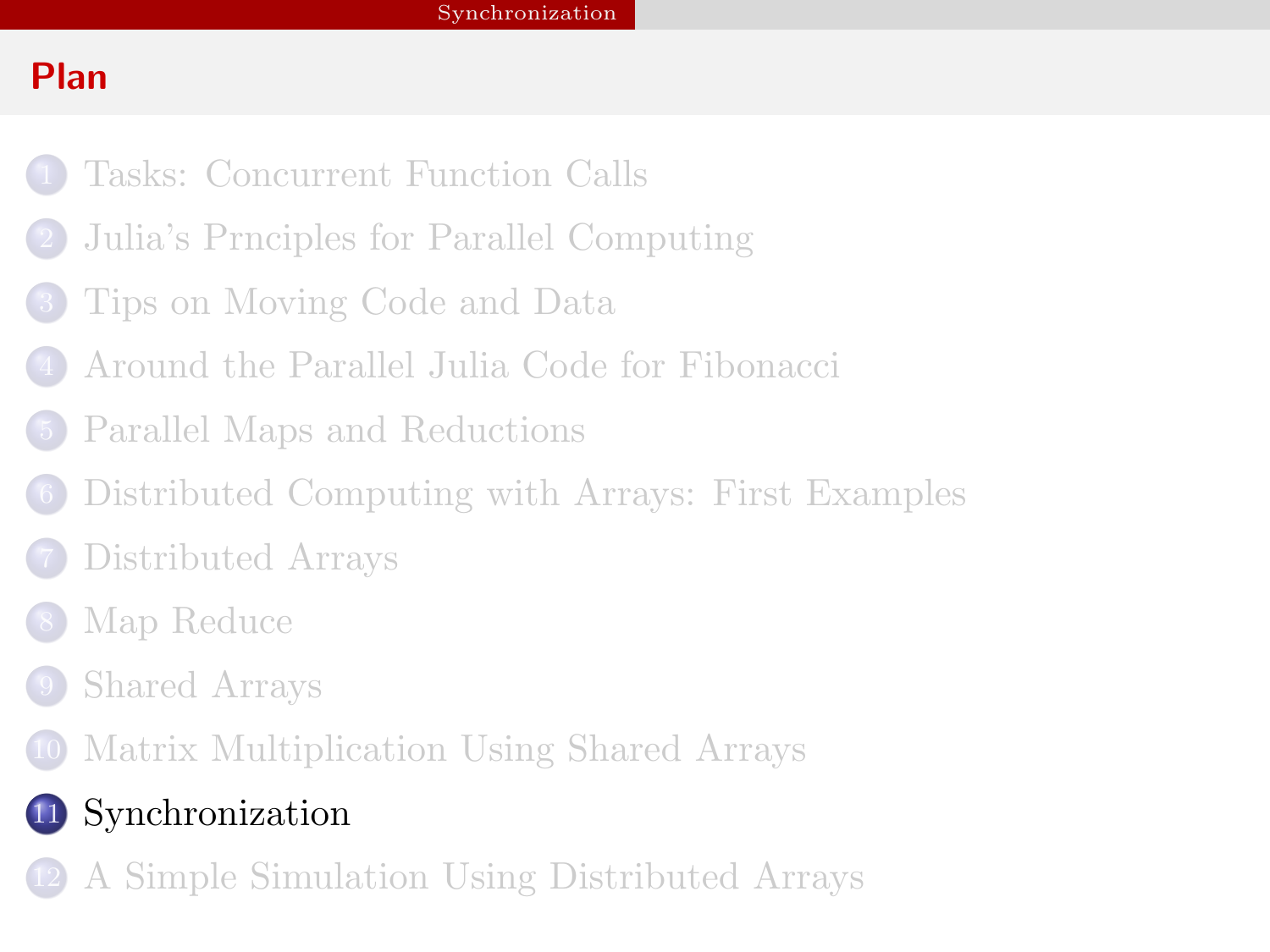## How does Julia's schedule computations?

#### Julia's scheduling strategy is based on tasks

- Julias parallel programming platform uses Tasks (aka Coroutines) to switch among multiple computations.
- Whenever code performs a communication operation like fetch or wait, the current task is suspended and a scheduler picks another task to run.
- A task is restarted when the event it is waiting for completes.

#### Dynamic scheduling

- For many problems, it is not necessary to think about tasks directly.
- $\bullet$  However, they can be used to wait for multiple events at the same time, which provides for dynamic scheduling.
- In dynamic scheduling, a program decides what to compute or where to compute it based on when other jobs finish.
- This is needed for unpredictable or unbalanced workloads, where we want to assign more work to processes only when they finish their current tasks.
- As an example, consider computing the ranks of matrices of different sizes

 $M = \{rand(800, 800), rand(600, 600), rand(800, 800), rand(600, 600)\}\$ 

<span id="page-69-0"></span>pmap(rank, M)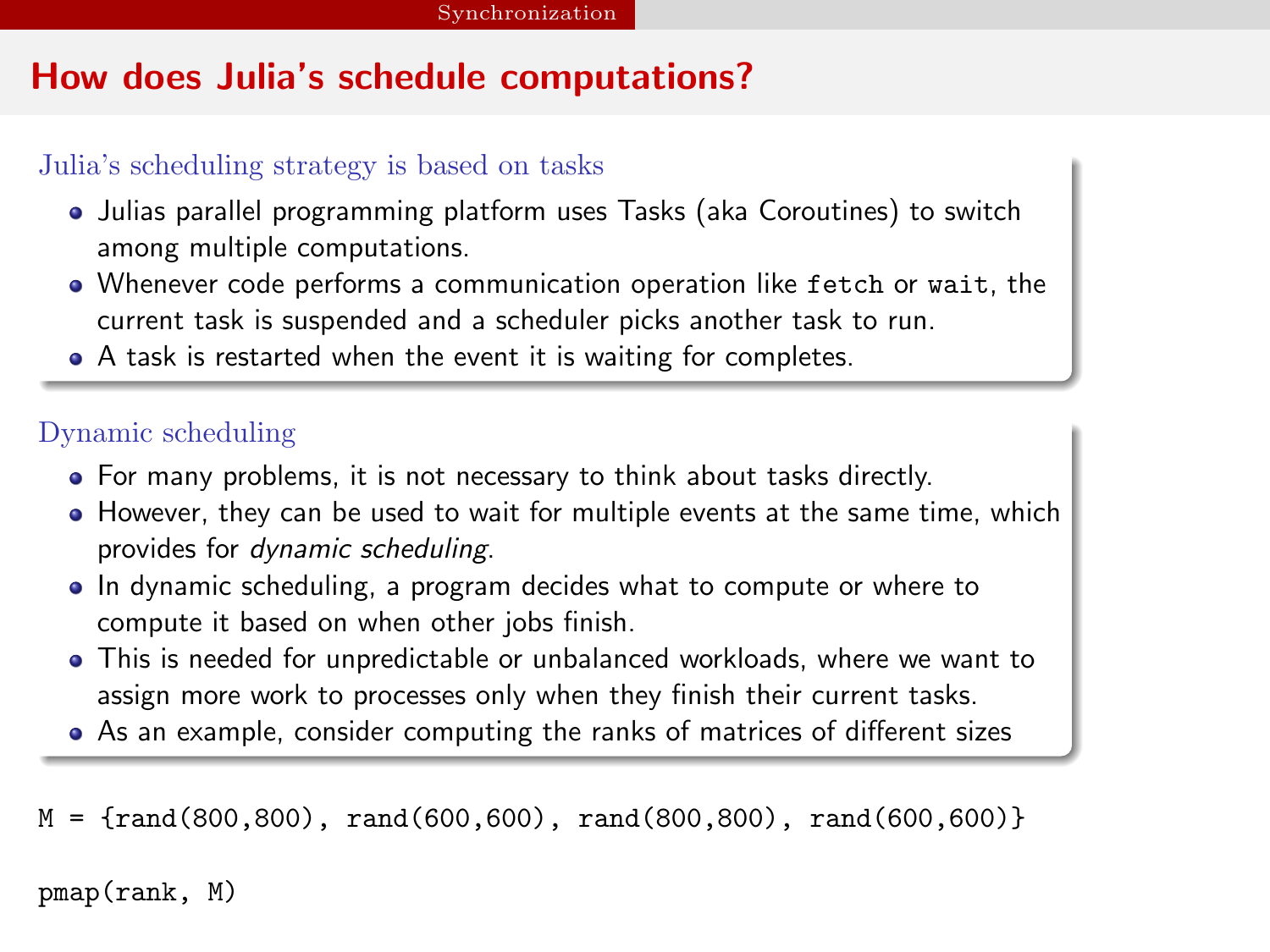#### Implementation of pmap

#### Main idea

Processor 1 dispatches the arguments of function f to the workkers via remotecall fetch.

#### Details

- Each worker is associated with a local task feeding work to it.
- This mapping is done in the for loop where each iteration is run asynchronously.
- Indeed, each of these iterations submits remote calls via remotecall fetch and waits; note the use of the while true loop.
- Once a remote call is submitted, the corresponding task is inerrupted and another iteration can run; note that all these tasks are local to Processor 1, hence, only one runs at a time.
- Each worker knows which item to pick from the list lst thanks to the fuction nextidx().
- <span id="page-70-0"></span> $\bullet$  May be another task has changed the variable i when a call to nextidx() returns: but this does not matter thanks to the use of the local variable idx.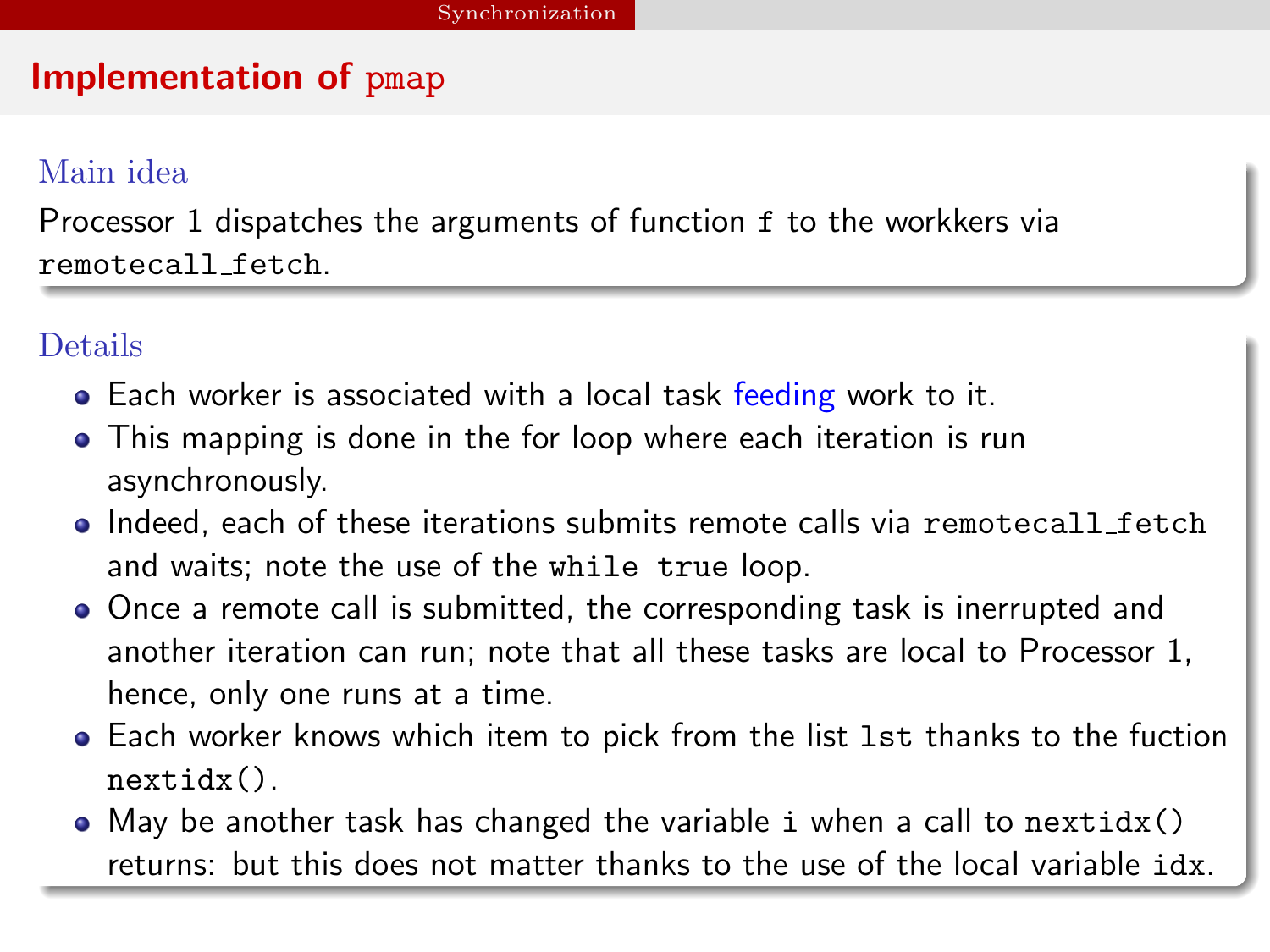#### Implementation of pmap

```
function pmap(f, lst)
   np = nprocs() # determine the number of processes available
   n = length(1st)results = cell(n)i = 1# function to produce the next work item from the queue.
   # in this case it's just an index.
   nextidx() = (idx=i; i+=1; idx)@sync begin
        for p=1:np
           if p != myid() || np == 1@async begin
                   while true
                        idx = nextidx()if idx > n
                            break
                        end
                        results[idx] = remotecall_fetch(p, f, lst[idx])end
                end
           end
        end
    end
   results
end
```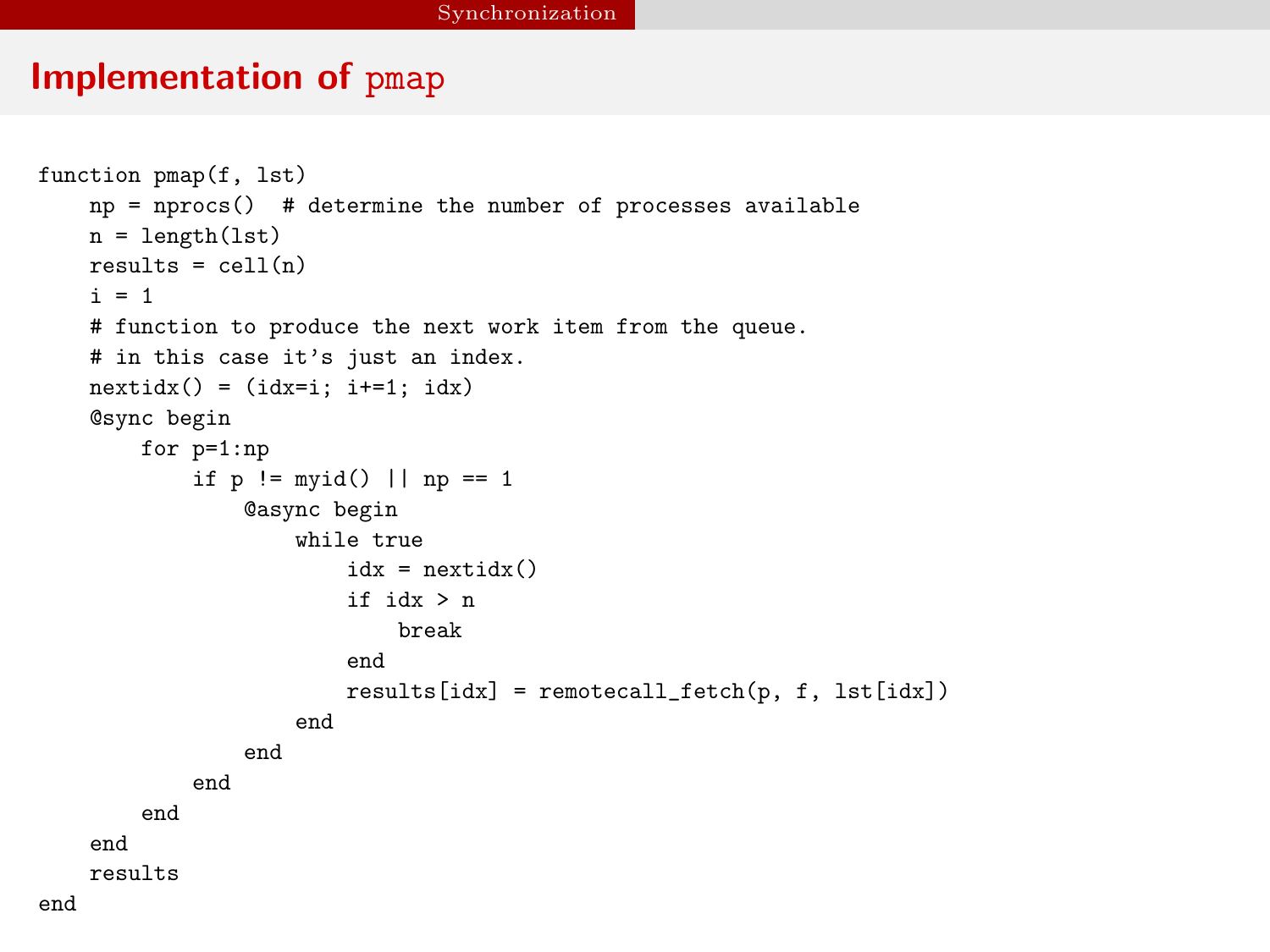## @spawnlocal, @sync and @everywhere

#### @spawnlocal (recently renamed @async)

- @spawnlocal is similar to @spawn, but only runs tasks on the local processor.
- In the pmap example above, we use it to create a feeder task for each processor.
- Each task picks the next index that needs to be computed, then waits for its processor to finish, then repeats until we run out of indexes.

#### @sync

- A @sync block is used to wait for all the local tasks to complete, at which point the whole operation is done.
- $\bullet$  Notice that all the feeder tasks are able to share the state i via next  $idx()$ since they all run on the same processor.
- However, no locking is required, since the threads are scheduled cooperatively and not preemptively.
- This means context switches only occur at well-defined points (during the fetch operation).

#### **@everywhere**

<span id="page-72-0"></span>• It is often useful to execute a statement on all processors, particularly for setup tasks such as loading source files and defining common variables. This can be done with the @everywhere macro.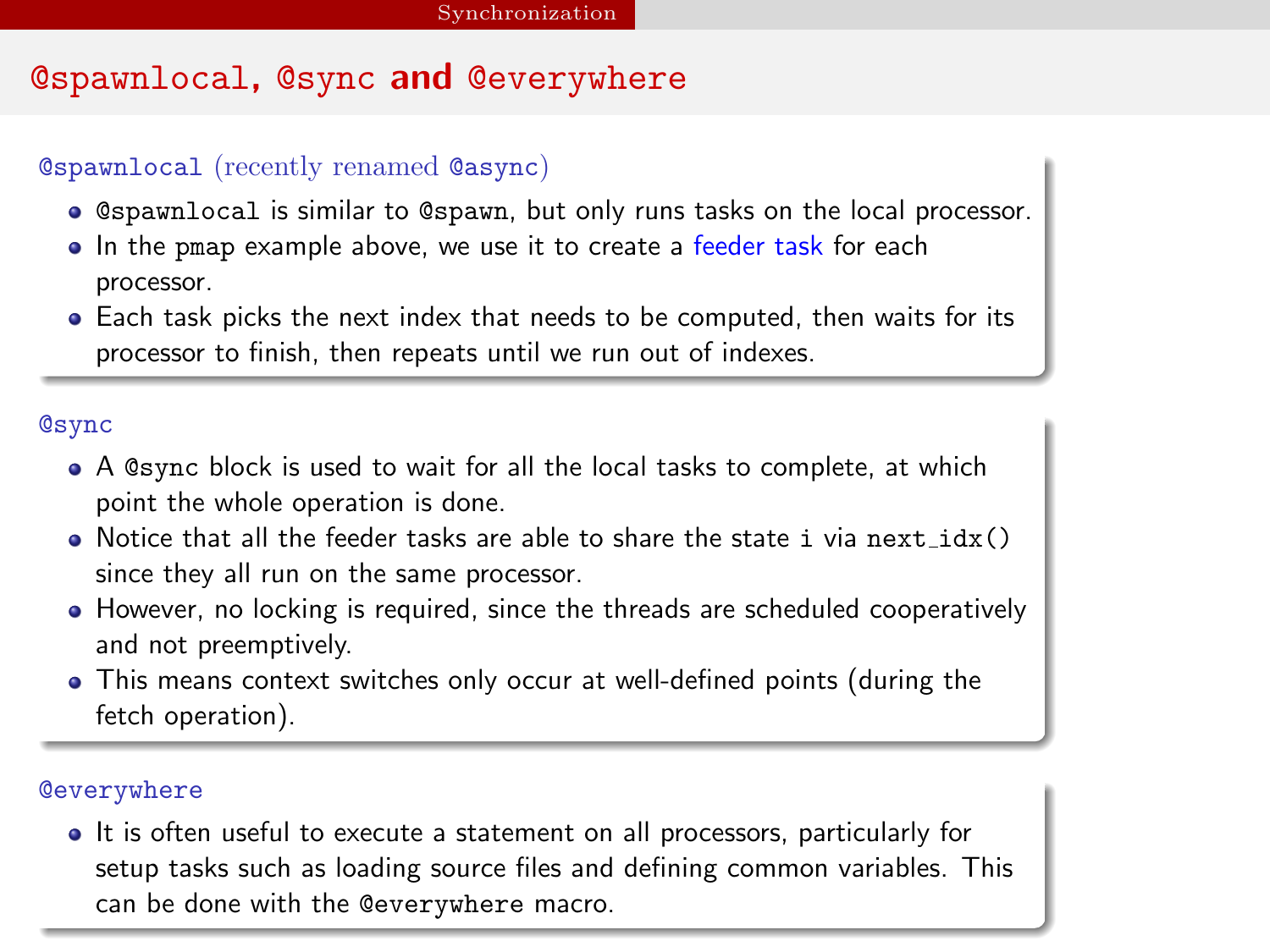# Plan

- [Tasks: Concurrent Function Calls](#page-2-0)
- [Julia's Prnciples for Parallel Computing](#page-8-0)
- [Tips on Moving Code and Data](#page-14-0)
- [Around the Parallel Julia Code for Fibonacci](#page-24-0)
- [Parallel Maps and Reductions](#page-29-0)
- [Distributed Computing with Arrays: First Examples](#page-36-0)
- [Distributed Arrays](#page-42-0)
- [Map Reduce](#page-50-0)
- [Shared Arrays](#page-55-0)
- [Matrix Multiplication Using Shared Arrays](#page-62-0)
	- **[Synchronization](#page-68-0)**
- <span id="page-73-0"></span>[A Simple Simulation Using Distributed Arrays](#page-73-0)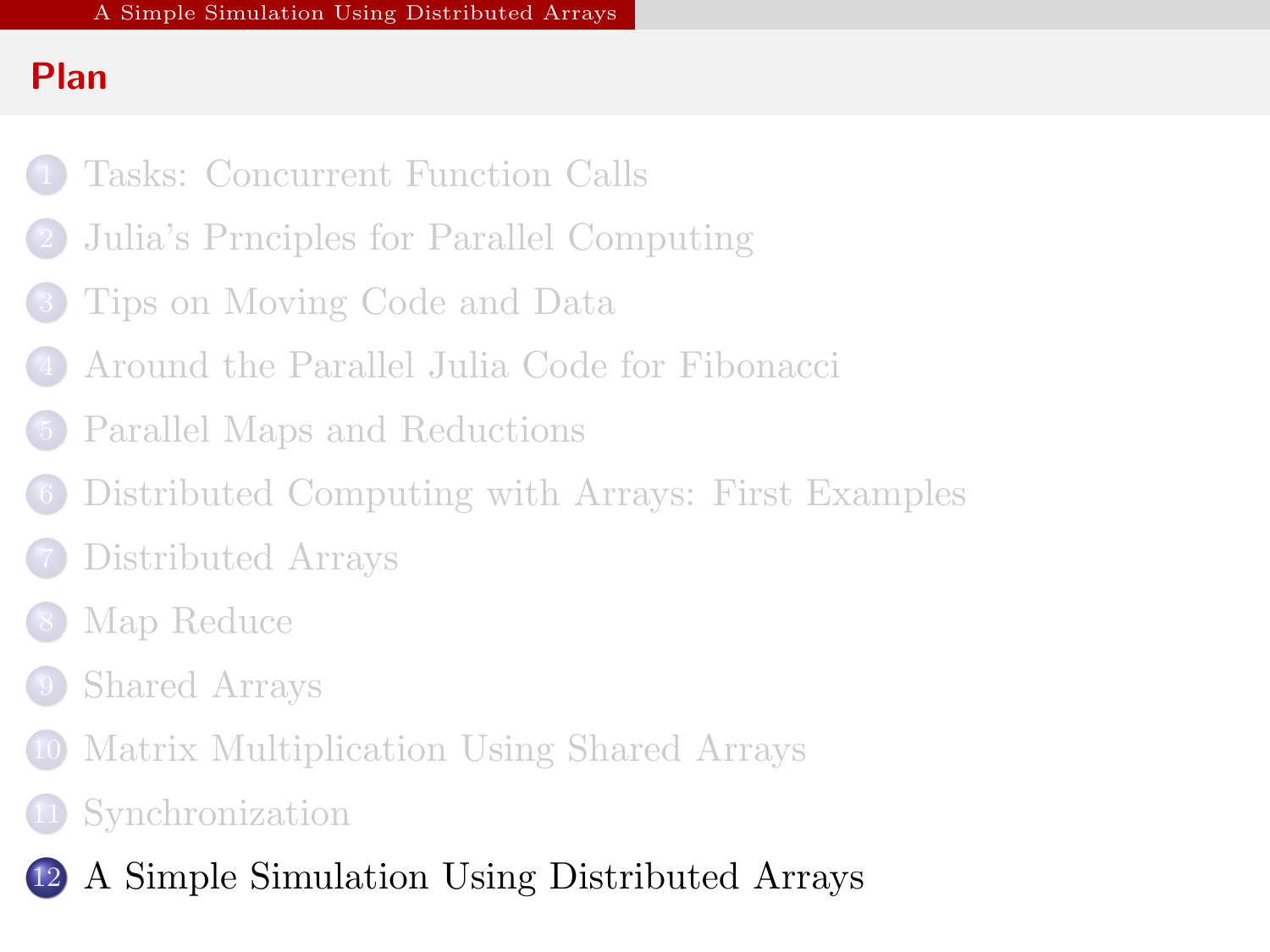## Simulation 1/14

```
julia> @everywhere function SimulationSerial(A,N,T)
          for t=0: (T-1)past = rem(t,3) +1present = rem(t+1,3) +1future = rem(t+2.3) + 1for x=1:NA[future, x] = (A[present, x] + A[past, x]) / 2end
           end
       end
```
julia>

- Consider a simple simulationserial with a stencil of the form  $A[t + 2, i] = (A[t + 1, i] + A[t, i])/2$
- <span id="page-74-0"></span>We start a serial function realizing T time steps at N points.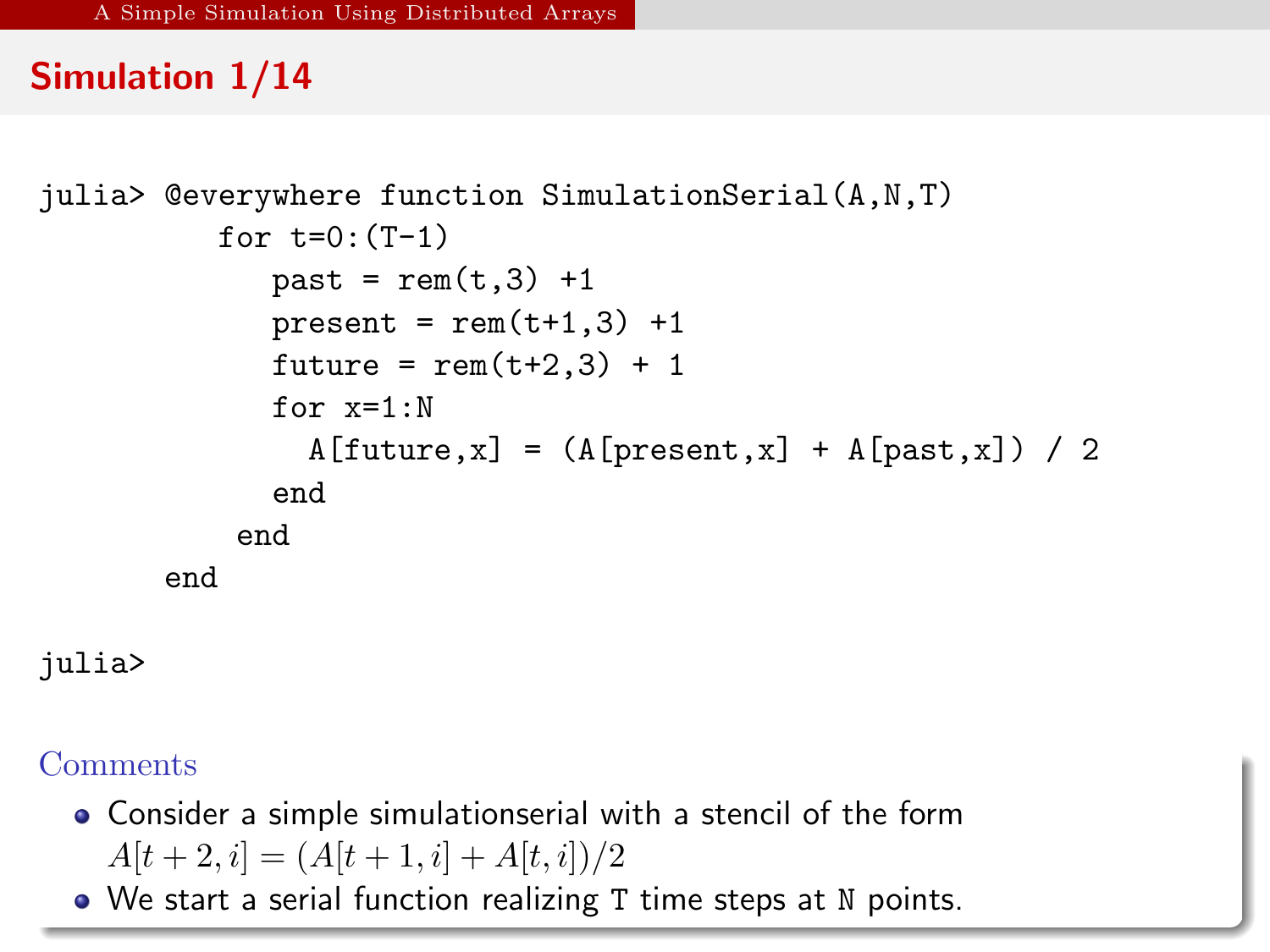#### Simulation 2/14

```
iulia> N = 16
16
julia> T = 77
iulia> A = rand(3,N)3x16 Array{Float64,2}:
0.0685805 0.0163473 0.782845 0.0100164 0.449585 0.937391 0.571368
0.397517 0.90764 0.468425 0.830325 0.0634363 0.733477 0.267525
0.792513  0.54764  0.183695  0.597147  0.75237
julia> for j=1:N A[3,j] = 0 end
julia> A
3x16 Array{Float64,2}:
0.0685805 0.0163473 0.782845 0.0100164 0.449585 0.937391 0.571368
0.397517 0.90764 0.468425 0.830325 0.0634363 0.733477 0.26<br>0.0 0.0 0.0 0.0 0.00.0 0.0 0.0 0.0 0.0 0.0 0.0
julia> SimulationSerial(A, N, T)
julia> A
3x16 Array{Float64,2}:
0.284445 0.601258 0.576507 0.548344 0.196175 0.803572 0.371971
0.289585  0.615184  0.571594  0.561161  0.190141  0.800386  0.367223<br>0.287015  0.608221  0.57405  0.554753  0.193158  0.801979  0.369597
                                       0.193158 0.801979 0.369597
```
#### <span id="page-75-0"></span>Comments

We continue with a very simple input data for testing our serial code.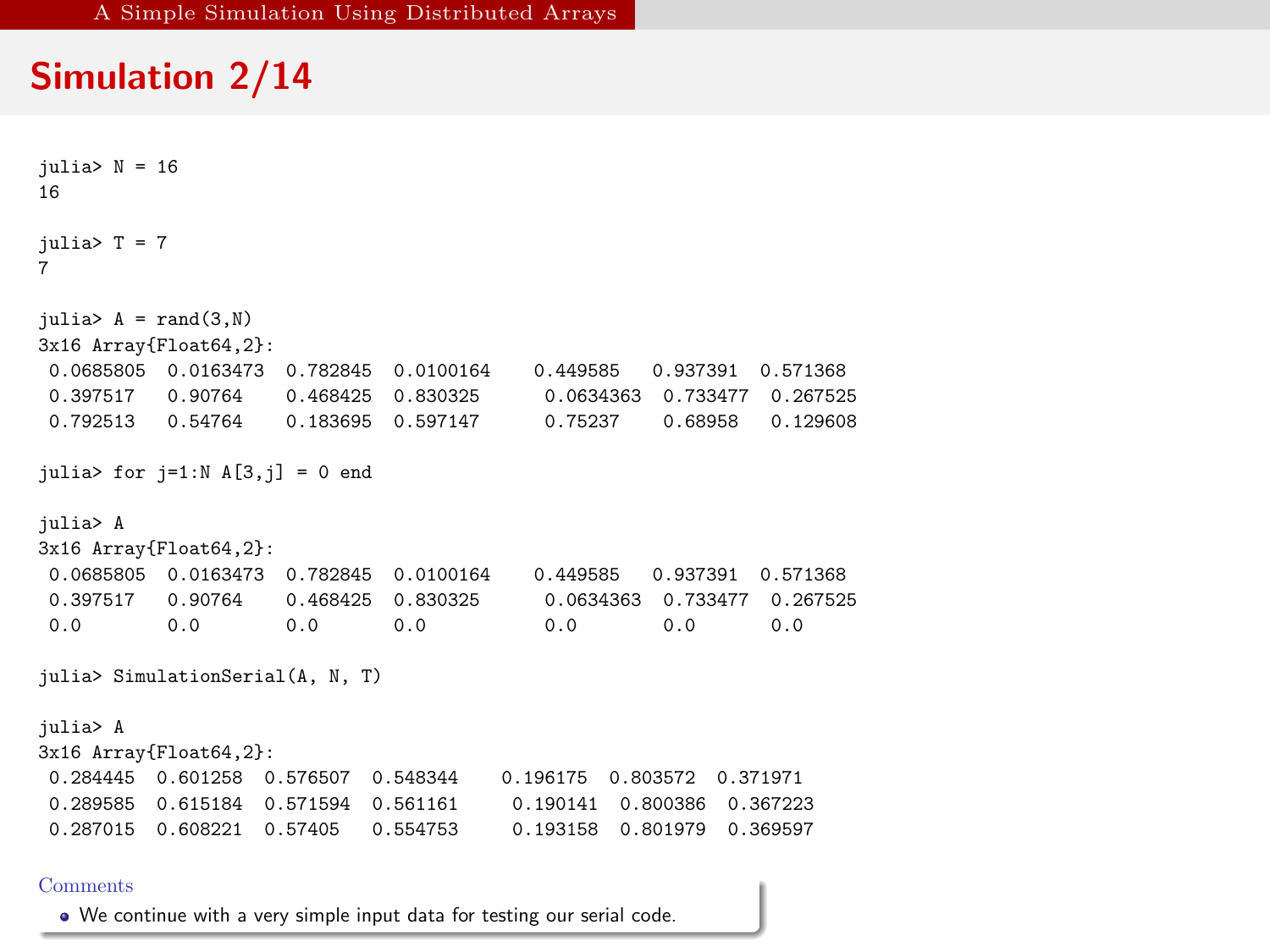### Simulation 3/14

```
iulia> dA = dones(3,N)3x16 DArray{Float64,2,Array{Float64,2}}:
1.0 1.0 1.0 1.0 1.0 1.0 1.0 1.0 1.0 1.0 1.0 1.0 1.0 1.0 1.0
1.0 1.0 1.0 1.0 1.0 1.0 1.0 1.0 1.0 1.0 1.0 1.0 1.0 1.0 1.0
1.0 1.0 1.0 1.0 1.0 1.0 1.0 1.0 1.0 1.0 1.0 1.0 1.0 1.0 1.0
julia> for p=procs(dA) @spawnat p println(localpart(dA)) end
julia> for p=procs(dA) @spawnat p println(((dA.indexes)[p-1])) end
julia> for p=procs(dA) @spawnat p println(size((dA.indexes)[p-1][2],1)) end
julia> From worker 9: 1 1
From worker 9: 1 1
From worker 9: 1 1
From worker 7: 1 1
From worker 7: 1 1
            ... ...
From worker 7: :3,11:12)
From worker 8: (21
From worker 8: :3,13:14)
```
#### Comments

<span id="page-76-0"></span>In preparation for a parallel implementation, we review how to manipulate distributed arrays.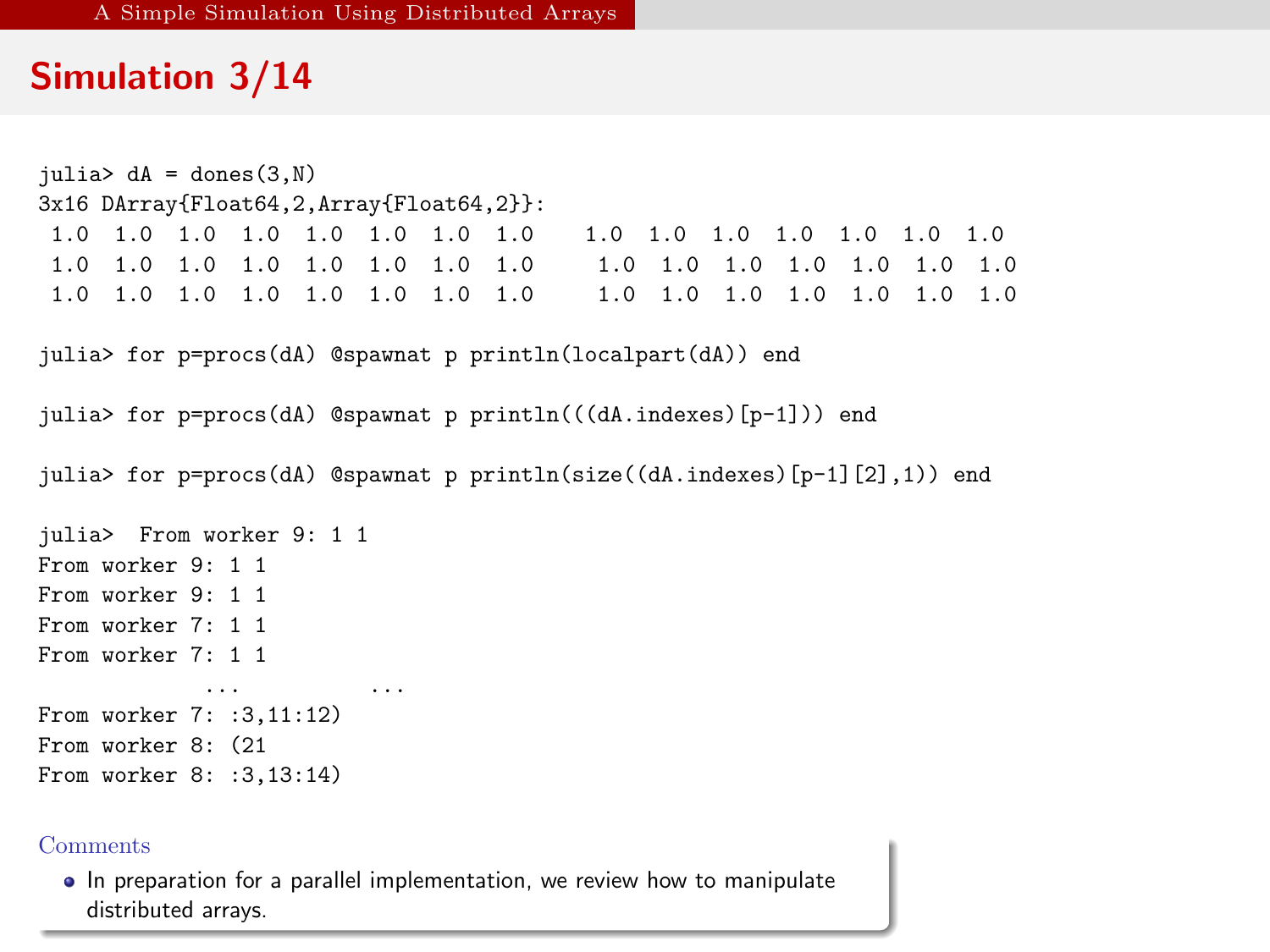## Simulation 4/14

```
julia> function SimulationParallel(dA,N,T)
            P = length(procs(dA))Nlocal = [size((dA.indexes) [w] [2], 1) for w=1:P]refs = [(@spawnat (procs(dA))[w]
                    SimulationSerial((localpart(dA)),
                                      Nlocal[w], T) for w=1:Ppmap(fetch,refs)
       end
# methods for generic function SimulationParallel
SimulationParallel(dA,N,T) at none:2
```
- In this code, each worker updates its local part without exchanging data with the other workers
- Remote calls get workers to start computing at essentially the same time
- <span id="page-77-0"></span>• The last statement of the code forces the workers to complete before returning from the function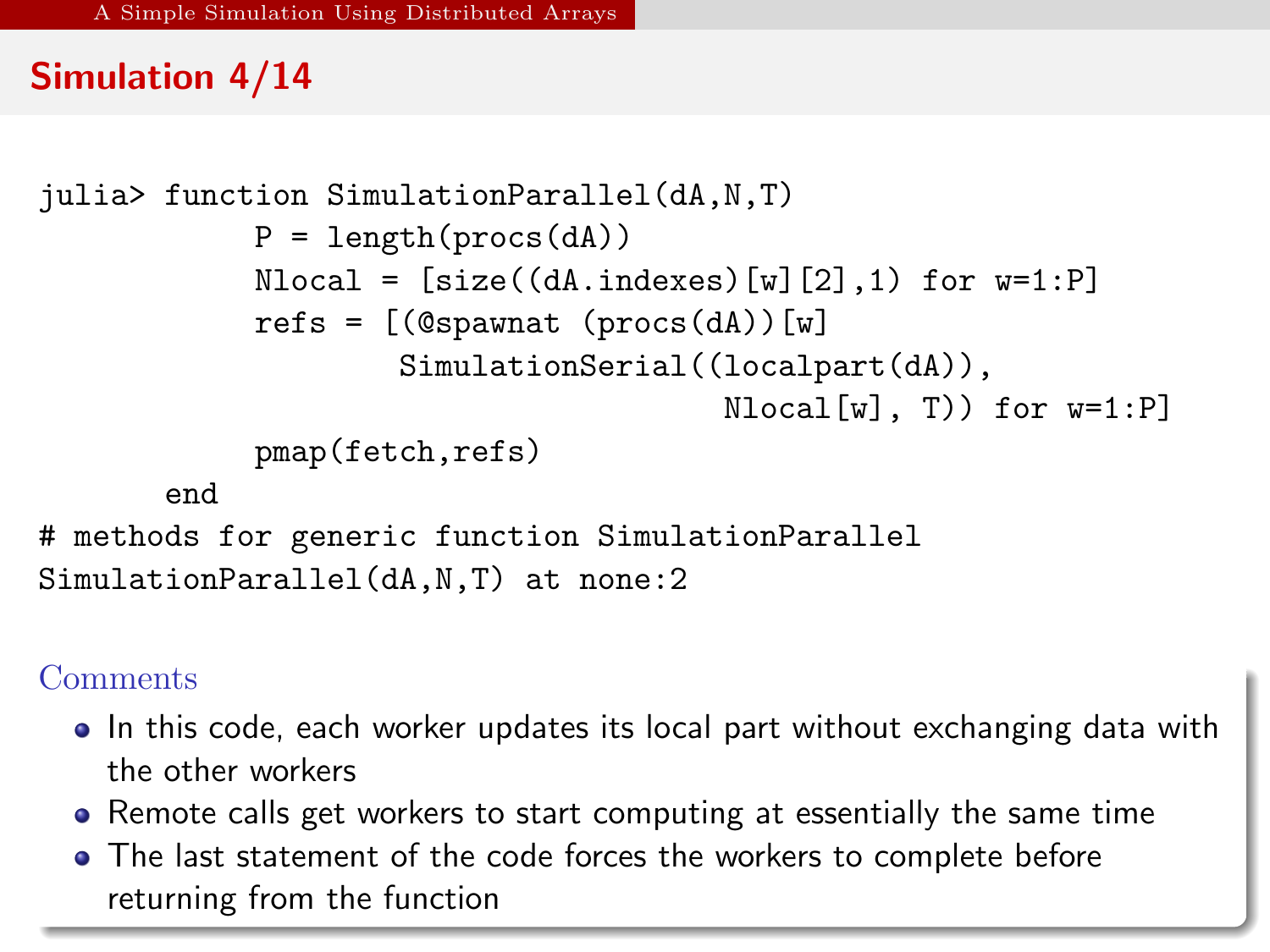# Simulation 5/14

```
julia> N = 1000000
1000000
julia> T = 10001000
julia> A = rand(3,N) ; for j=1:N A[3,j] = 0 end ; A
3x1000000 Array{Float64,2}:
0.690014 0.539029 0.182901 0.272785 0.709785 0.784796 0.140619
0.523338 0.96348 0.278264 0.135104 0.288478 0.032159 0.136924
0.0 0.0 0.0 0.0 0.0 0.0 0.0
julia> @time SimulationSerial(A, N, T)
elapsed time: 6.561795108 seconds (13880 bytes allocated)
```
- $\bullet$  Now we consider a large example with  $1,000,000$  points and  $1,000$  time steps.
- <span id="page-78-0"></span>• The serial code runs in 4 seconds.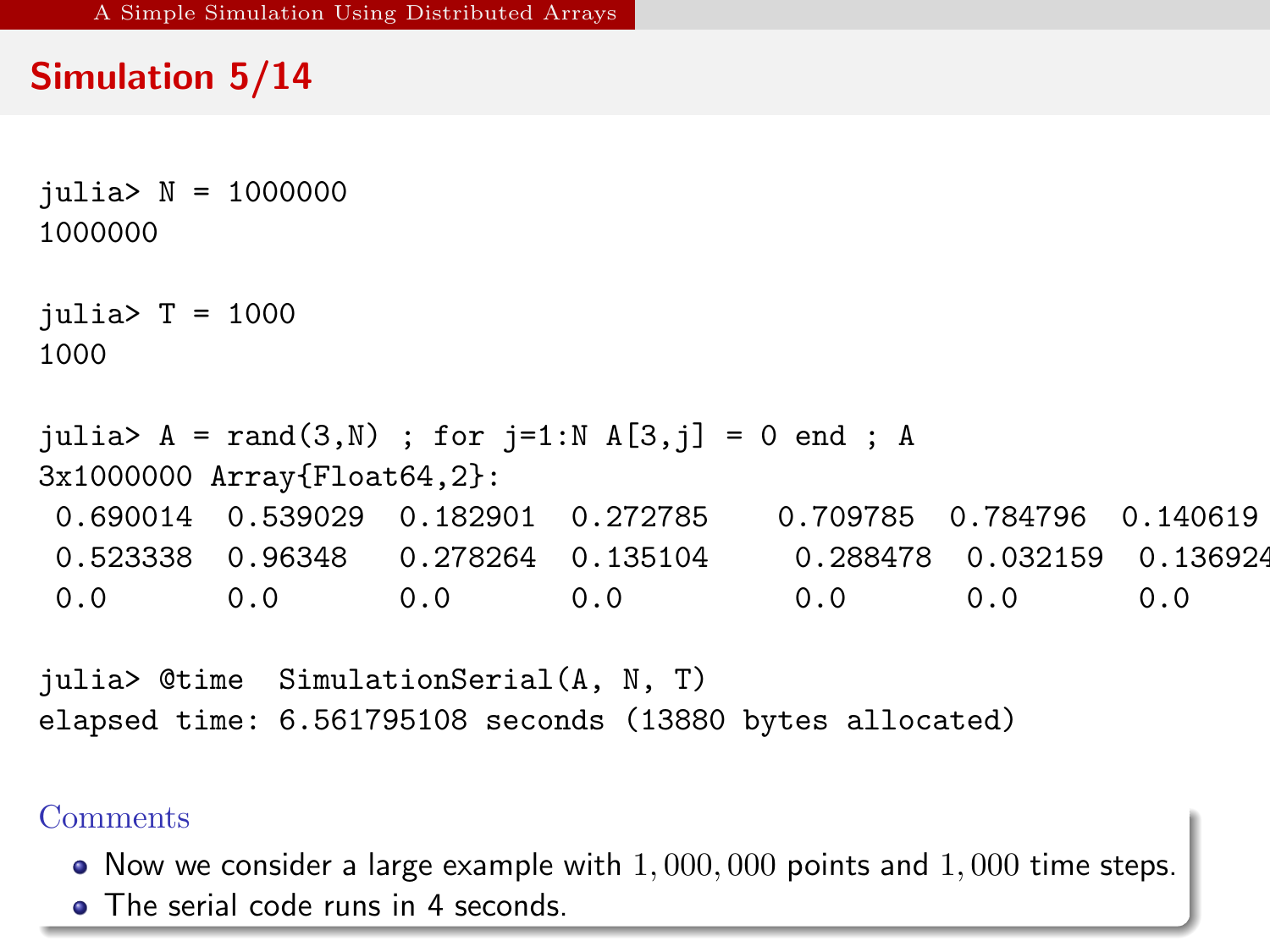### Simulation 6/14

```
julia> dA = \text{drand}(3,N); dA3x1000000 DArray{Float64,2,Array{Float64,2}}:
0.714203 0.789365 0.79275 0.381862
0.851916 0.46507 0.99652 0.551413 0.411047 0.665104 0.502293
0.802434  0.663831  0.352931  0.787101
julia> @time SimulationParallel(dA,N,T)
elapsed time: 3.890954306 seconds (18475672 bytes allocated, 0.61% gc time)
8-element Array{Any,1}:
nothing
nothing
nothing
nothing
nothing
nothing
nothing
nothing
```
#### **Comments**

<span id="page-79-0"></span>Our first parallel function runs twice faster on 8 cores.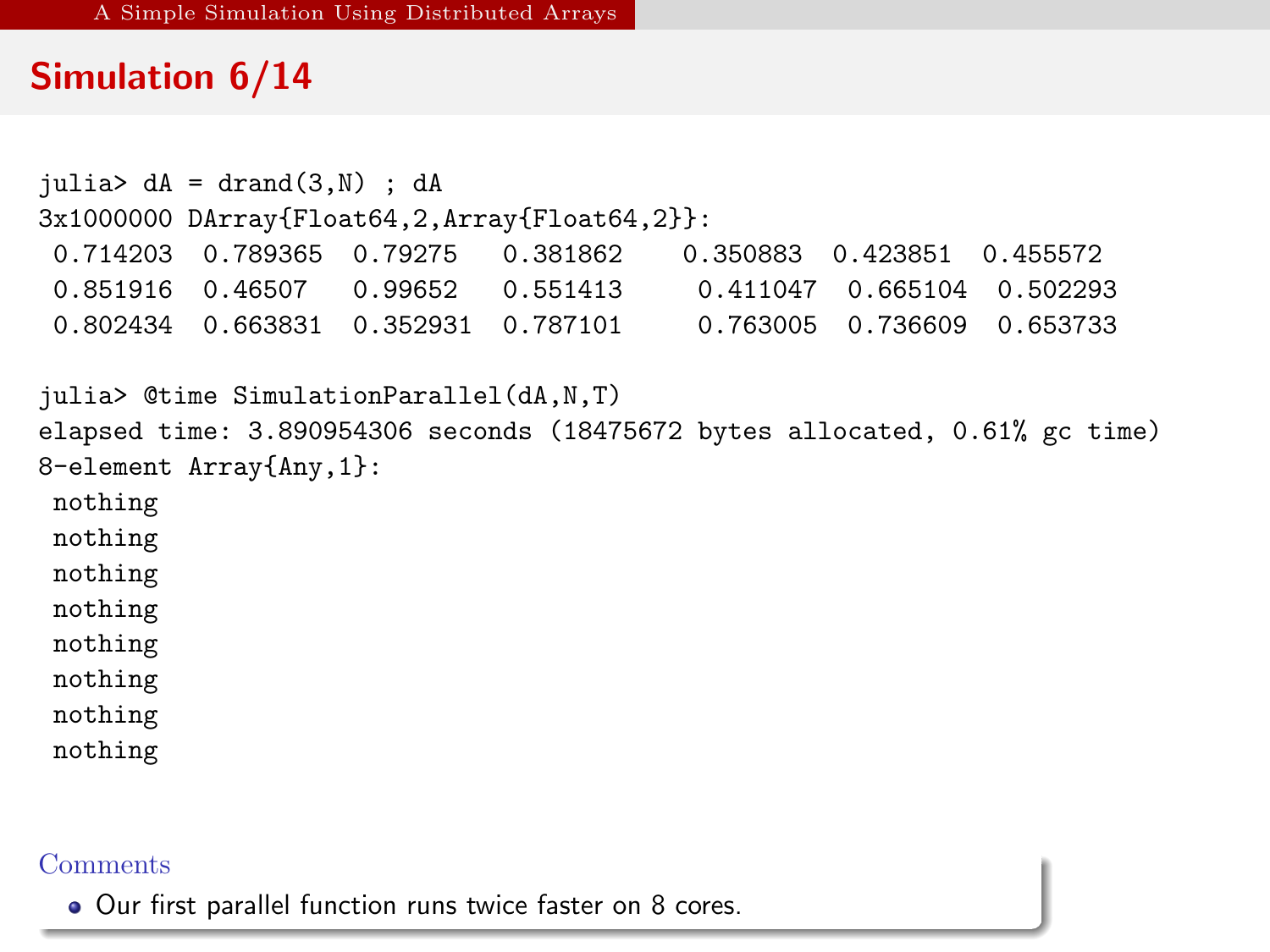# Simulation 7/14

```
function SimulationParallelWithSynchronization(dA,N,T)
Ps = process(dA)P = length(procs(dA))Nlocal = [size((dA.indexes) [w] [2], 1) for w=1:P]for t=0: (T-1)refs = [(@spawnat Ps[w] SimulationSerial((localpart(dA)),Nlocal[w])]pmap(fetch, refs)
end
end
```
#### **Comments**

<span id="page-80-0"></span>Now we consider a more challenging situation where synchronization (among workers) and data communication are needed after time step.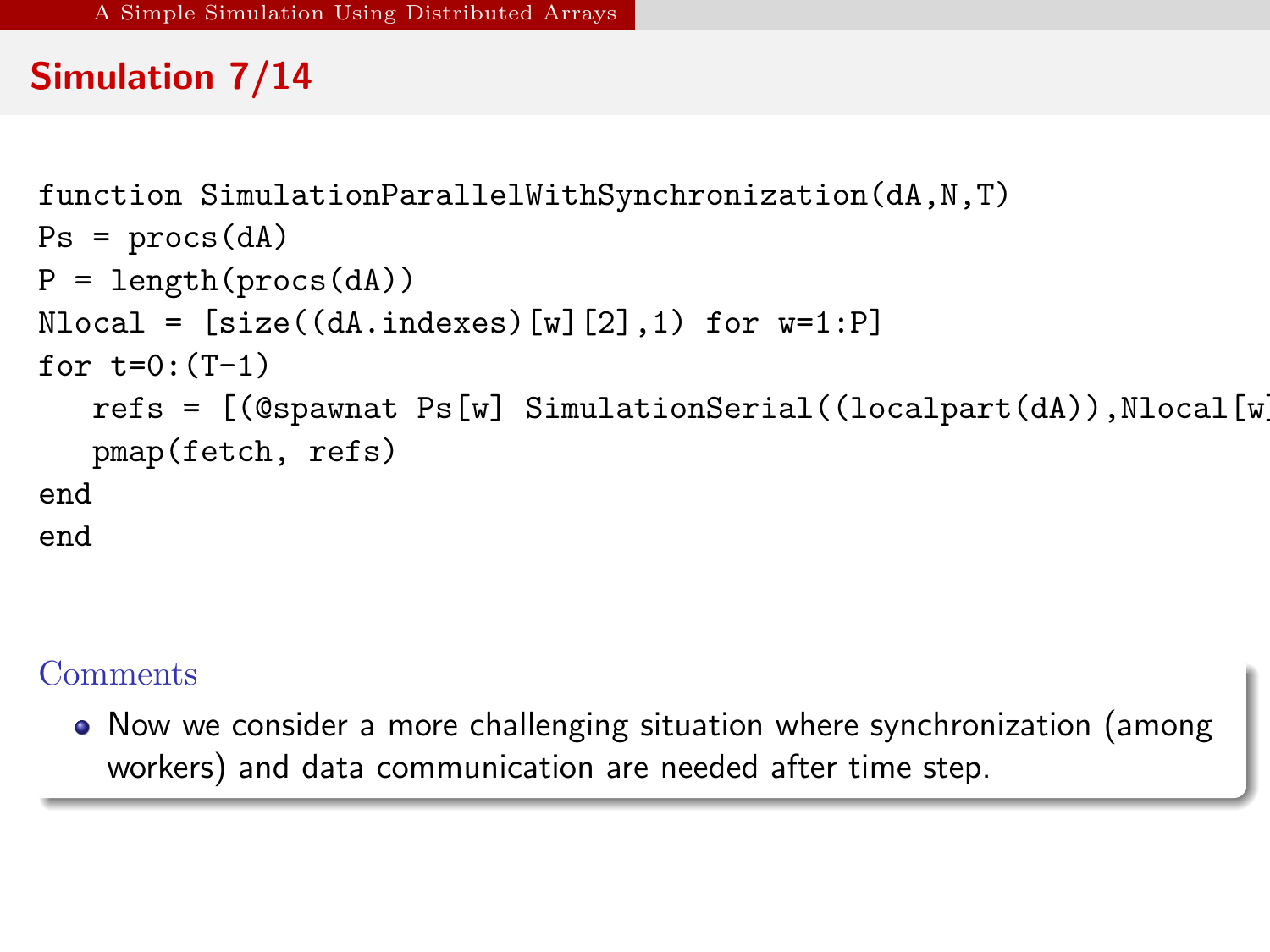### Simulation 8/14

```
julia> N = 1000000; T = 1000; A = rand(3,N)3x1000000 Array{Float64,2}:
0.216248 0.786213 0.703382 0.90462 0.115365 0.612519 0.016185
0.111335 0.345602 0.447664 0.842326 0.835184 0.210003 0.557303
0.66509 0.655981 0.522527 0.100767 0.224793 0.652794 0.444837
julia> @time SimulationSerial(A, N, T)
elapsed time: 6.560018627 seconds (80 bytes allocated)
iulia> dA = drand(3,N)3x1000000 DArray{Float64,2,Array{Float64,2}}:
0.971967 0.468293 0.427618 0.880686 0.177674 0.07172 0.591517
0.843807 0.0390448 0.949847 0.269363 0.0891077 0.9297 0.555951
0.171203 0.252551 0.346985 0.528161 0.84094 0.755807 0.643235
```
julia> @time SimulationParallelWithSynchronization(dA,N,T) elapsed time: 7.372995738 seconds (186383344 bytes allocated, 14.39% gc time)

**Comments** 

<span id="page-81-0"></span>This results in a severe slow-down: the new parallel code is slower than its serial counterpart.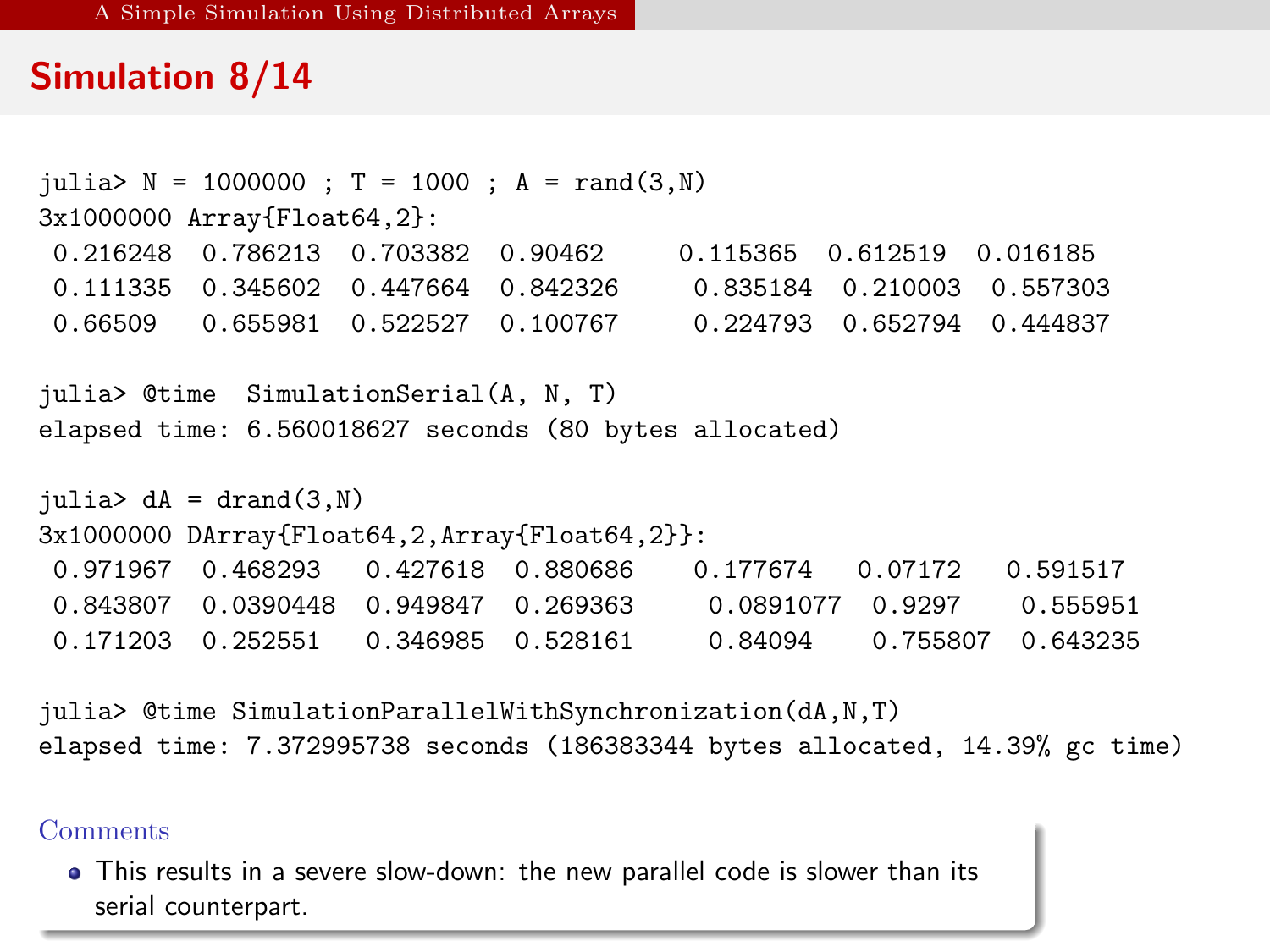# Simulation 9/14

```
function SimulationParallelWithLessSynchronization(dA,N,T,s)
Ps = process(dA)P = length(procs(dA))Nlocal = [size((dA.indexes) [w] [2], 1) for w=1:P]for t=0: \left(\text{div}(T-1,s)\right)refs = [(@spawnat Ps[w] SimilarianSerial((local part(dA)), Nlocal[pmap(fetch, refs)
end
end
```
#### Comments

<span id="page-82-0"></span>Assume now that synchronization (among workers) and data communication are needed after s time step, where s is an extra argument of the function.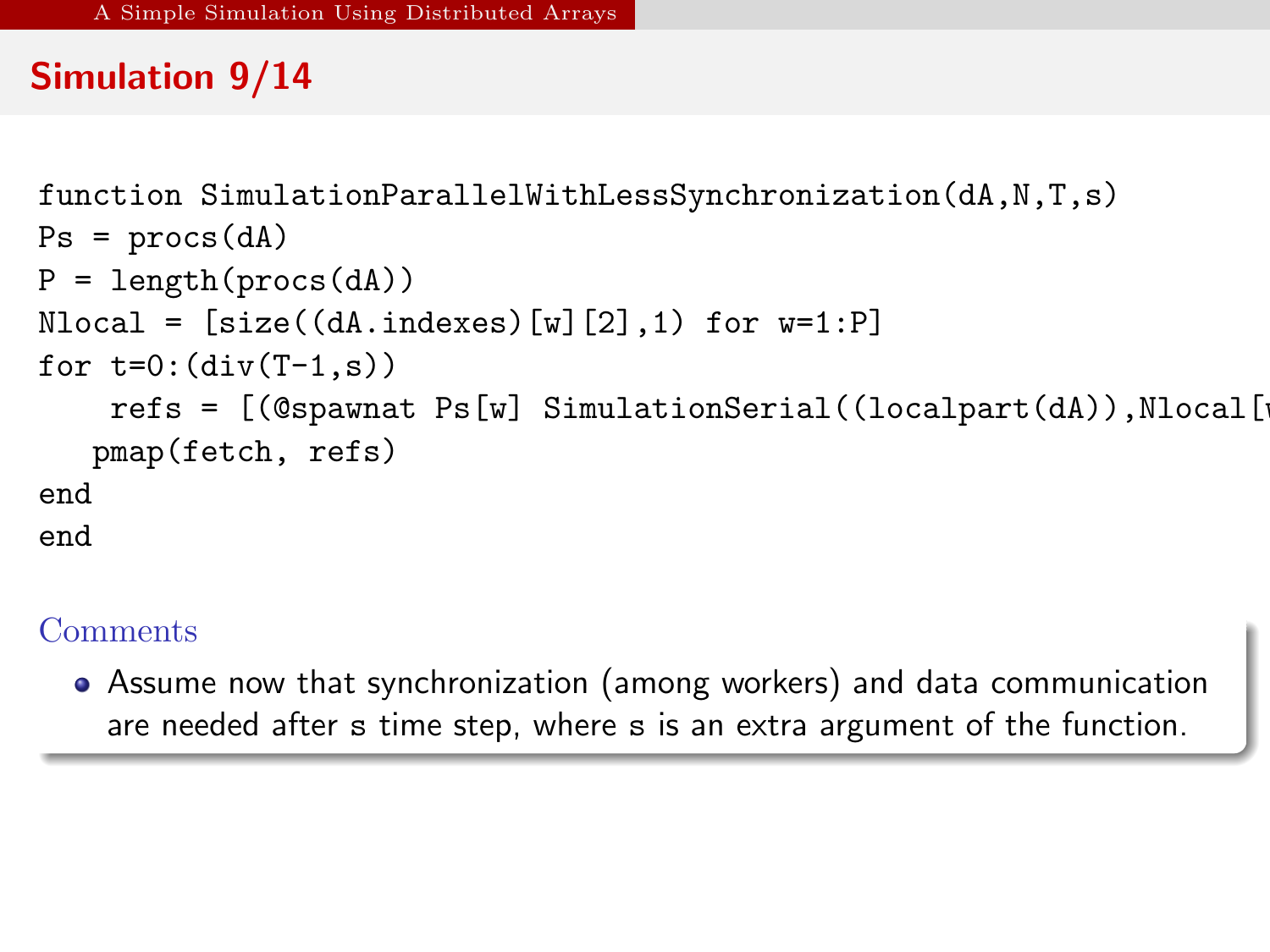### Simulation 10/14

```
julus > dA = dramd(3,N)3x1000000 DArray{Float64,2,Array{Float64,2}}:
0.291769 0.686413 0.689035 0.820063 0.405656 0.126106 0.265046
0.176355 0.545126 0.173003 0.749658 0.707024 0.78379 0.601479
0.668186 0.276344 0.703813 0.467613 0.102299 0.383863 0.44299
```
julia> @time SimulationParallelWithLessSynchronization(dA,N,T,10) elapsed time: 4.171525224 seconds (20101176 bytes allocated, 2.38% gc time)

```
julia> dA = \text{drand}(3,N)3x1000000 DArray{Float64,2,Array{Float64,2}}:
0.412486 0.512069 0.382262 0.179192 0.40006 0.306373 0.911919
0.214544 0.0326704 0.357465 0.0421321 0.561617 0.883781 0.332846
0.181292 0.305909 0.122544 0.60928 0.929871 0.870011 0.626707
```
julia> @time SimulationParallelWithLessSynchronization(dA,N,T,100) elapsed time: 3.952158437 seconds (1889936 bytes allocated, 1.69% gc time

#### **Comments**

<span id="page-83-0"></span>This new paralle code runs faster (than the serial code) on 8 cores.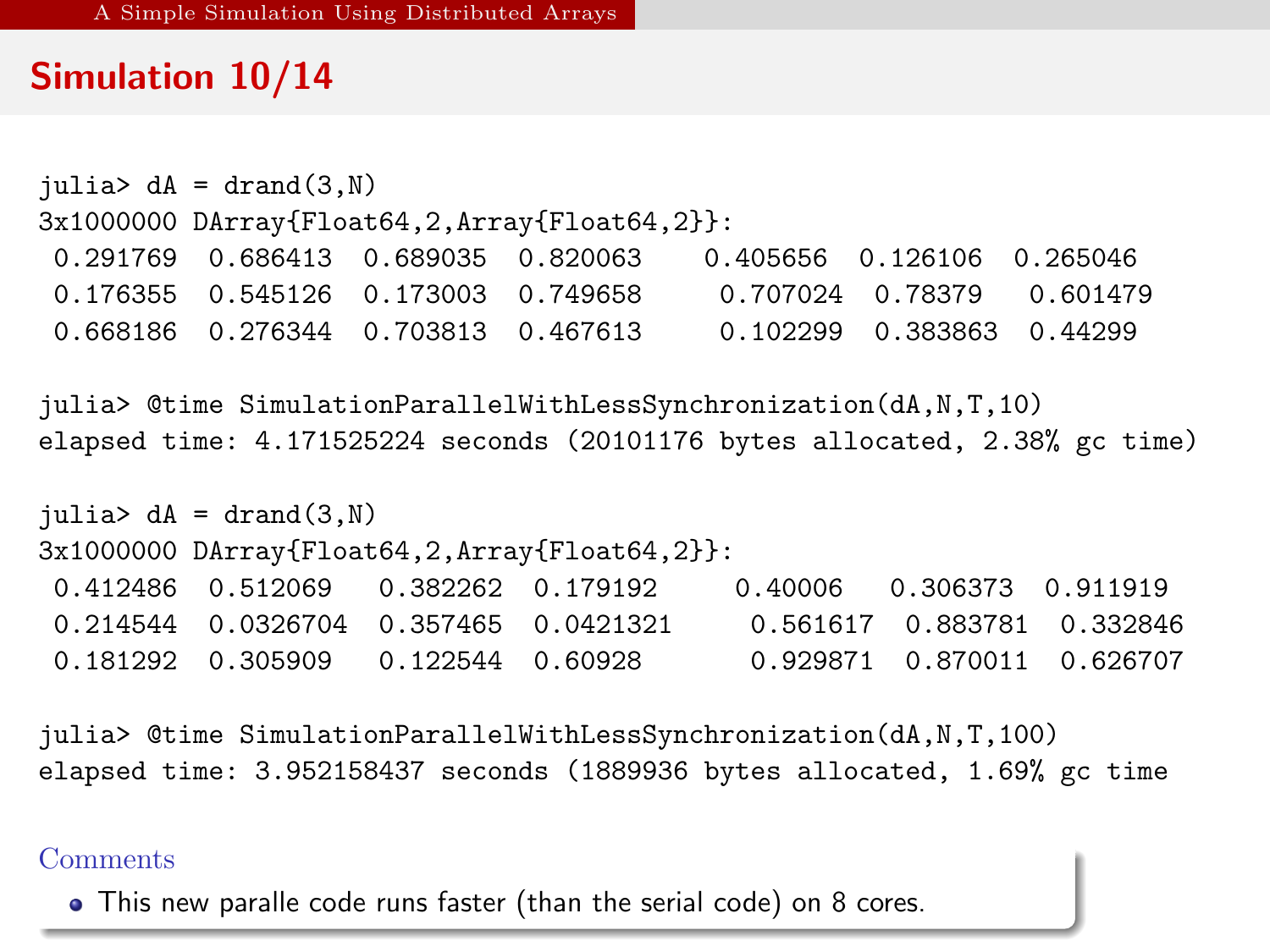## Simulation 11/14

```
julia> N = 1000000; T = 10000; A = rand(3,N)3x1000000 Array{Float64,2}:
0.918162  0.960783  0.379644  0.972133  0.333328  0.956825  0.612
0.962998  0.393202  0.686331  0.502514  0.131563  0.576491  0.61
0.196092  0.267477  0.649858  0.56717  0.403075  0.861212  0.94
```

```
julia> @time SimulationSerial(A, N, T)
elapsed time: 65.727261258 seconds (80 bytes allocated)
```
- From now on, T is multiplied by 10.
- <span id="page-84-0"></span>• Which multiplies the serial time by 10.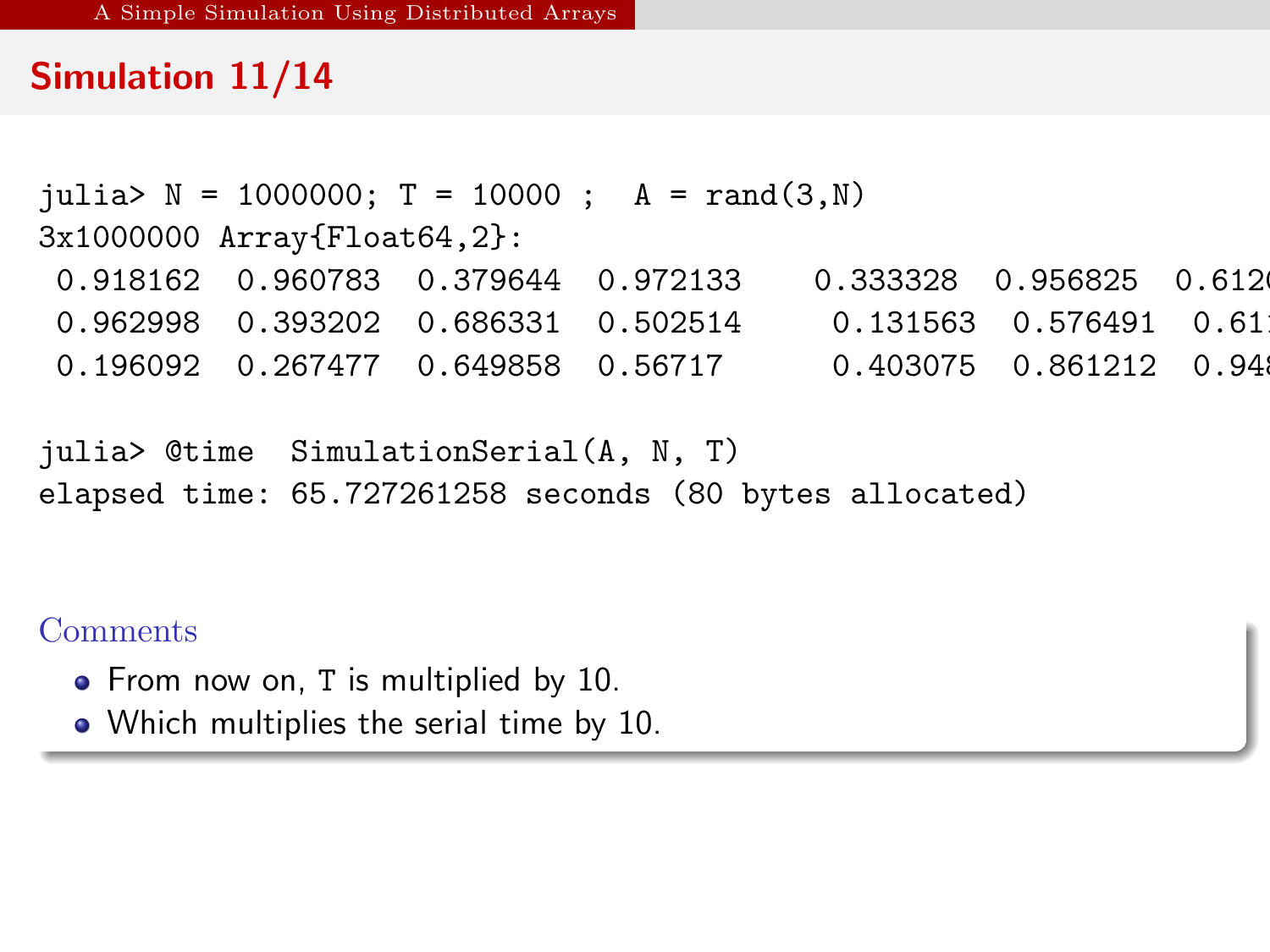## Simulation 12/14

```
julus > dA = dramd(3,N)3x1000000 DArray{Float64,2,Array{Float64,2}}:
0.0414031  0.335514  0.671915  0.129808
0.113102 0.543436 0.518715 0.461345 0.789894 0.88799 0.0541927
0.917239  0.439923  0.880784  0.811733
julia> @time SimulationParallel(dA,N,T)
elapsed time: 33.086805207 seconds (186440 bytes allocated)
8-element Array{Any,1}:
nothing
nothing
nothing
nothing
nothing
nothing
nothing
nothing
```
#### **Comments**

<span id="page-85-0"></span>The parallel time without communication is also multiplied by 10.